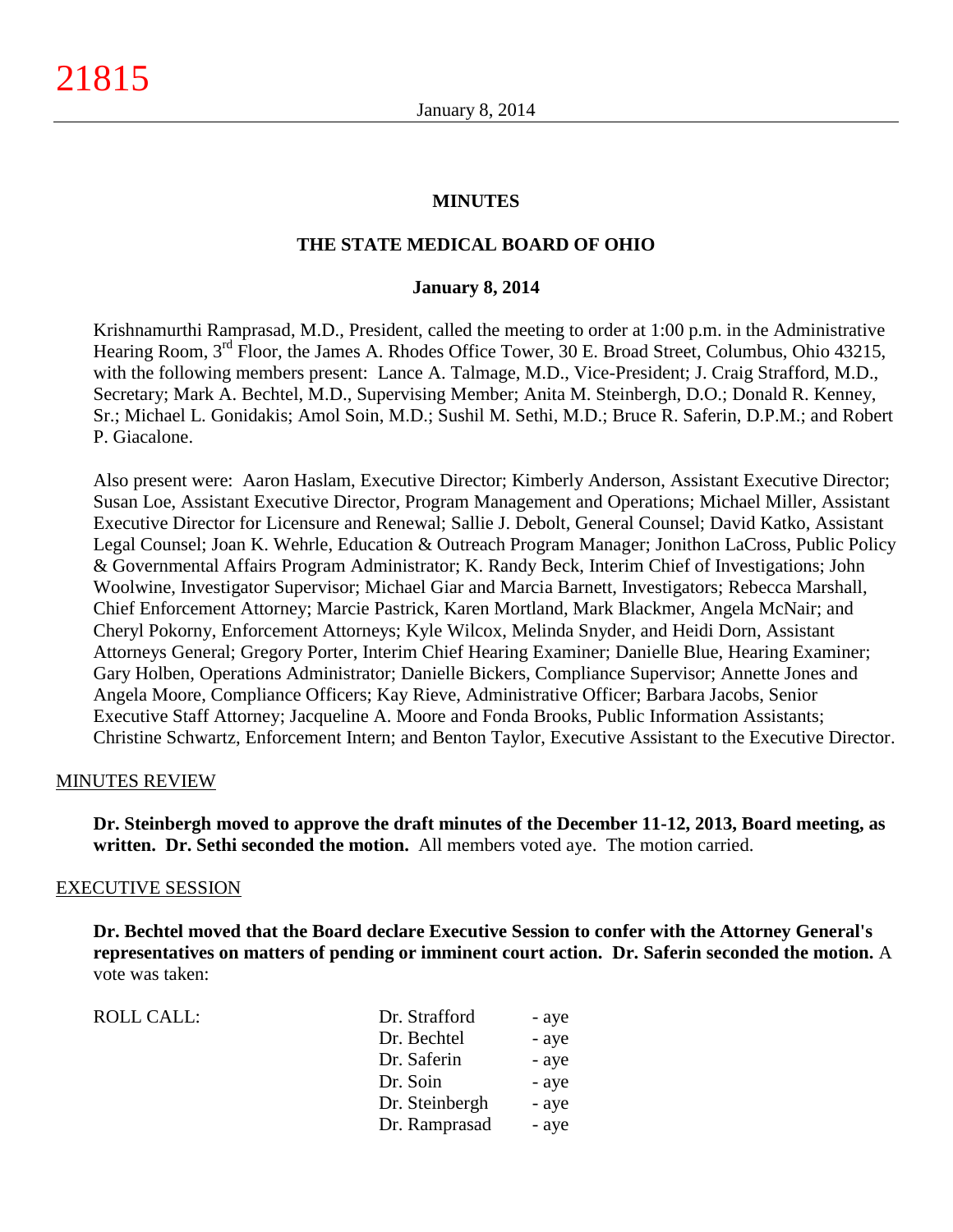| Dr. Sethi     | - aye |
|---------------|-------|
| Dr. Talmage   | - aye |
| Mr. Kenney    | - aye |
| Mr. Gonidakis | - aye |
| Mr. Giacalone | - aye |

The motion carried.

Pursuant to Section 121.22(G)(3), Ohio Revised Code, the Board went into executive session with Mr. Haslam, Ms. Anderson, Mr. Miller, Ms. Loe, Ms. Debolt, Mr. Katko, Ms. Wehrle, Mr. Schmidt, Mr. Beck, Mr. Woolwine, the Investigators, Ms. Marshall, the Enforcement Attorneys, the Assistant Attorneys General, Ms. Rieve, Ms. Jacobs, Ms. Moore, Ms. Brooks, Ms. Schwartz, and Mr. Taylor in attendance.

The Board returned to public session.

### APPLICANTS FOR LICENSURE

**Dr. Steinbergh moved to approve for licensure, contingent upon all requested documents being received and approved in accordance with licensure protocols, the physician applicants listed in Exhibit "A," the physician assistant applicants listed in Exhibit "B," the massage therapy applicants listed in Exhibit "C," and the acupuncturist applicants listed in Exhibit "D." Dr. Bechtel seconded the motion.** A vote was taken:

| <b>ROLL CALL:</b> | Dr. Strafford  | - aye |
|-------------------|----------------|-------|
|                   | Dr. Bechtel    | - aye |
|                   | Dr. Saferin    | - aye |
|                   | Dr. Soin       | - aye |
|                   | Dr. Steinbergh | - aye |
|                   | Dr. Ramprasad  | - aye |
|                   | Dr. Sethi      | - aye |
|                   | Dr. Talmage    | - aye |
|                   | Mr. Kenney     | - aye |
|                   | Mr. Gonidakis  | - aye |
|                   | Mr. Giacalone  | - aye |

The motion carried.

### REPORTS AND RECOMMENDATIONS

Dr. Ramprasad announced that the Board would now consider the Reports and Recommendations appearing on its agenda.

Dr. Ramprasad asked whether each member of the Board had received, read and considered the hearing records; the Findings of Fact, Conclusions of Law, Proposed Orders, and any objections filed in the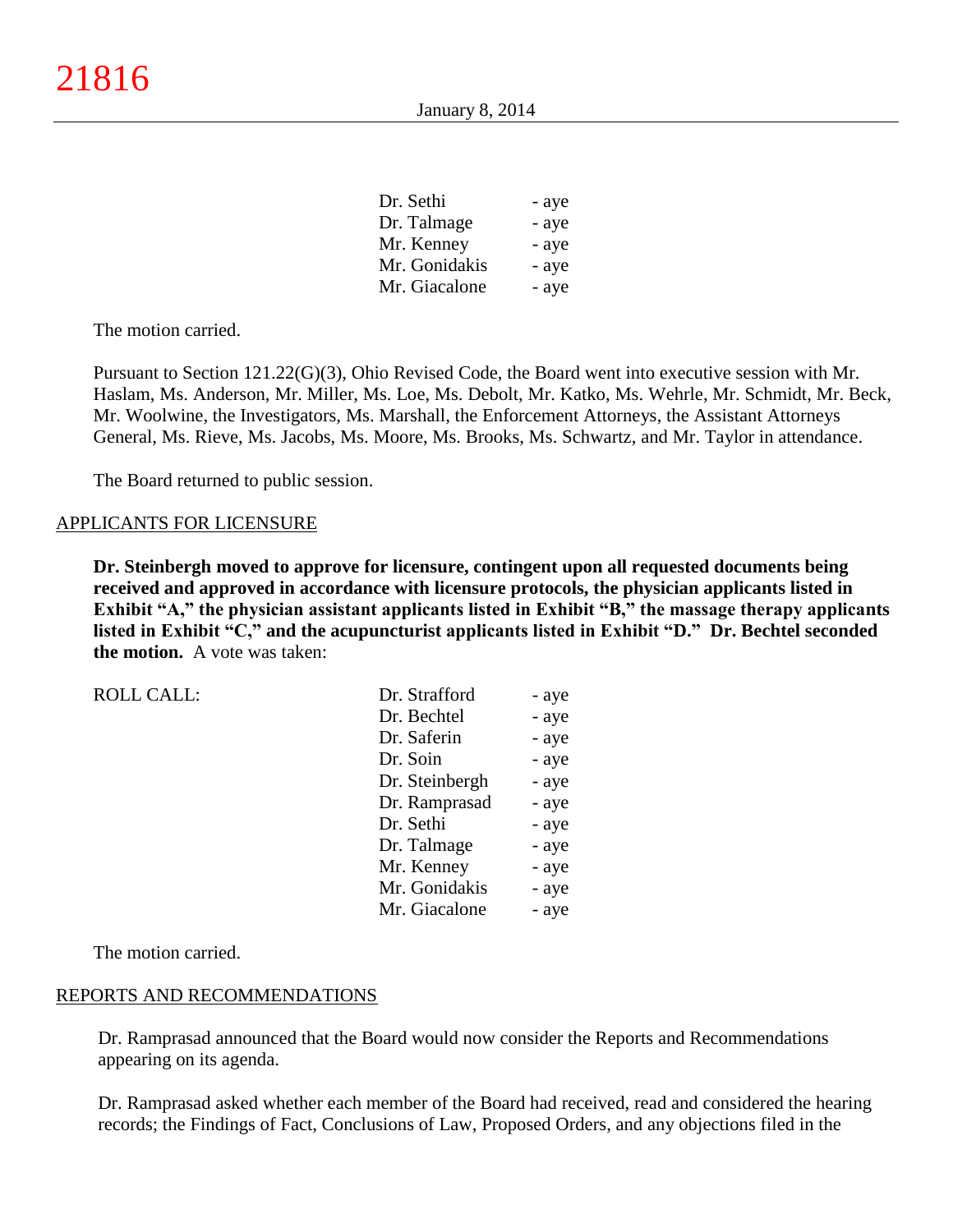matters of: Stanley Beekman, L.M.T., D.P.M.; Käri Jeanette Rouzer; and Somnath D. Roy, M.D.

A roll call was taken:

ROLL CALL:

| Dr. Strafford  | - aye |
|----------------|-------|
| Dr. Bechtel    | - aye |
| Dr. Saferin    | - aye |
| Dr. Soin       | - aye |
| Dr. Steinbergh | - aye |
| Dr. Ramprasad  | - aye |
| Dr. Sethi      | - aye |
| Dr. Talmage    | - aye |
| Mr. Kenney     | - aye |
| Mr. Gonidakis  | - aye |
| Mr. Giacalone  | - aye |

Dr. Ramprasad asked whether each member of the Board understands that the disciplinary guidelines do not limit any sanction to be imposed, and that the range of sanctions available in each matter runs from dismissal to permanent revocation. A roll call was taken:

| <b>ROLL CALL:</b> | Dr. Strafford  | - aye |
|-------------------|----------------|-------|
|                   | Dr. Bechtel    | - aye |
|                   | Dr. Saferin    | - aye |
|                   | Dr. Soin       | - aye |
|                   | Dr. Steinbergh | - aye |
|                   | Dr. Ramprasad  | - aye |
|                   | Dr. Sethi      | - aye |
|                   | Dr. Talmage    | - aye |
|                   | Mr. Kenney     | - aye |
|                   | Mr. Gonidakis  | - aye |
|                   | Mr. Giacalone  | - aye |
|                   |                |       |

Dr. Ramprasad noted that, in accordance with the provision in section 4731.22(F)(2), Ohio Revised Code, specifying that no member of the Board who supervises the investigation of a case shall participate in further adjudication of the case, the Secretary and Supervising Member must abstain from further participation in the adjudication of any disciplinary matters. In the matters before the Board today, Dr. Strafford served as Secretary and Dr. Bechtel served as Supervising Member. Dr. Ramprasad noted that Dr. Talmage also served as Secretary and/or Acting Supervising Member on the cases of Stanley Beekman, L.M.T., D.P.M., and Somnath D. Roy, M.D.

Dr. Ramprasad reminded all parties that no oral motions may be made during these proceedings.

The original Reports and Recommendations shall be maintained in the exhibits section of this Journal.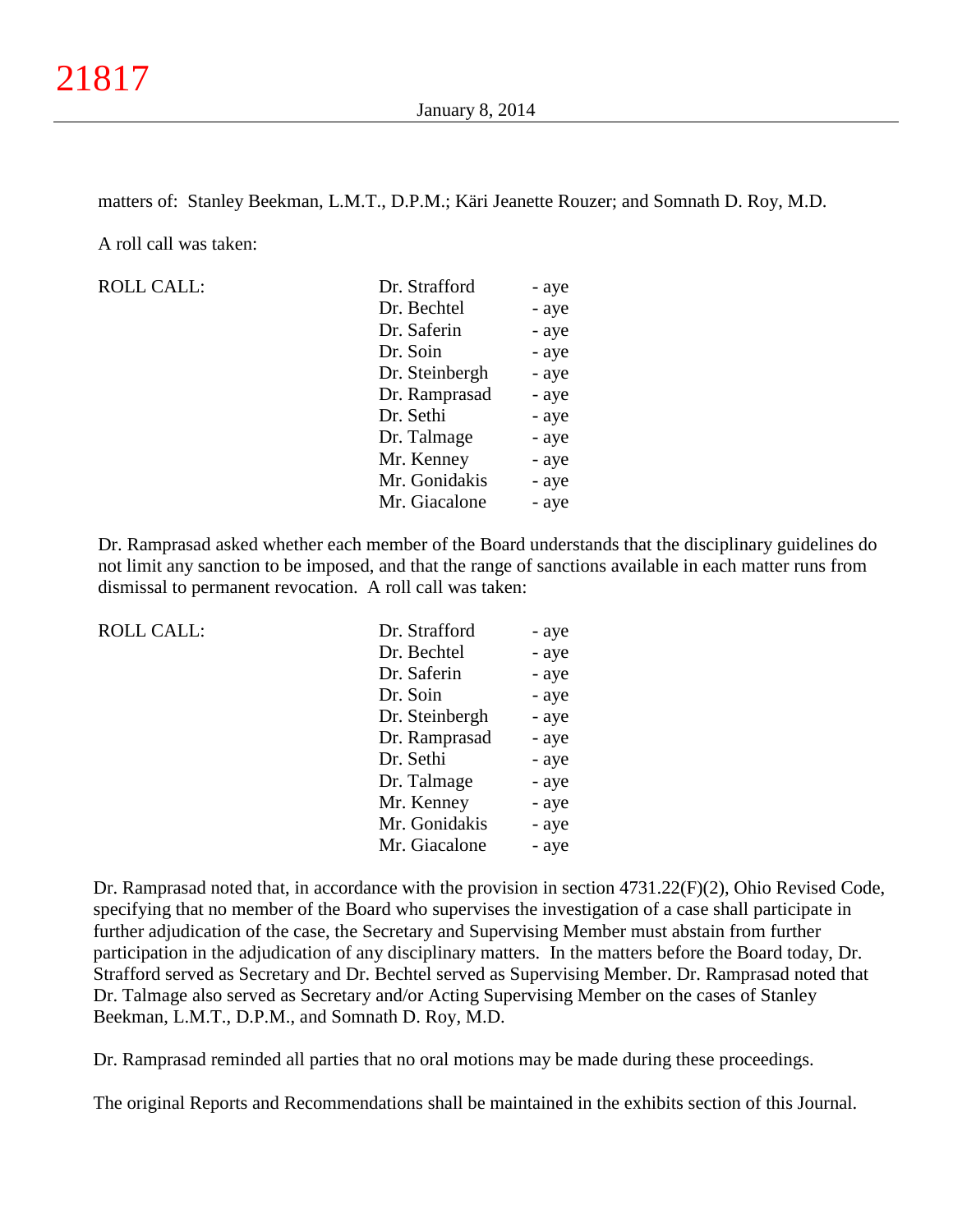# STANLEY BEEKMAN, L.M.T., D.P.M., Case No. 13-CRF-063

Dr. Ramprasad directed the Board's attention to the matter of Stanley Beekman, L.M.T., D.P.M. Objections have been filed and were previously distributed to Board members. Ms. Shamansky was the Hearing Examiner.

Dr. Ramprasad continued that a request to address the Board has been timely filed on behalf of Dr. Beekman. Five minutes will be allowed for that address.

Dr. Beekman was represented by his attorney, Colin Jennings.

Mr. Jennings stated that he will reserve most of the allotted time to Dr. Beekman so he can explain his conviction. Mr. Jennings noted that two of the three charges against Dr. Beekman were dismissed, and the remaining charge was a felony not related to Dr. Beekman's practice of medicine. Mr. Jennings asked the Board to impose the minimum discipline for this infraction under the Board's disciplinary guidelines, which is a 30-day suspension.

Dr. Beekman stated that he has been practicing podiatry since 1978 and it is an honor for him to help eliminate pain. Dr. Beekman stated that he holds high standards of care and integrity and that he has never appeared before the Board in his career.

Dr. Beekman stated that he made a terrible mistake nine years ago by entering into an investment that, unknown to him, was a fraud. Dr. Beekman described himself as the victim of a predator. Dr. Beekman stated that he made a mistake and he accepts responsibility for his actions. Dr. Beekman noted that, as part of his plea agreement, the government acknowledged that Dr. Beekman's role in the scheme was minor. Dr. Beekman stated that he attempted to correct the situation by using his own money to complete the properties in question and arranging short sales. Dr. Beekman stated that he spent his life savings, about \$200,000.00, on this and will be making restitution to the bank for the rest of his life. Dr. Beekman explained that this situation resulted from the actions of a financial predator and were not intentional on his part.

Dr. Beekman continued that a suspension of his license will result in patients not receiving the care they need. Dr. Beekman noted that one patient in particular may require a partial amputation and has no faith in any other physician but himself. Dr. Beekman stated that a suspension will also result in the loss of his hospital privileges, his exclusion from insurance panels, and would be devastating to his practice. Dr. Beekman stated that if his license is suspended, he will not be able to serve his patients or make restitution to the courts. Dr. Beekman lamented that because of this situation, his children are now from a broken home and he has brought shame upon himself.

Dr. Ramprasad asked if the Assistant Attorney General would like to respond. Ms. Dorn stated that she would like to respond.

Ms. Dorn stated that she agrees with the Hearing Examiner's Report and Recommendation. Ms. Dorn noted that at its December 2013 meeting, the Board approved a Consent Agreement which imposed the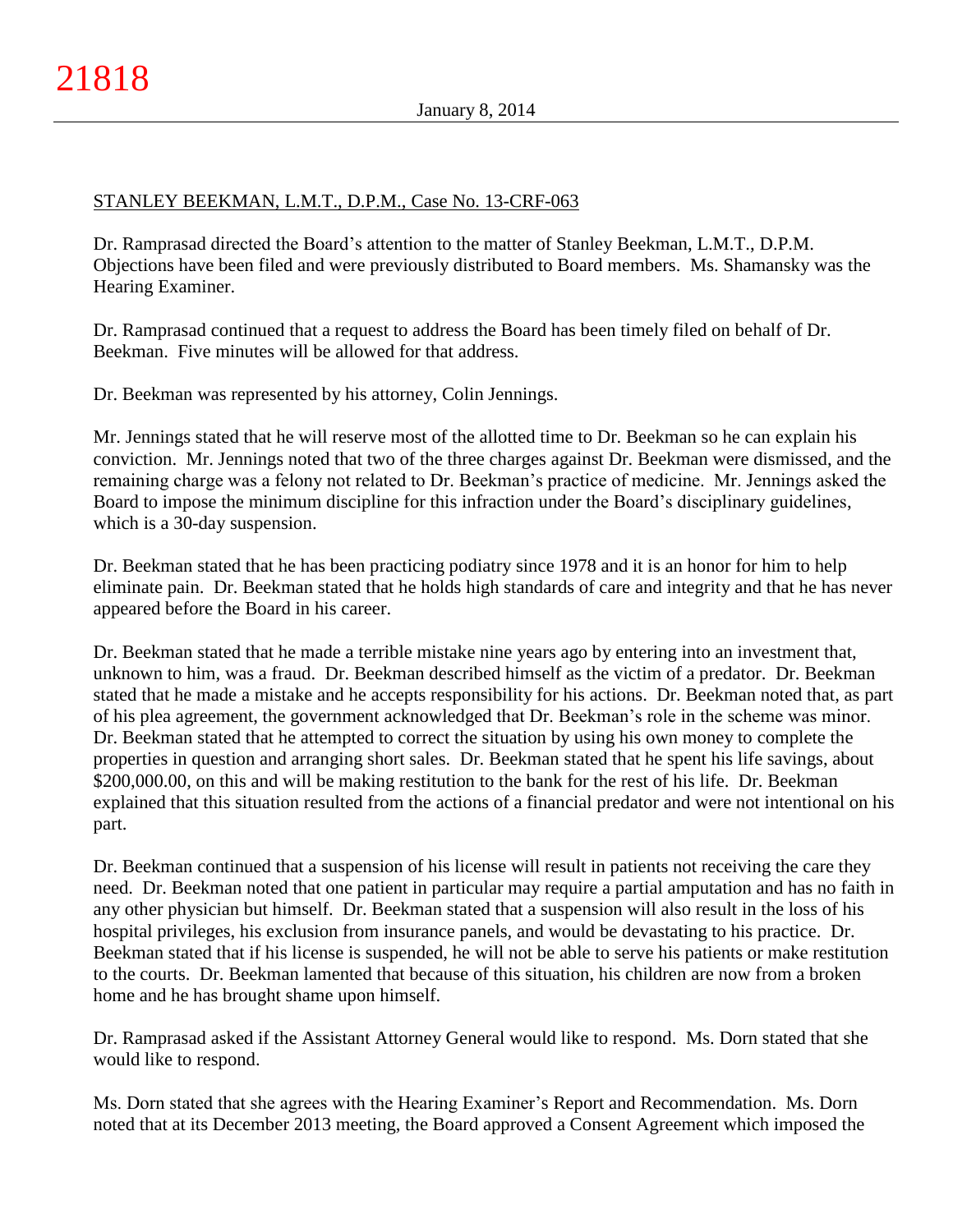same discipline for another practitioner related to this matter; Ms. Dorn noted that the facts of that case were identical to that of Dr. Beekman's and opined that the two practitioners deserve the same sanction. Ms. Dorn stated that, although Dr. Beekman seems genuinely remorseful, it is inexcusable that he allowed fraud to be perpetrated on a federal lending institution by allowing the use of his good name. Ms. Dorn stated that the crime of fraud is serious and felt that the recommended 90-day suspension is appropriate.

# **Dr. Steinbergh moved to approve and confirm Ms. Shamansky's Findings of Fact, Conclusions of Law, and Proposed Order in the matter of Stanley Beekman, L.M.T., D.P.M. Dr. Saferin seconded the motion.**

Dr. Ramprasad stated that he would now entertain discussion in the above matter.

Mr. Kenney stated that Dr. Beekman was convicted in U.S. District Court of one count of Conspiracy to Commit Bank Fraud, False Statements to Influence a Bank to Make a Loan, Mail Fraud, and Wire Fraud. Mr. Kenney noted that, although the Board's disciplinary guidelines stipulate that the minimum discipline for such a conviction should be a suspension of 30 days, the Board is not bound by the disciplinary guidelines in its final decision.

Mr. Kenney stated that Dr. Beekman's attorney is asking for a 30-day suspension because the recommended 90-day suspension would jeopardize Dr. Beekman's patient care, hospital privileges, and provider contracts. However, Mr. Kenney stated that no evidence has been presented that a 30-day suspension wouldn't have the same negative effects of a 90-day suspension.

Mr. Kenney continued that Dr. Beekman allowed his partner, Jack Coppenger, to use his name to prepare fraudulent documents for banks to obtain loans for housing construction. Mr. Coppenger ultimately abandoned this construction. Dr. Beekman attempted to cover the loans, but eventually stopped making payments. Mr. Kenney opined that it is not the place of the Medical Board to understand Dr. Beekman's abilities as a businessman.

Mr. Kenney stated that Dr. Beekman's criminal activity has greatly affected his personal life, family relationships, and financial well-being. Mr. Kenney stated that Dr. Beekman's attorney, Mr. Jennings, suggests a reduction in the recommended 90-day suspension of Dr. Beekman's licenses. Mr. Kenney agreed, but not for any of the reasons suggested by Mr. Jennings. Mr. Kenney opined that the punishment given by the courts is appropriate for Dr. Beekman's fraudulent misconduct. Mr. Kenney felt that, although Dr. Beekman has shown a lack of good judgment in his business activities, there is no evidence that his patients have suffered from any of these activities. Mr. Kenny suggested that placing Dr. Beekman under the recommended probationary terms, with no suspension of his licenses, would be appropriate.

# **Mr. Kenney moved to amend the Proposed Order to eliminate the suspension of Dr. Beekman's licenses to practice podiatric medicine and massage therapy, leaving the minimum three-year probation and probationary terms intact. Mr. Gonidakis seconded the motion.**

Dr. Ramprasad stated that he will now entertain discussion in the above matter.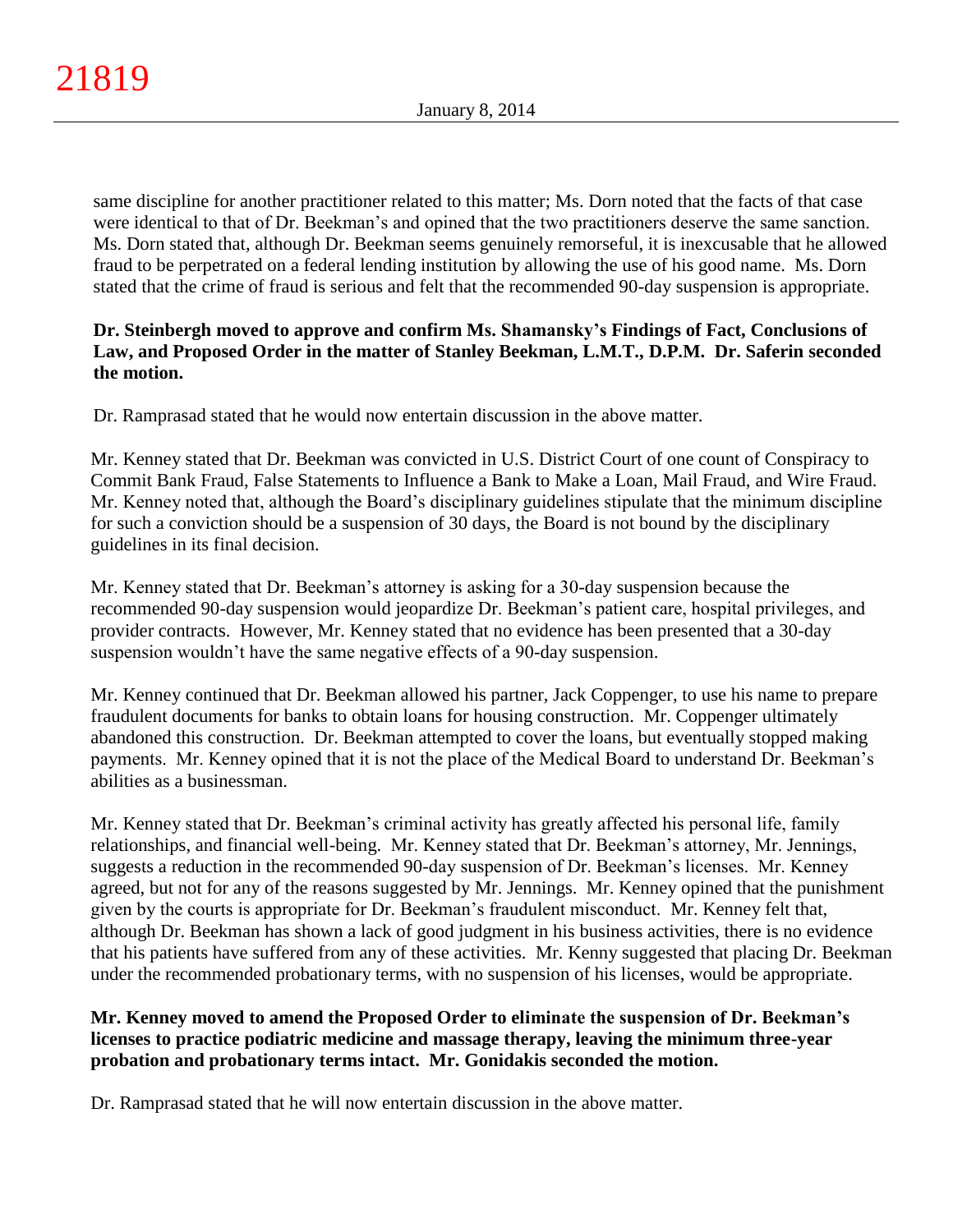Dr. Steinbergh agreed that Dr. Beekman's criminal actions did not occur in the course of his practice of podiatric medicine. Dr. Steinbergh suspected that Dr. Beekman had good intentions when he entered into the investment, but he made improper ethical decisions when he began lying to the banks. Dr. Steinbergh opined that such ethical decisions by a physician do affect patient care and are threatening Dr. Beekman's ability to practice as a podiatrist. Dr. Steinbergh stated that she does not agree with the argument that a suspension will affect patient care. Dr. Steinbergh expressed sympathy for the family that Dr. Beekman has devastated, but noted that the Medical Board has often taken action against physicians knowing that families will suffer adverse effects. Dr. Steinbergh stated that disciplined physicians are sometimes obligated to obtain other kinds of employment to support their families.

Dr. Steinbergh opined that Dr. Beekman's actions are not egregious enough to consider revocation of his licenses, but she felt that a suspension is in order. Dr. Steinbergh suggested that a 30-day suspension of Dr. Beekman's licenses would be more appropriate than a 90-day suspension.

Mr. Gonidakis spoke in support of Mr. Kenney's proposed amendment, asking what the Board will accomplish by imposing a 30-day suspension. Mr. Gonidakis stated that if the proposed amendment is accepted, Dr. Beekman will still be under probationary terms for three years and will be required to take ethics courses. Mr. Gonidakis stated that Dr. Beekman has a stellar record in the practice of podiatric medicine and opined that there is no real reason to suspend his license.

Mr. Giacalone asked for more information regarding the related case referenced by Ms. Dorn. Ms. Marshall stated that the related case involved a practitioner who was involved in the same scheme with Dr. Beekman as a straw buyer. The other practitioner entered into a Consent Agreement which included an indefinite suspension of his license for 90 days and other conditions similar to the Proposed Order in Dr. Beekman's case. Mr. Giacalone asked if the other practitioner had cooperated with the courts and the Justice Department. Ms. Marshall could not definitively answer Mr. Giacalone's question, but noted that the practitioner admitted to the factual allegations in the citation, which were essentially the same as in Dr. Beekman's citation.

Dr. Ramprasad stated that he agrees with Mr. Kenney that Dr. Beekman's actions were not related to patient care. Dr. Ramprasad commented that physicians tend to be very poor businessmen and are particularly vulnerable to being taken advantage of in this fashion. Dr. Steinbergh disagreed with that statement.

Ms. Debolt pointed out that under Mr. Kenney's proposed amendment, the requirement that Dr. Beekman take ethics courses would be removed because that was related to the suspension. Mr. Kenney opined that it would be important for Dr. Beekman take the ethics courses. Dr. Ramprasad suggested that this topic be tabled so that an amended order addressing Mr. Kenney's concerns can be properly drafted.

**Dr. Steinbergh moved to table this topic. Mr. Gonidakis seconded the motion.** All members voted aye. The motion to table carried.

# KÄRI JEANETTE ROUZER, Case No. 13-CRF-049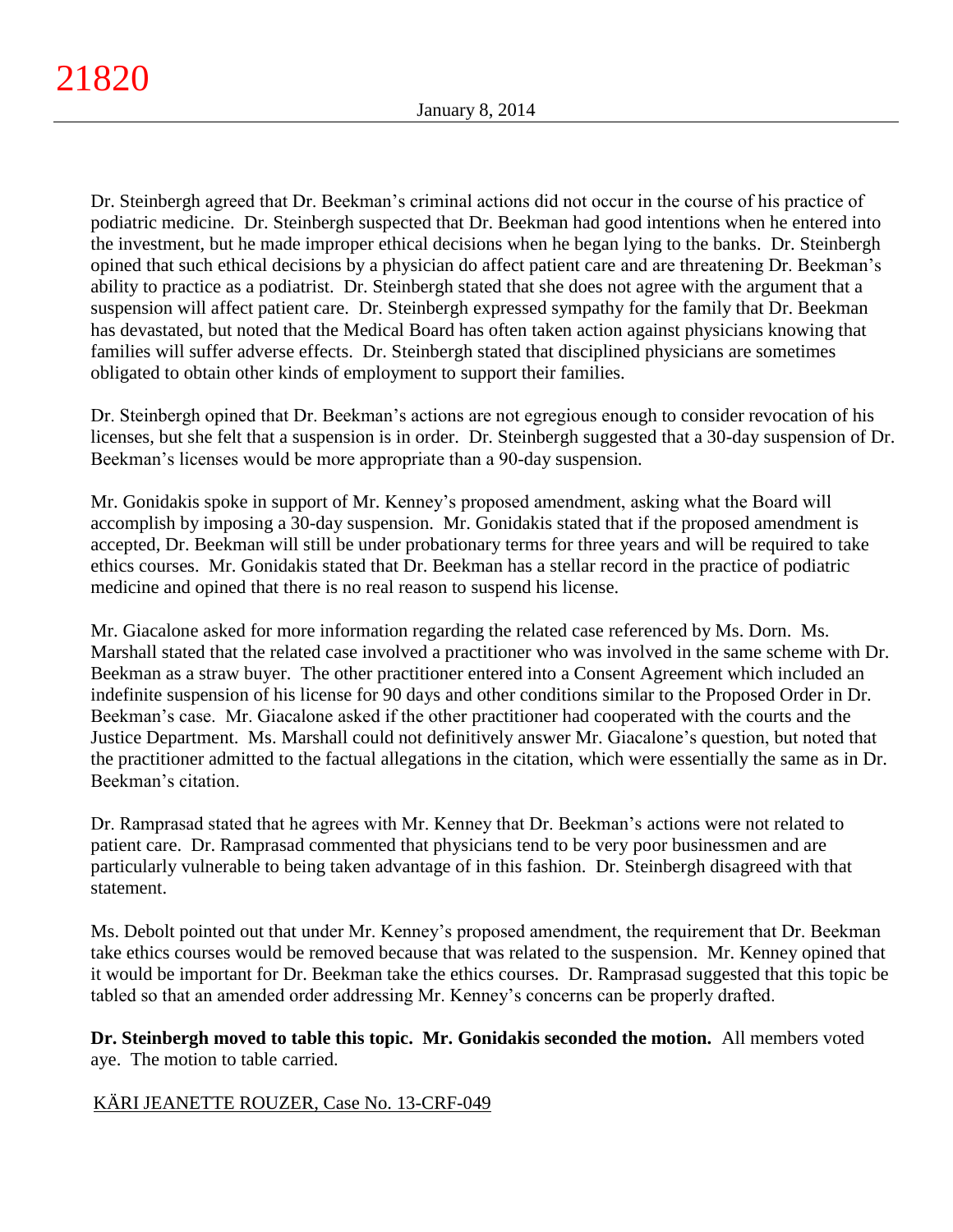Dr. Ramprasad directed the Board's attention to the matter of Käri Jeanette Rouzer. He advised that no objections were filed. Ms. Shamansky was the Hearing Examiner. Dr. Ramprasad noted that this matter is non-disciplinary in nature, and therefore all Board members may vote.

# **Dr. Steinbergh moved to approve and confirm Ms. Shamansky's Findings of Fact, Conclusions of Law, and Proposed Order in the matter of Käri Jeanette Rouzer. Dr. Saferin seconded the motion.**

Dr. Ramprasad stated that he would now entertain discussion in the above matter.

Dr. Saferin stated that Ms. Rouzer graduated from Carlson College of Massage Therapy in Anamosa, Iowa, in December 2012. In April 2013, Ms. Rouzer applied for a license to practice massage therapy in Ohio. Ms. Rouzer and Carlson College have provided information on Ms. Rouzer's course of instruction, which involved 775 clock hours of instruction over a nine-month course. Ms. Rouzer has opined that her course of instruction meets Ohio's requirements for licensure.

Dr. Saferin continued that Section 4731.19, Ohio Revised Code, requires an applicant for a massage therapy license to fulfill one of the following requirements: Hold a diploma or certificate from a school, college, or institution in good standing with the Board; hold a diploma or certificate from a school, college, or institution in another state or jurisdiction showing completion of a course of instruction that meets the course requirements as determined by the Board's rules; or hold a current license, registration, or certificate in good standing in another state for massage therapy or cosmetic therapy for the preceding five years.

Dr. Saferin stated that Ms. Rieve, the Board's Administrative Officer, thoroughly reviewed Ms. Rouzer's application and determined that she does not meet the Board's requirements for licensure. Specifically, Ms. Rouzer does not hold a license to practice massage therapy or cosmetic therapy in any other state; Carlson College is not an approved school in good standing with the State Medical Board of Ohio; and Ms. Rouzer's course of instruction does not meet the Board's requirements for number of hours of instruction in specific areas.

Since Ms. Rouzer does not meet any of the requirements set forth by the Board for licensure as a massage therapist, Dr. Saferin supported the Proposed Order to deny Ms. Rouzer's application. Dr. Steinbergh agreed with Dr. Saferin.

A vote was taken on Dr. Steinbergh's motion to approve:

 $ROLL CALL$ :

| Dr. Strafford  | - aye |
|----------------|-------|
| Dr. Bechtel    | - aye |
| Dr. Saferin    | - aye |
| Dr. Soin       | - aye |
| Dr. Steinbergh | - aye |
| Dr. Ramprasad  | - aye |
| Dr. Sethi      | - aye |
| Dr. Talmage    | - aye |
|                |       |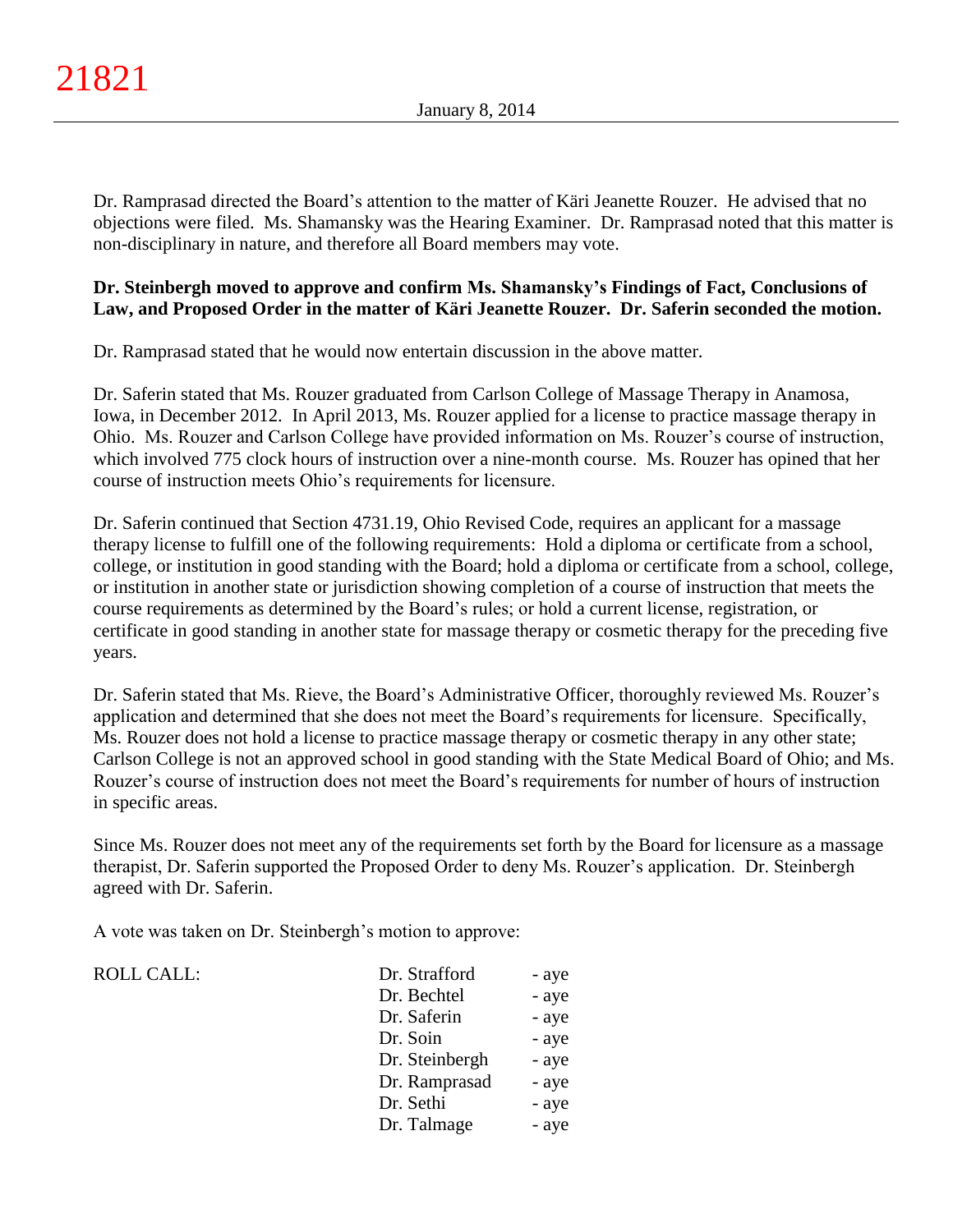| Mr. Kenney    | - aye |
|---------------|-------|
| Mr. Gonidakis | - aye |
| Mr. Giacalone | - aye |

The motion to approve carried.

## SOMNATH D. ROY, M.D., Case No. 12-CRF-149

Dr. Ramprasad directed the Board's attention to the matter of Somnath D. Roy, M.D. Objections have been filed and were previously distributed to Board members. Mr. Porter was the Hearing Examiner.

Dr. Ramprasad continued that a request to address the Board has been timely filed on behalf of Dr. Roy. Five minutes will be allowed for that address.

Dr. Roy was represented by his attorney, Elizabeth Collis.

Ms. Collis stated that in December 2012, the Board automatically suspended Dr. Roy's medical license due to a criminal conviction based on allegations from 2007. Ms. Collis stated that the Board will not retry that criminal case, but felt that it is important for the Board to understand all of the facts of this case so that it can best determine the appropriate action. Ms. Collis stated that at Dr. Roy's hearing, she attempted to introduce a report from Dr. Levine, a well-known psychiatrist whose services have been utilized by the Board many times in the past. However, Dr. Levine's report was rejected and he was not permitted to testify. Ms. Collis later proffered Dr. Levine's report and it was again rejected. Ms. Collis asked the Board to review Dr. Levine's report before making a decision that will forever change the course of Dr. Roy's life.

Ms. Collis continued that many factors should be considered by the Board, including significant cultural and language differences. Although the Hearing Examiner believed that Dr. Roy was evasive in some of his responses to questions posed by both the Board's attorney and by herself, Ms. Collis stated that it is important to note that English is Dr. Roy's fifth language. Ms. Collis stated that Dr. Levine's report addresses other relevant cultural differences. In addition, although the Hearing Examiner questioned the credibility of the office manager, Ms. Collis noted that the office manager had not worked with Dr. Roy since 2010 when she was fired by Dr. Roy, and that she had no incentive to lie for Dr. Roy. Ms. Collis stated that by all accounts, Dr. Roy stopped doing breast examinations in 2004, three years prior to these allegations. Ms. Collis also noted that both women who filed allegations against Dr. Roy brought milliondollar lawsuits against him when the criminal courts would not pursue the case. The criminal case sat pending in Lorain County for five years before the prosecutor took any action. Ms. Collis stated that key witnesses, including former Medical Board member Dr. Mahajan and many of Dr. Roy's staff and employees, were listed as defense witnesses, but were never called to testify in the criminal case by Dr. Roy's defense counsel.

Ms. Collis stated that Dr. Roy is a credible witness and his account of these events has never changed from 2007 to the present time. Ms. Collis stated that Dr. Roy may be a poor businessman, but he is an honest, hard-working physician who is well-respected by his colleagues, patients, and staff, many of whom are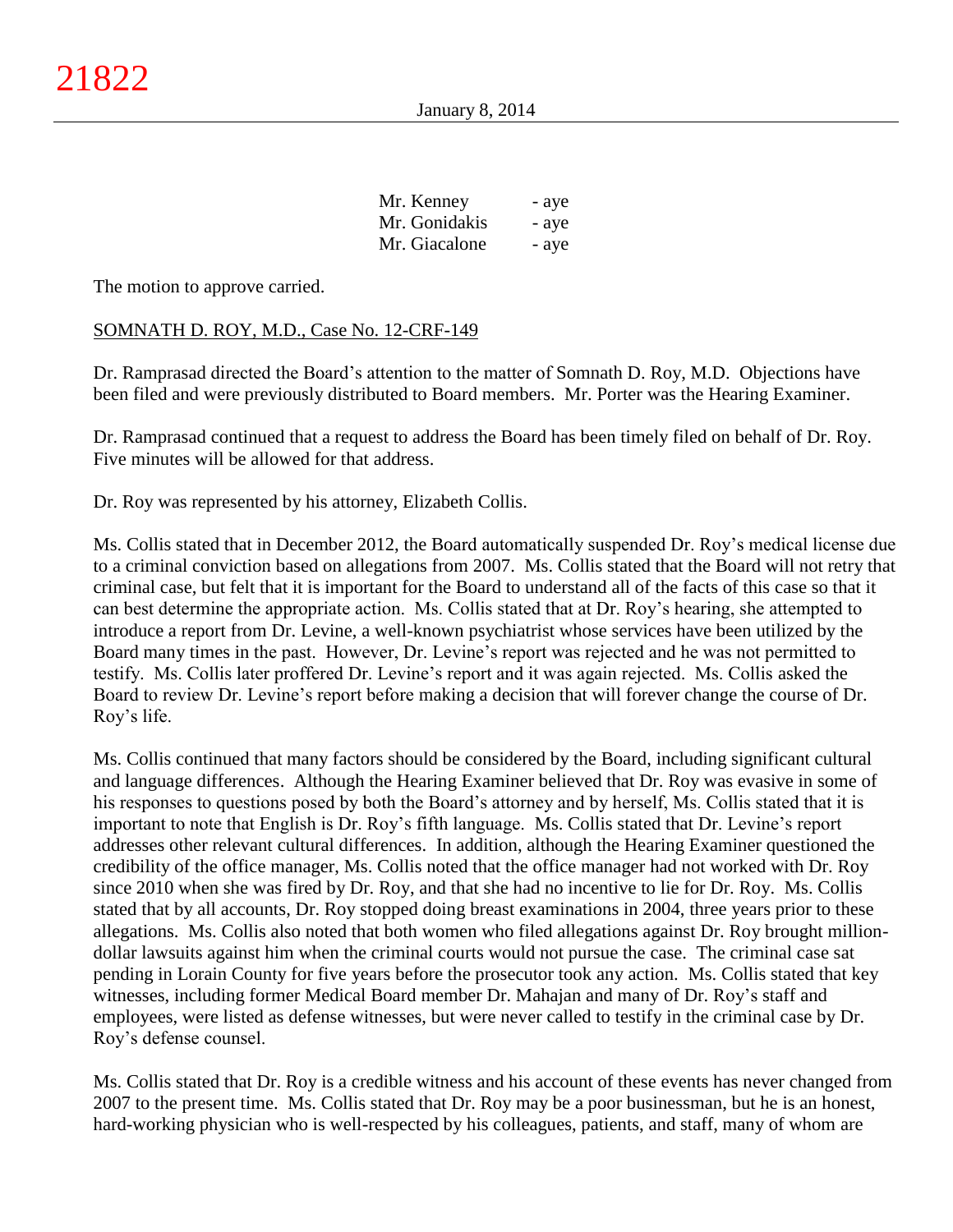present in the meeting today on Dr. Roy's behalf. Ms. Collis asked the Board to impose a suspension that would allow Dr. Roy to return to the practice of medicine at some point in the future.

Dr. Roy stated that he has been a physician for 20 years and this is the first time he has ever appeared before this Board. Dr. Roy denied ever touching any employee or patient in any inappropriate manner. Dr. Roy stated that, unfortunately, medical schools do not provide proper training on how to run a business or the risks associated with that. Dr. Roy stated that he never performed background checks on his employees, trusting that if they seemed nice and worked hard then he could train them. Dr. Roy now realizes that this was inadequate.

Dr. Roy stated that in 2007, he needed to hire an office assistant urgently to replace a departing assistant. Dr. Roy interviewed the first candidate and offered her the job. That person worked for two days, then called and said that she would not be returning to work due to comments he had made to her. Dr. Roy was surprised by this development.

Dr. Roy continued that during this time, he was contacted by a second candidate who urgently wanted an interview. When Dr. Roy returned her call at the end of the work day, she asked to be interviewed that day. Dr. Roy stated that he granted her persistent requests, even though he was alone in the office. Dr. Roy stated that he now realizes this was poor judgment on his part. After a 15-minute interview, Dr. Roy offered her the job and expected her to start in a few days. The next day, she called and accused Dr. Roy of touching her inappropriately during the interview. Dr. Roy stated that he was shocked by this call. When the police asked Dr. Roy to go to the police station, he went without counsel because he knew he had done nothing wrong.

Dr. Roy stated that a few months later, he was sued for millions of dollars by these two job applicants.

Dr. Roy asked the Board to understand the price that he, his wife, his three children, and his patients have paid because he was helping someone in need. Dr. Roy stated that his innocent children should be able to attend the college of their dreams, but now will not be able to. Dr. Roy stated that he did not receive a fair trial and, even though he has no training in the legal profession, he recognized irregularities during the proceedings. Dr. Roy stated that witnesses on his behalf were not called to testify and he never had a chance to present his side of the story. Dr. Roy stated that, despite many inconsistencies in the statements provided by witnesses, the judge found Dr. Roy guilty. Dr. Roy noted that his version of the events has never changed.

Dr. Roy stated that he continued to practice medicine from 2007 until his Automatic Suspension in 2012. Dr. Roy stated that, despite negative publicity, he never lost any patients, never had another complaint, and his practice continued to grow during that time. Dr. Roy stated that he works hard for his patients and would never do anything to harm anyone. Dr. Roy asked the Board to allow him to continue practicing medicine.

Dr. Ramprasad asked if the Assistant Attorney General would like to respond. Mr. Wilcox stated that he would like to respond.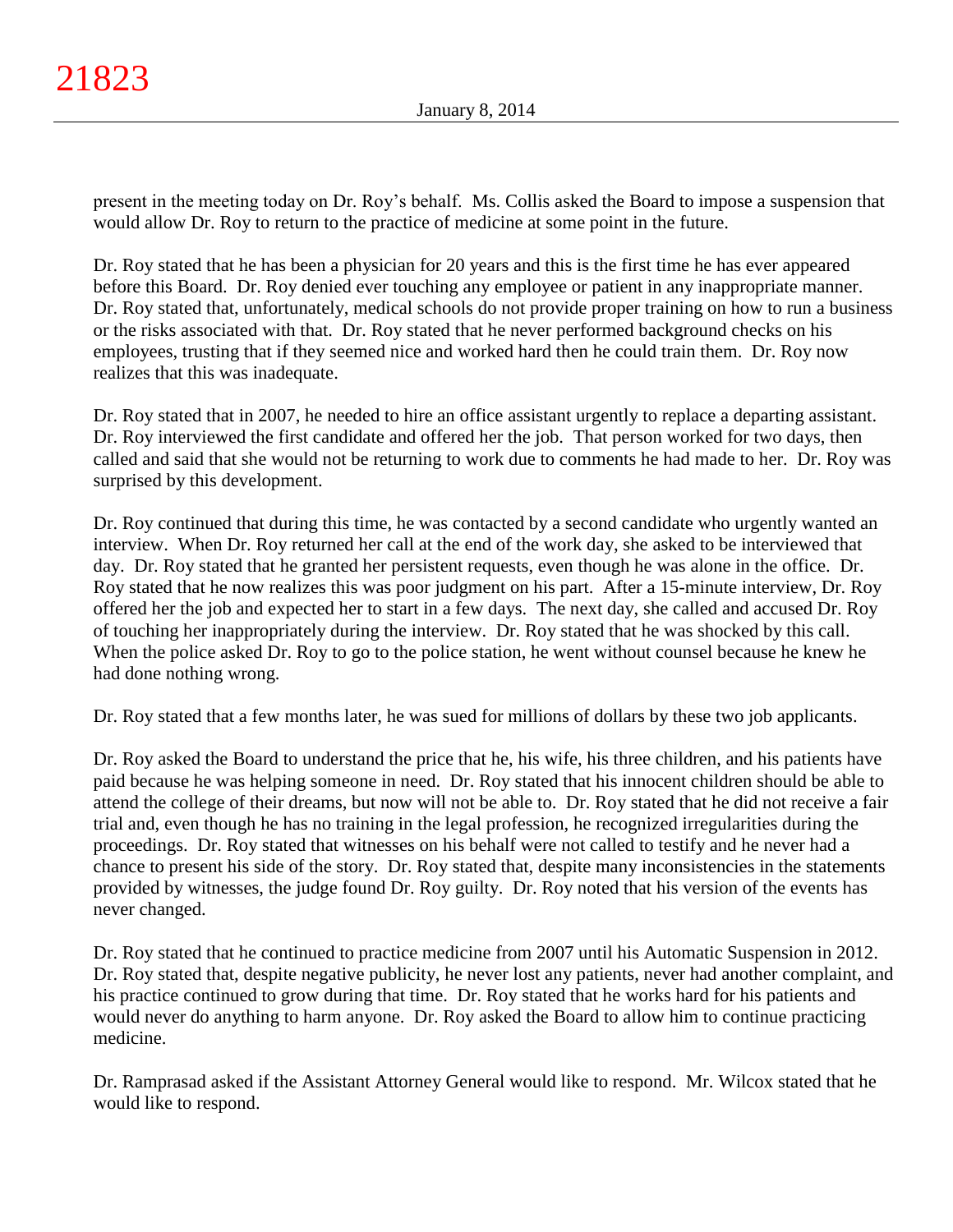Mr. Wilcox emphasized that Dr. Roy was tried in the Lorain County Court of Common Pleas and was found guilty. Mr. Wilcox stated that the trial applied the "beyond a reasonable doubt" standard, which is a much higher standard than what is used by the Medical Board. Mr. Wilcox also noted that according to the Board's Rule 4731-13-24, someone being found guilty or pleading guilty in a criminal trial is conclusive proof of the elements of the crime. Mr. Wilcox stated that the Board is not here today to discuss whether the allegations against Dr. Roy are true, because they have already been proven true beyond a reasonable doubt in a court of law.

Mr. Wilcox noted that Dr. Roy has been designated a Tier 1 Sex Offender, which is warranted in Mr. Wilcox's opinion. Mr. Wilcox stated that Dr. Roy engaged in a pattern of predatory behavior in which he exploited his position of power to satisfy his interest in viewing or touching these women in an inappropriate sexual manner. Mr. Wilcox pointed out that these events were in the course of Dr. Roy's medical practice; two of the individuals were Dr. Roy's patients, while the other two were applicants for jobs in Dr. Roy's office. Mr. Wilcox particularly noted the two job applicants, who Dr. Roy saw alone in his office after business hours when no one less was around.

Mr. Wilcox opined that Dr. Roy has lost any ability to be trusted with a medical license in Ohio. Mr. Wilcox stated that through his predatory behavior, Dr. Roy has essentially forfeited his right to practice medicine. Mr. Wilcox agreed with the Hearing Examiner's analysis of Dr. Roy's credibility during his hearing and opined that his attempt to explain that he was somehow training the two job applicants is simply an excuse to cover up his predatory behavior.

Mr. Wilcox stated that Dr. Roy had a trial in Lorain County, had witnesses testify on his behalf, and was found guilty. Mr. Wilcox stated that this case does not represent a miscarriage of justice. Mr. Wilcox stated that Dr. Roy has been adjudicated a sex offender by a court, and therefore, as a Tier 1 sex offender, should never practice medicine in Ohio again.

# **Dr. Steinbergh moved to approve and confirm Mr. Porter's Findings of Fact, Conclusions of Law, and Proposed Order in the matter of Somnath D. Roy, M.D. Dr. Saferin seconded the motion.**

Dr. Ramprasad stated that he would now entertain discussion in the above matter.

Dr. Steinbergh stated that she agrees with Mr. Wilcox's approach to this case. Dr. Steinbergh noted that in the objections to the Hearing Examiner's Report and Recommendation, Dr. Roy's attorney stated that Dr. Roy was found guilty by one judge without a jury. However, Dr. Steinbergh stated that Dr. Roy waived his right to a jury trial and chose to be tried before a judge. Dr. Steinbergh stated that Dr. Roy was convicted in November 2012 on four counts of gross sexual imposition and other charges. Dr. Roy was designated a Tier 1 sexual offender, will be under community control for three years, and was fined by the court.

Dr. Steinbergh believed that Dr. Roy, in fact, did what had been alleged. Dr. Steinbergh stated that the concept that a physician would interview a prospective employee with the types of questions Dr. Roy asked, including the amount that one applicant owed on her Victoria's Secret credit card, and to examine applicants physically as a demonstration of how the potential employee would be expected to assess a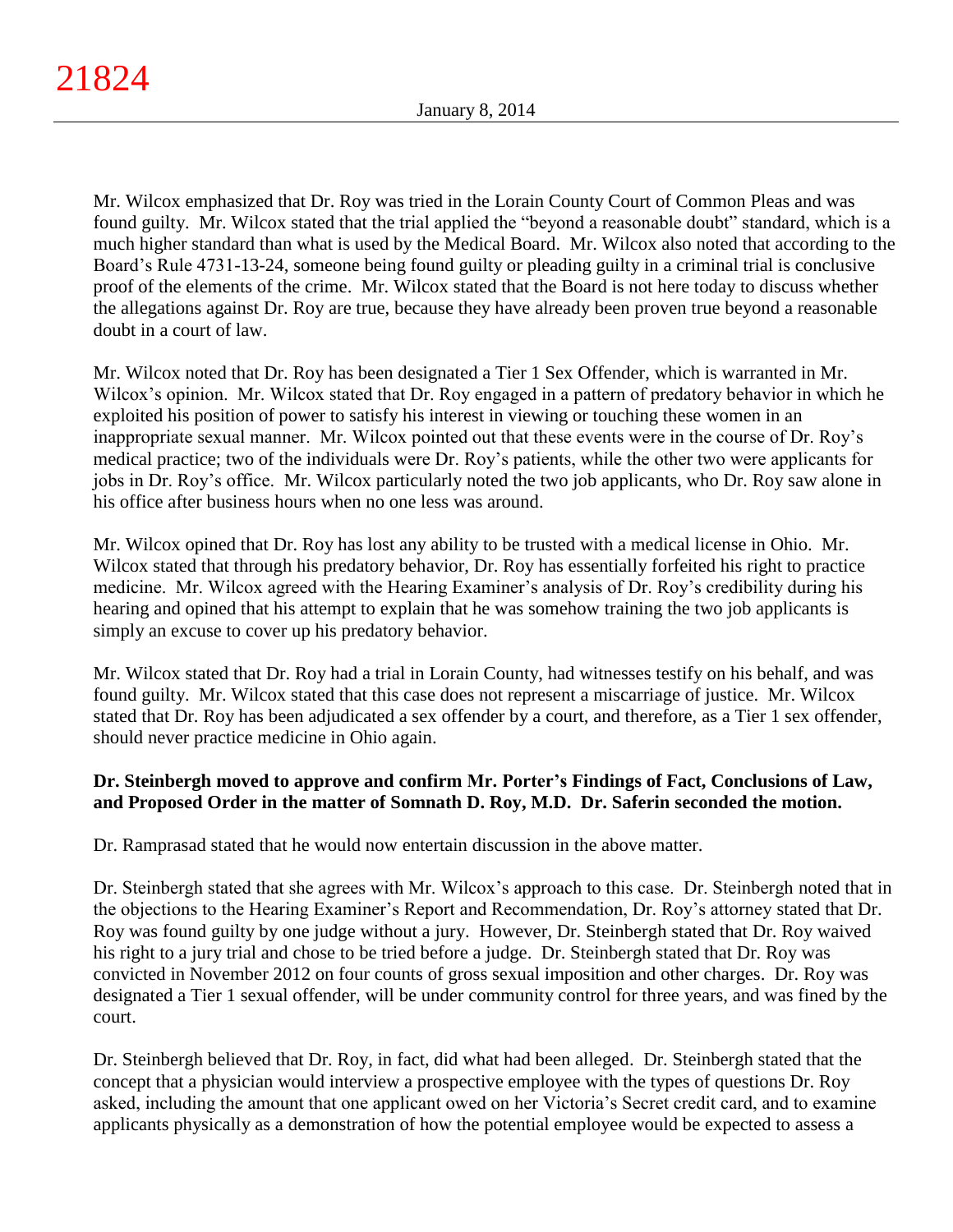patient, were absolutely inappropriate.

Dr. Steinbergh noted that during Dr. Roy's criminal case, the prosecutor spoke of instances when a person with no prior record comes before the court and appears to be a fine, upstanding citizen, and yet they commit horrible sexual offenses. The prosecutor stated that often in such cases, people come forward on the defendant's behalf because they cannot believe it can be true. This is because the face that has been shown to the public is much different than the one that commits such crimes. Dr. Steinbergh opined that this aptly described this case.

Dr. Steinbergh noted that Dr. Roy's criminal case in currently on appeal. Dr. Steinbergh pointed out that under the Medical Practices Act, if a permanent revocation of license is based upon a conviction which is later overturned, then the practitioner may petition the Board for reconsideration of the matter and the practitioner's license may possibly be reinstated.

Dr. Steinbergh agreed with the Hearing Examiner's Findings of Fact, Conclusions of Law, and the Proposed Order to permanently revoke Dr. Roy's medical license.

A vote was taken on Dr. Steinbergh's motion to approve:

| <b>ROLL CALL:</b> | Dr. Strafford  | - abstain |
|-------------------|----------------|-----------|
|                   | Dr. Bechtel    | - abstain |
|                   | Dr. Saferin    | - aye     |
|                   | Dr. Soin       | - aye     |
|                   | Dr. Steinbergh | - aye     |
|                   | Dr. Ramprasad  | - aye     |
|                   | Dr. Sethi      | - abstain |
|                   | Dr. Talmage    | - abstain |
|                   | Mr. Kenney     | - aye     |
|                   | Mr. Gonidakis  | - aye     |
|                   | Mr. Giacalone  | - aye     |
|                   |                |           |

The motion to approve carried.

## FINDINGS, ORDERS, AND JOURNAL ENTRIES

Dr. Ramprasad advised that in the following matters, the Board issued Notices of Opportunity for Hearing, and documentation of service was received for each. There were no requests for hearing filed, and more than 30 days have elapsed since the mailing of the Notices. Dr. Ramprasad stated that the matters of Ms. Lanzaretta and Dr. Nawabi are non-disciplinary in nature, and therefore all Board members may vote in those matters.

Dr. Ramprasad asked Ms. Debolt to briefly explain why the Board must be very detailed in its review of Findings, Orders, and Journal Entries. Ms. Debolt stated that a Board action taken in the 1990's led to a court ruling which stated that due process of law requires that there be a review of the evidence before the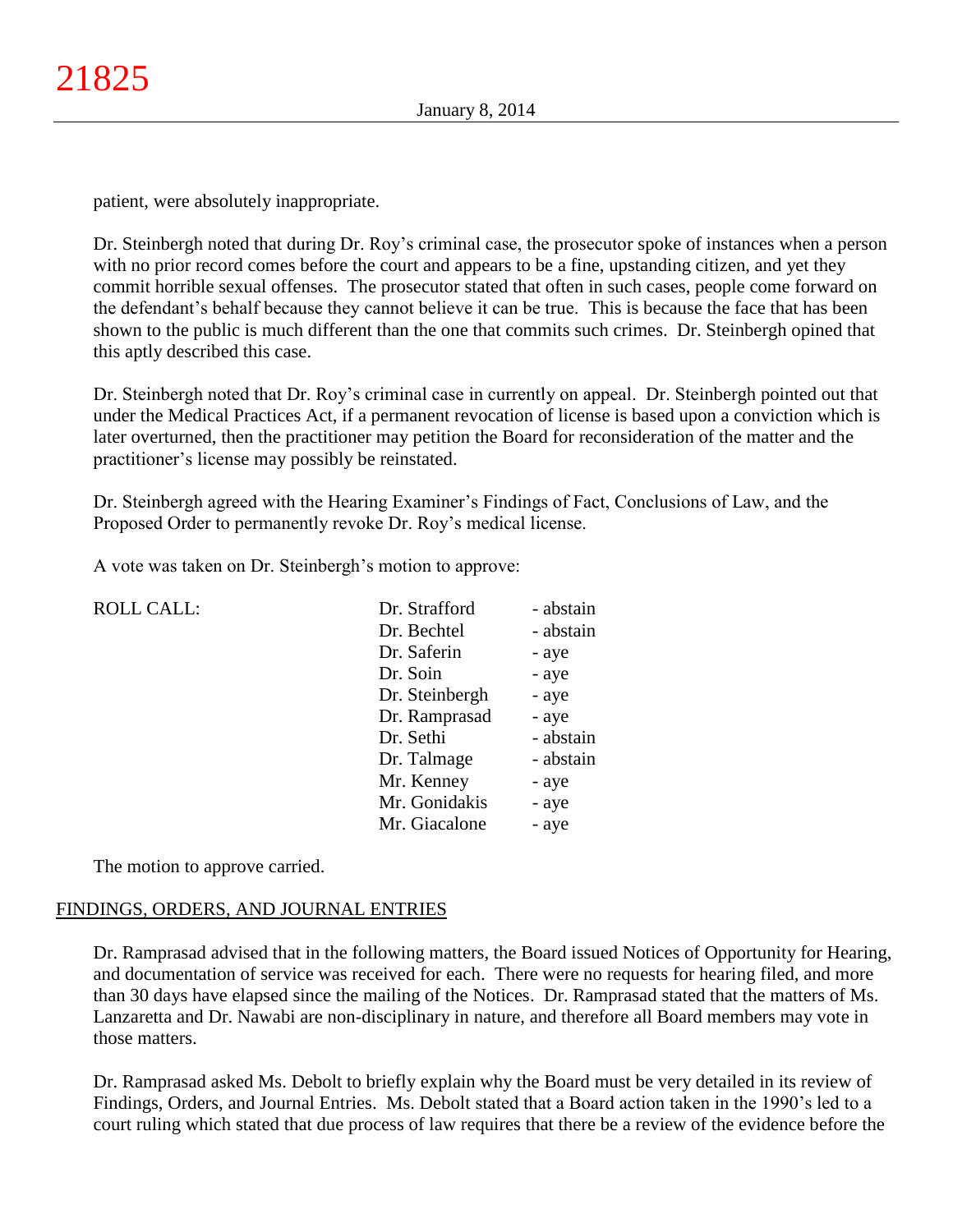Board issues an Order, even if the respondent does not request a hearing. A provision of the law allows the Medical Board to forego a hearing if one is not requested, but the requirement to review all relevant evidence remains. The Findings, Orders, and Journal Entries are compiled by the Board's staff so that the Board can review the evidence in the absence of a hearing before the Board makes its decision.

## COLLEEN A. LANZARETTA, M.T., Case No. 13-CRF-087

**Dr. Saferin moved to find that the allegations as set forth in the November 18, 2013 Notice in the matter of Ms. Lanzaretta have been proven to be true by a preponderance of the evidence, and that the Board enter an Order, effective upon mailing, approving her application for restoration of her license to practice massage therapy in Ohio, provided that she takes and passes the Massage and Bodywork Licensing Examination (MBLEX) with six months of November 18, 2013. Dr. Soin seconded the motion.**

Dr. Ramprasad stated that he will now entertain discussion in the above matter.

Dr. Sethi stated that on November 18, 2013, the Board notified Ms. Lanzaretta that it proposed to approve her application for restoration of her license to practice massage therapy in Ohio, provided she takes and passes the MBLEX examination since she has not practiced massage therapy for over two years.

A vote was taken on Dr. Saferin's motion:

ROLL CALL:

| Dr. Strafford  | - aye |
|----------------|-------|
| Dr. Bechtel    | - aye |
| Dr. Saferin    | - aye |
| Dr. Soin       | - aye |
| Dr. Steinbergh | - aye |
| Dr. Ramprasad  | - aye |
| Dr. Sethi      | - aye |
| Dr. Talmage    | - aye |
| Mr. Kenney     | - aye |
| Mr. Gonidakis  | - aye |
| Mr. Giacalone  | - aye |

The motion carried.

## NASEH NAWABI, M.D., Case No. 13-CRF-112

**Dr. Steinbergh moved to find that the allegations as set forth in the November 14, 2013 Notice in the matter of Dr. Nawabi have been proven to be true by a preponderance of the evidence, and that the Board enter an Order, effective upon mailing, denying his application for a license to practice medicine and surgery in Ohio. Dr. Saferin seconded the motion.**

Dr. Ramprasad stated that he will now entertain discussion in the above matter.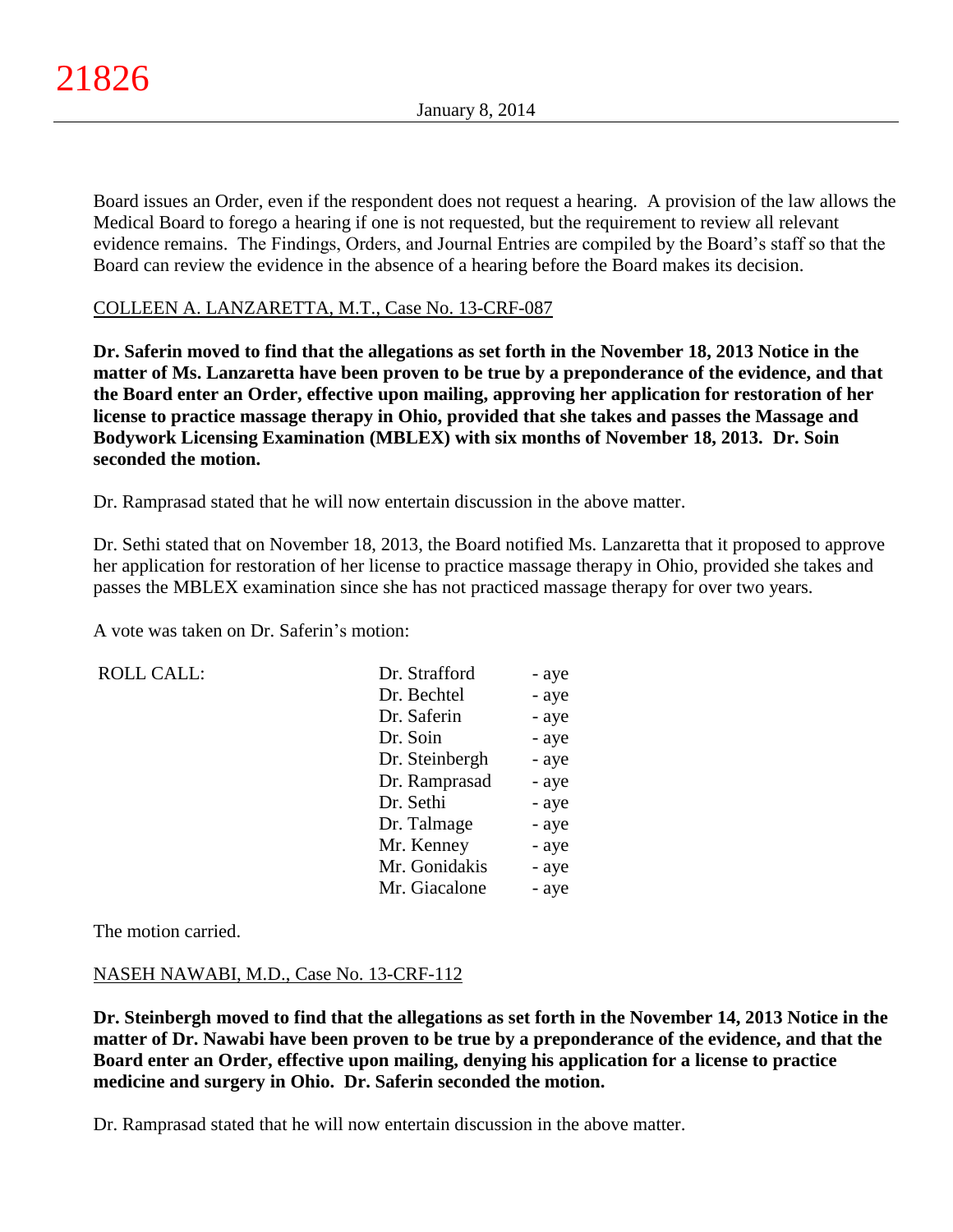Dr. Talmage stated that Dr. Nawabi took and passed all three steps of the United States Medical Licensing Examination (USMLE), but did not do so within a 10-year period. Dr. Talmage noted that Dr. Nawabi failed Step 3 of the USMLE, which tests readiness for independent practice, nine times before passing it. The Board's rules stipulate that failing any step of the USMLE more than five times is grounds for denying licensure.

Dr. Talmage stated that, because of Dr. Nawabi's failure to pass all three steps of the USMLE within 10 years and the fact that he had more than five failures on a very critical portion of that test, he supports the motion to deny Dr. Nawabi's application for licensure.

Dr. Ramprasad noted that Dr. Nawabi trained at Cedars-Sinai Medical Center in Los Angeles, a very good facility. Dr. Ramprasad also speculated that the reason Dr. Nawabi failed Step 3 of the USMLE so many times was because he is a clinical pathologist, not a clinician. However, Dr. Ramprasad agreed that the Board's rules must be followed and an exception cannot be granted because Dr. Nawabi is not boardcertified. Dr. Ramprasad stated that Dr. Nawabi is from Afghanistan and seems to have worked his way up in his profession. Dr. Sethi commented that he has been to Afghanistan twice and observed that medical education is greatly lacking there due to the war.

A vote was taken on Dr. Steinbergh's motion:

| <b>ROLL CALL:</b> | Dr. Strafford  | - aye |
|-------------------|----------------|-------|
|                   | Dr. Bechtel    | - aye |
|                   | Dr. Saferin    | - aye |
|                   | Dr. Soin       | - aye |
|                   | Dr. Steinbergh | - aye |
|                   | Dr. Ramprasad  | - aye |
|                   | Dr. Sethi      | - nay |
|                   | Dr. Talmage    | - aye |
|                   | Mr. Kenney     | - aye |
|                   | Mr. Gonidakis  | - aye |
|                   | Mr. Giacalone  | - aye |
|                   |                |       |

The motion carried.

# ALLEN GEORGE SAOUD, D.O., Case No. 13-CRF-106

Mr. Gonidakis stated that Dr. Saoud currently holds medical licenses in Ohio and West Virginia. Mr. Gonidakis stated that Dr. Saoud was convicted in federal court in West Virginia on 13 counts of Health Care Fraud, one count of Aggravated Identity Theft, one count of Concealment of Material Facts in a Health Care Matter, one count of Corrupt Endeavor to Obstruct and Impede the Due Administration of Internal Revenue Laws, five counts of Bankruptcy Fraud, and one count of False Statements to a Federal Agent. Mr. Gonidakis noted that the West Virginia Board of Osteopathic Medicine has only suspended Dr. Saoud's medical license in that state.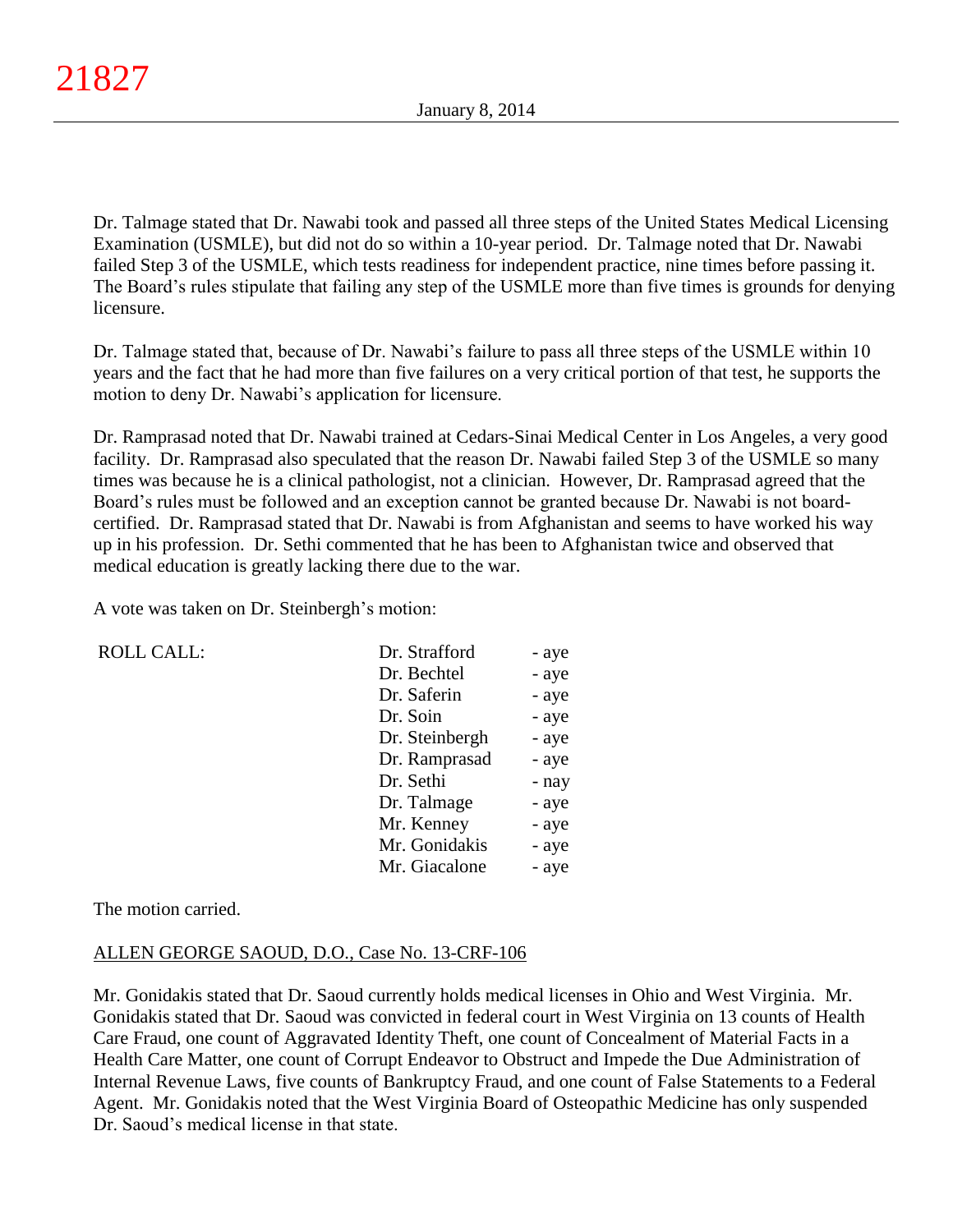Mr. Gonidakis explained that Dr. Saoud was found to have falsified billings claims to Medicare and Medicaid from 1998 to 2004. In 2005, Dr. Saoud negotiated a settlement with federal and state officials in West Virginia. In that settlement, Dr. Saoud admitted to no wrongdoing, he was fined over \$300,000.00, other claims were dropped, and he agreed to be excluded from Medicare and Medicaid for 10 years. From 2005 to 2010, Dr. Saoud devised a scheme to defraud Medicare and Medicaid again by hiding his involvement with a new practice which has been described as a sham company. These actions led to Dr. Saoud's most recent conviction.

Mr. Gonidakis suggested the permanent revocation of Dr. Saoud's Ohio osteopathic medical license is warranted.

# **Mr. Gonidakis moved that the license of Allen George Saoud, D.O, to practice osteopathic medicine and surgery in Ohio be permanently revoked. Dr. Steinbergh seconded the motion.**

Dr. Ramprasad stated that he will now entertain discussion in the above matter.

Dr. Steinbergh agreed with Mr. Gonidakis' statements. Dr. Steinbergh noted that, although Dr. Saoud's West Virginia medical license is suspended, some states use different terminology from Ohio and it may be that a suspension in West Virginia is equivalent to a revocation in Ohio.

A vote was taken on Mr. Gonidakis' motion:

ROLL CALL:

| Dr. Strafford  | - abstain |
|----------------|-----------|
| Dr. Bechtel    | - abstain |
| Dr. Saferin    | - aye     |
| Dr. Soin       | - aye     |
| Dr. Steinbergh | - aye     |
| Dr. Ramprasad  | - aye     |
| Dr. Sethi      | - aye     |
| Dr. Talmage    | - abstain |
| Mr. Kenney     | - aye     |
| Mr. Gonidakis  | - aye     |
| Mr. Giacalone  | - aye     |

The motion carried.

## MARTIN RYERSON SEVREY, JR., D.O., Case No. 13-CRF-107

Dr. Soin stated that on or about September 4, 2012, in Circuit Court in Douglas County, Missouri, Dr. Sevrey was convicted on one amended count of Domestic Assault in the Third Degree, a Class A misdemeanor under Missouri law.

Dr. Soin continued that on or around April 22, 2012, police responded to several phone calls about a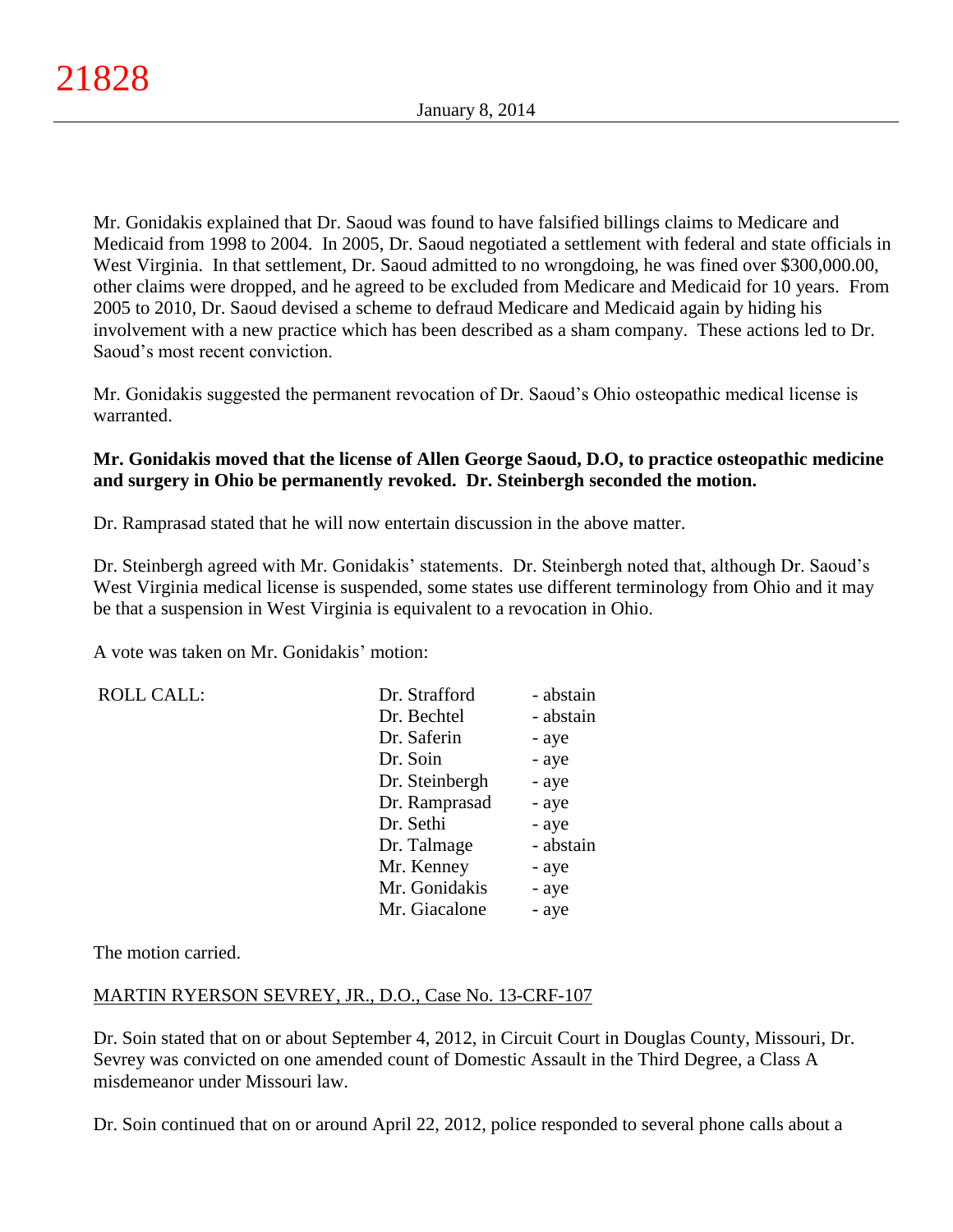domestic violence disturbance at the Sevrey home. Police officers confiscated a gun and a knife from Dr. Sevrey, who had allegedly been drinking. There were disputing reports on the nature of the gun; Dr. Sevrey's wife claimed that she had to pull the gun on Dr. Sevrey in self-defense, while Dr. Sevrey claimed that he had to beat his wife and apprehend the gun because he felt threatened. The officers found the wife to have multiple bruises across her face and she had difficulty breathing, possibly from being struck in the ribs.

Dr. Soin noted that, according to the police report, Dr. Sevrey allegedly had a history of doing this to his wife and had even given her steroids from his clinic to help her with bruises and other painful issues arising from abuse. Dr. Soin further noted that flowers were delivered just the day before from a previous incident of domestic violence. It was further alleged that Dr. Sevrey prescribed pain medication under his wife's maiden name, presumably so that no one would find out what was going on. Finally, it was alleged that Dr. Sevrey wrote a prescription for Klonopin and that Dr. Sevrey had taken that medication himself.

Dr. Soin continued that on or about March 21, 2013, Dr. Sevrey was convicted on four counts of Failure to Keep or Furnish Records on Controlled Substances, a Class A misdemeanor under Missouri law.

On or about August 14, 2013, the Missouri State Board of Registration for the Healing Arts issued an Order placing Dr. Sevrey's license on probation for a period not to exceed two years and requiring him to obtain an assessment from the Missouri Association of Osteopathic Physicians and Surgeons. Dr. Sevrey was further required to successfully complete anger management and record-keeping courses.

Based on these facts, Dr. Soin recommended that Dr. Sevrey's Ohio medical license be revoked.

# **Dr. Soin moved that Dr. Sevrey's license to practice osteopathic medicine and surgery in Ohio be revoked. Dr. Steinbergh seconded the motion.**

Dr. Ramprasad stated that he will now entertain discussion in the above matter.

Dr. Steinbergh stated that revoking Dr. Sevrey's Ohio medical license will give him the opportunity, if he wishes, to reapply for a license and to have a hearing on this matter.

Mr. Giacalone opined that permanent revocation of Dr. Sevrey's license would be more appropriate than a non-permanent revocation. Mr. Giacalone noted excerpts from a court affidavit, including Dr. Sevrey's wife's allegations that Dr. Sevrey had been beating her for two days at the time of his arrest, that Dr. Sevrey had been drinking and had a gun, that Dr. Sevrey brings home steroids and give them to his wife to help with bruising from his beatings, and that Dr. Sevrey prescribes pain medication for his wife so she does not go to see other physicians.

Mr. Giacalone stated that Dr. Sevrey is a menace who beats his wife and uses his prescriptive authority to treat her so no one else finds out about it. Mr. Giacalone opined that Dr. Sevrey is not a doctor that is wanted in Ohio.

Dr. Soin stated that he struggled with the same issues as Mr. Giacalone. Dr. Soin felt that a non-permanent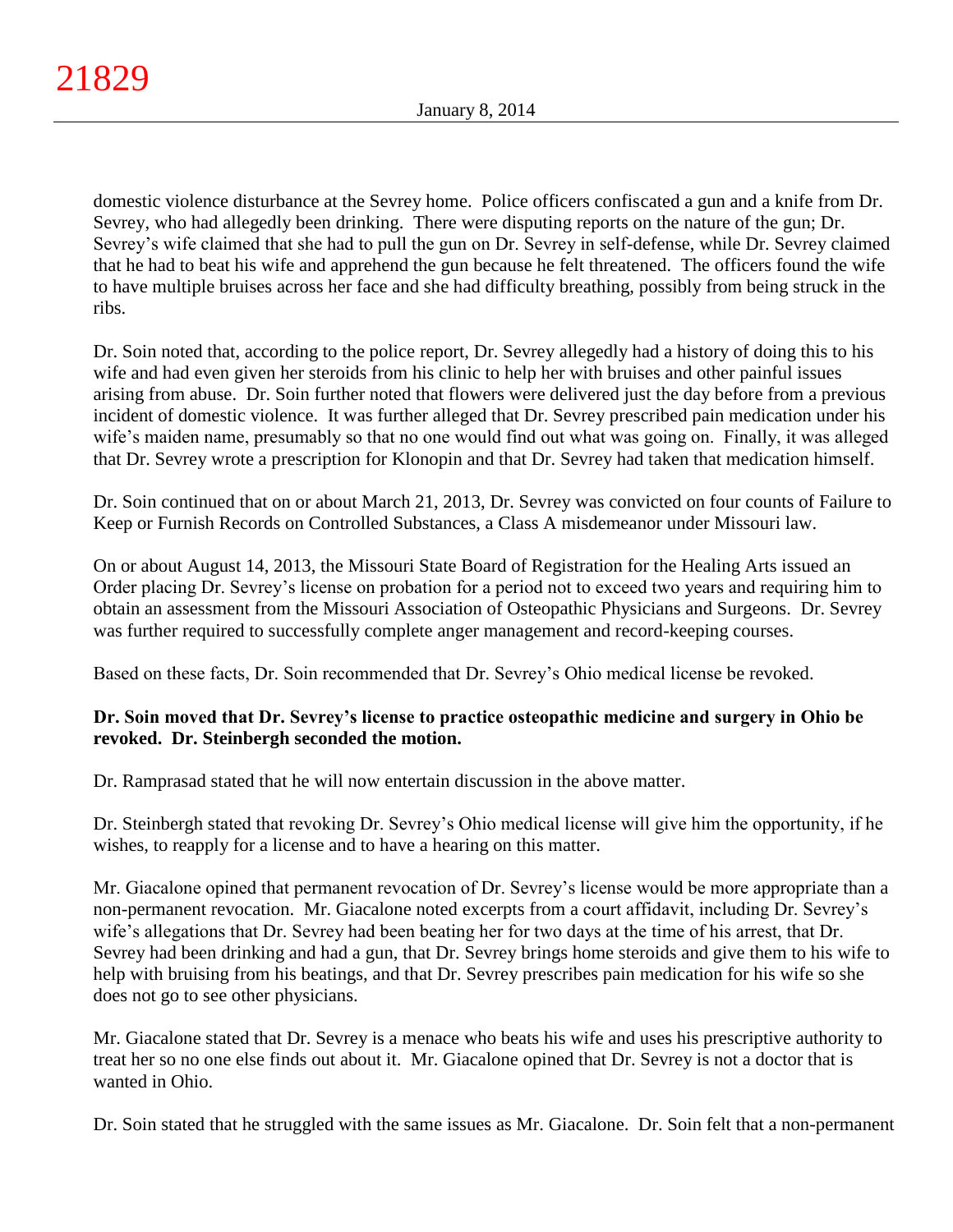revocation would give Dr. Sevrey an opportunity to have a hearing in this matter if he ever wishes to practice medicine in Ohio. Dr. Soin also noted that the affidavit that Mr. Giacalone read from were accounts from individuals and that there were opinions on what happened on both sides. Dr. Soin stated that he is uncomfortable drawing certain conclusions without a hearing.

Dr. Ramprasad agreed with Dr. Soin and pointed out that, according to one account, Dr. Sevrey's wife fired a shot with a gun. Dr. Ramprasad felt that the Board should hear from both sides before deciding to permanently revoke Dr. Sevrey's Ohio license. Dr. Ramprasad stated that if Dr. Sevrey were to apply for another license, he would be cited and no license would be issued until the Board chose to grant or deny his application. Dr. Ramprasad acknowledged that Dr. Sevrey's wife was found to have been abused. Dr. Ramprasad indicated that he could support either revocation or permanent revocation in this case.

Mr. Giacalone noted that Dr. Sevrey was found guilty of a prescribing issue, which seems to support his wife's story. Mr. Giacalone saw no reason for this individual to come before the Board a second time when the information is already available. Mr. Giacalone opined that if Dr. Sevrey is a problem to his family, then he is definitely a problem to his patients.

Dr. Soin asked how often respondents who have their licenses revoked actually re-apply and request a hearing, particularly if they failed to request a hearing in the first instance. Ms. Marshall replied that that circumstance happens frequently.

Dr. Saferin noted that Dr. Sevrey was not interested in a hearing to discuss this matter currently. Mr. Giacalone stated that if Dr. Sevrey's Ohio medical license were important to him, he would have requested a hearing. Mr. Giacalone asked why Dr. Sevrey should be given another chance to have a hearing if his Ohio medical license is not important to him.

Dr. Steinbergh stated that this case was a difficult one for her. Dr. Steinbergh stated that she could support permanent revocation of Dr. Sevrey's license. Dr. Steinbergh stated that, although there is no question that Dr. Sevrey is violent against his wife, she does not know much about the situation or whether the domestic violence went both ways. Dr. Steinbergh stated that she does not understand how a physician, who is responsible to do no harm, can beat his wife. Dr. Steinbergh stated that she has very little tolerance for such actions.

A vote was taken on Dr. Soin's motion:

ROLL CALL:

| Dr. Strafford  | - abstain |
|----------------|-----------|
| Dr. Bechtel    | - abstain |
| Dr. Saferin    | - aye     |
| Dr. Soin       | - aye     |
| Dr. Steinbergh | - aye     |
| Dr. Ramprasad  | - aye     |
| Dr. Sethi      | - aye     |
| Dr. Talmage    | - abstain |
| Mr. Kenney     | - nay     |
|                |           |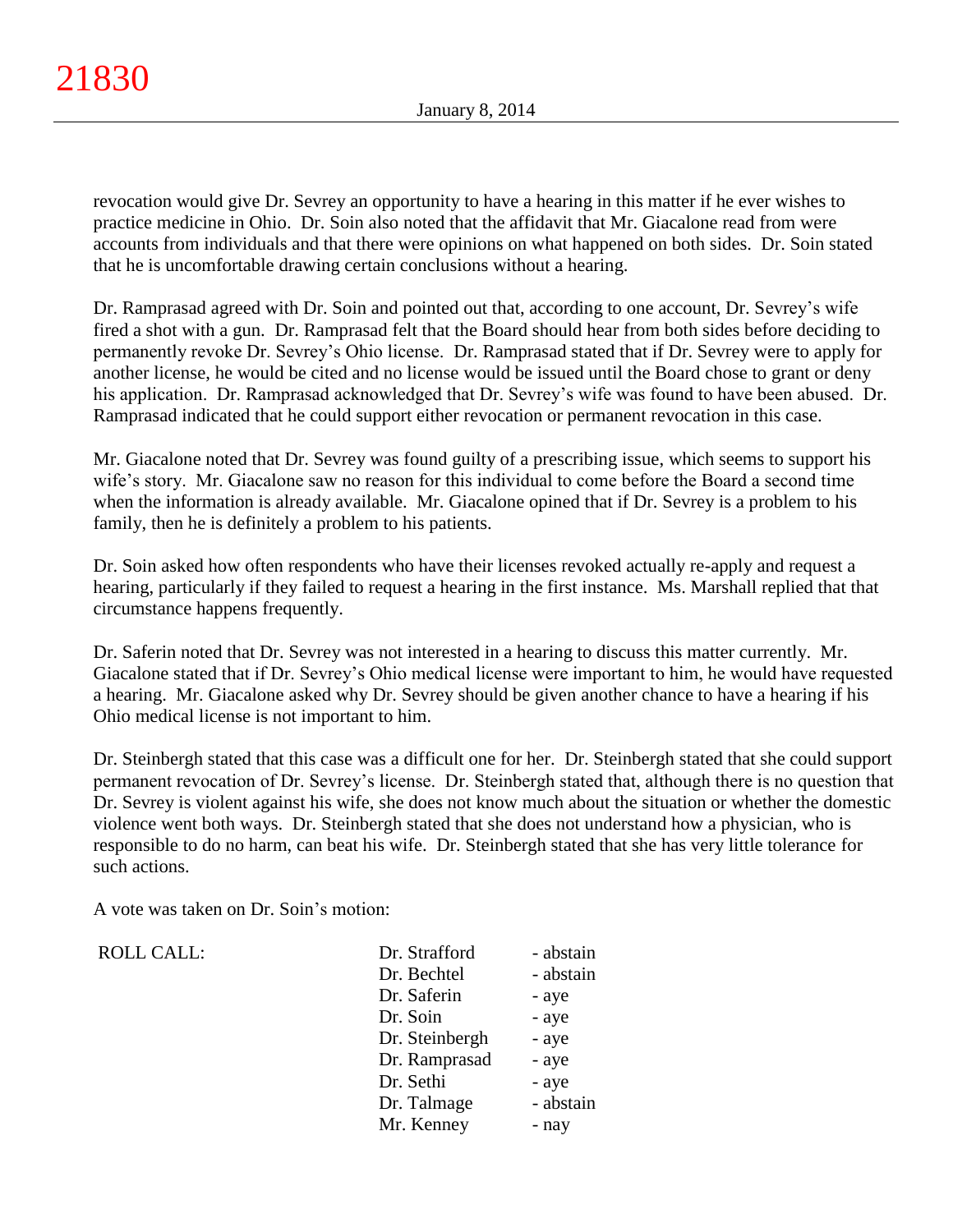January 8, 2014

Mr. Gonidakis - aye Mr. Giacalone - nay

The motion carried.

## REPORTS AND RECOMMENDATIONS

### STANLEY BEEKMAN, L.M.T., D.P.M., Case No. 13-CRF-063

**Dr. Steinbergh moved to remove the matter of Stanley Beekman, L.M.T., D.P.M., from the table. Dr. Saferin seconded the motion.** All members voted aye. The motion carried.

Board staff provided the Board members with a document clarifying the motion to amend made by Mr. Kenney during the first discussion of this case. Ms. Debolt noted that the probation in the proposed amended order would be for a definite three years, not a minimum of three years.

Dr. Steinbergh stated that she does not support the proposed amendment. Dr. Steinbergh stated that she could support reducing Dr. Beekman's suspension to 30 days, but opined that removing the suspension completely does not recognize Dr. Beekman's falsehoods and his conviction. Dr. Sethi agreed with Dr. Steinbergh, stating that too many lives have been affected by Dr. Beekman's actions.

Dr. Soin appreciated the reasoning behind Mr. Kenney's proposed amendment. However, Dr. Soin noted that Dr. Beekman himself, through his attorney, has asked for a 30-day suspension rather than the Hearing Examiner's proposed 90-day suspension. Dr. Soin opined that if Dr. Beekman is asking for a 30-day suspension, and he is on record that his patients would not be harmed by a 30-day suspension, then a 30 day suspension should be acceptable. Mr. Kenney opined that Dr. Beekman and his attorney asked for a 30-day suspension because that is the minimum sanction under the Board's disciplinary guidelines, and they did not understand that the Board can choose to go outside the disciplinary guidelines.

Mr. Gonidakis reiterated that the matter before the Board is far outside the issue of patient safety and wondered what the Board would be accomplishing if it suspended Dr. Beekman's license for 30 days. Mr. Gonidakis felt that the three-year probation is appropriate so that the Board can monitor Dr. Beekman, but did not feel that there is any foundational support for a suspension of 90 days or 30 days.

Mr. Giacalone suggested, since there appears to be disagreement between a 30-day suspension and no suspension, that a 15-day suspension may be something the Board can agree on.

**Mr. Giacalone moved to amend Mr. Kenney's motion to amend so that Dr. Beekman's licenses to practice podiatric medicine and massage therapy will be suspended for 15 days prior to the beginning of the probationary period.** No member seconded the motion. The motion was lost for want of a second.

A vote was taken on Mr. Kenney's motion to amend: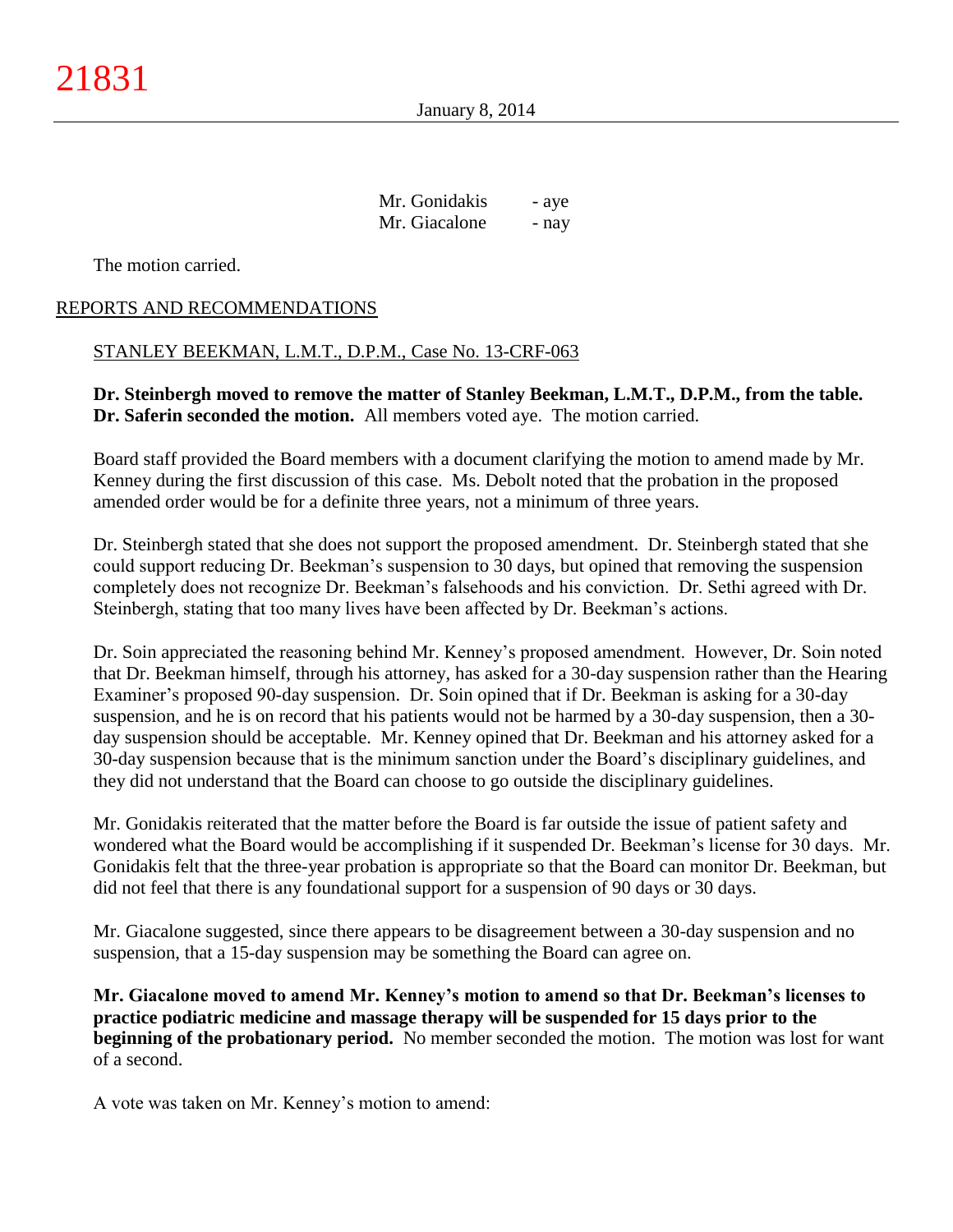| <b>ROLL CALL:</b> | Dr. Strafford  | - abstain |
|-------------------|----------------|-----------|
|                   | Dr. Bechtel    | - abstain |
|                   | Dr. Saferin    | - abstain |
|                   | Dr. Soin       | - nay     |
|                   | Dr. Steinbergh | - nay     |
|                   | Dr. Ramprasad  | - aye     |
|                   | Dr. Sethi      | - nay     |
|                   | Dr. Talmage    | - abstain |
|                   | Mr. Kenney     | - aye     |
|                   | Mr. Gonidakis  | - aye     |
|                   | Mr. Giacalone  | - aye     |
|                   |                |           |

## **Dr. Steinbergh moved to amend the Order to include a 30-day suspension. Dr. Sethi seconded the motion.**

Dr. Ramprasad stated that he will now entertain discussion in the above matter.

After some discussion, Dr. Steinbergh explained that she offered her motion to amend because she thought that Mr. Kenney's proposed amendment had failed. Since Mr. Kenney's motion to amend had, in fact, passed, Dr. Steinberg chose to withdraw her motion.

**Dr. Steinbergh wished to withdraw her motion to amend.** No member objected to withdrawing the motion. The motion to amend was withdrawn.

**Mr. Kenney moved to approve and confirm Ms. Shamansky's Findings of Fact, Conclusions of Law, and Proposed Order, as amended, in the matter of Stanley Beekman, L.M.T., D.P.M. Mr. Gonidakis seconded the motion.** A vote was taken:

| <b>ROLL CALL:</b> | Dr. Strafford  | - abstain |
|-------------------|----------------|-----------|
|                   | Dr. Bechtel    | - abstain |
|                   | Dr. Saferin    | - abstain |
|                   | Dr. Soin       | - nay     |
|                   | Dr. Steinbergh | - nay     |
|                   | Dr. Ramprasad  | - aye     |
|                   | Dr. Sethi      | - nay     |
|                   | Dr. Talmage    | - abstain |
|                   | Mr. Kenney     | - aye     |
|                   | Mr. Gonidakis  | - aye     |
|                   | Mr. Giacalone  | - aye     |
|                   |                |           |

The motion to approve did not carry.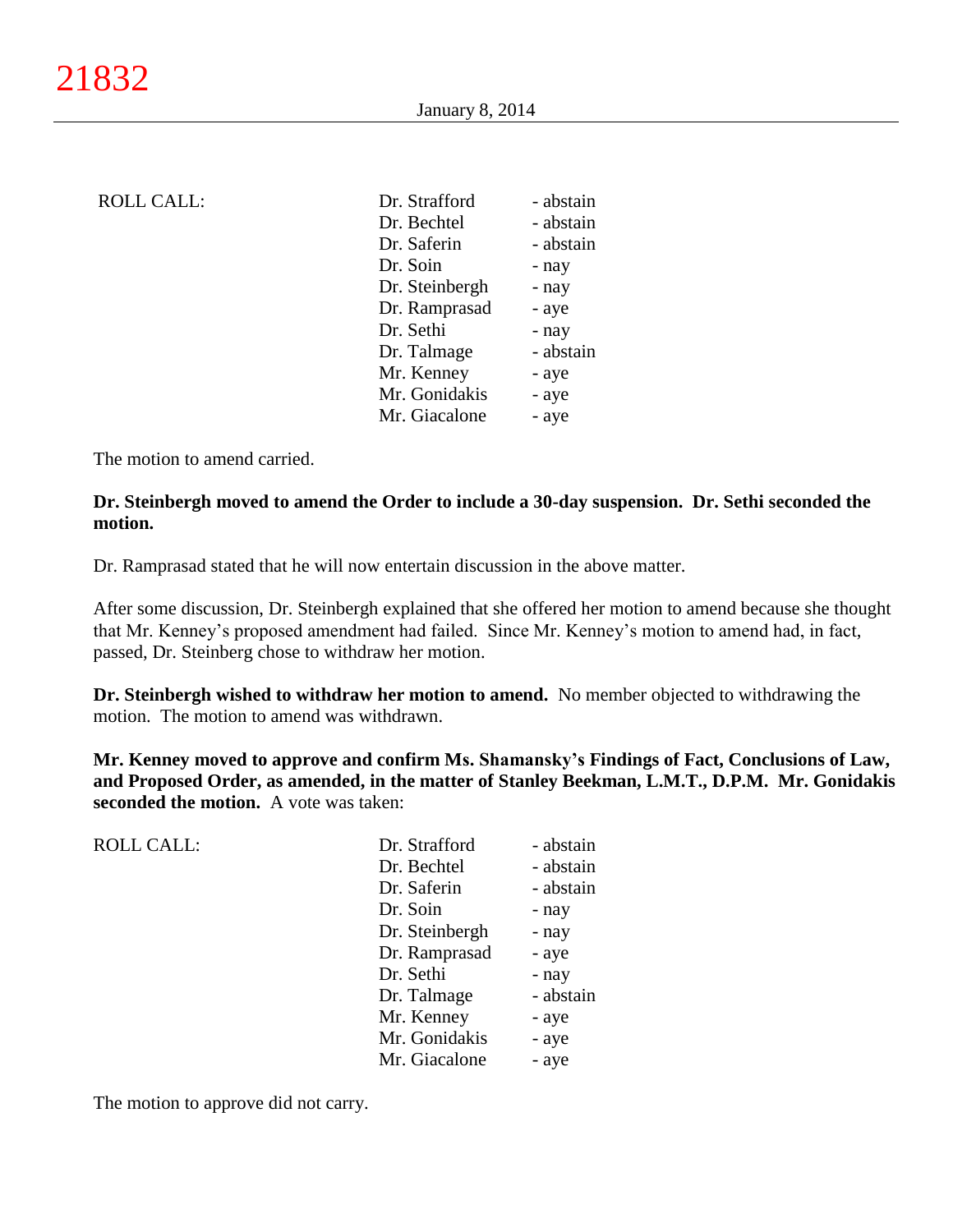**Dr. Steinbergh moved to adopt the Hearing Examiner's Proposed Order, except that the suspension of Dr. Beekman's licenses will be for not less than 30 days. Dr. Sethi seconded the motion.** A vote was taken:

| <b>ROLL CALL:</b> | Dr. Strafford  | - abstain |
|-------------------|----------------|-----------|
|                   | Dr. Bechtel    | - abstain |
|                   | Dr. Saferin    | - abstain |
|                   | Dr. Soin       | - aye     |
|                   | Dr. Steinbergh | - aye     |
|                   | Dr. Ramprasad  | - nay     |
|                   | Dr. Sethi      | - aye     |
|                   | Dr. Talmage    | - abstain |
|                   | Mr. Kenney     | - nay     |
|                   | Mr. Gonidakis  | - nay     |
|                   | Mr. Giacalone  | - nay     |

The motion did not carry.

**Mr. Giacalone moved to adopt the Hearing Examiner's Proposed Order, except that the suspension of Dr. Beekman's licenses will be for not less than 15 days. Dr. Steinbergh seconded the motion.** A vote was taken:

Dr. Ramprasad stated that he will now entertain discussion in this matter.

Mr. Gonidakis asked if Dr. Beekman's licenses will become active after 15 days under Mr. Giacalone's proposed Order. Dr. Steinbergh stated that the suspension would be for a minimum of 15 days and that the Board would have to vote to reinstate Dr. Beekman's licenses. After a brief discussion, Mr. Giacalone favored a definite 15-day suspension.

**Mr. Giacalone wished to change his motion to include a definite 15-day suspension instead of a minimum 15-day suspension.** No Board member objected to the change. The change to Mr. Giacalone's motion was accepted.

A vote was taken on Mr. Giacalone's motion:

| <b>ROLL CALL:</b> |  |
|-------------------|--|
|-------------------|--|

| <b>ROLL CALL:</b> | Dr. Strafford  | - abstain |
|-------------------|----------------|-----------|
|                   | Dr. Bechtel    | - abstain |
|                   | Dr. Saferin    | - abstain |
|                   | Dr. Soin       | - aye     |
|                   | Dr. Steinbergh | - aye     |
|                   | Dr. Ramprasad  | - nay     |
|                   | Dr. Sethi      | - aye     |
|                   | Dr. Talmage    | - abstain |
|                   | Mr. Kenney     | - nay     |
|                   |                |           |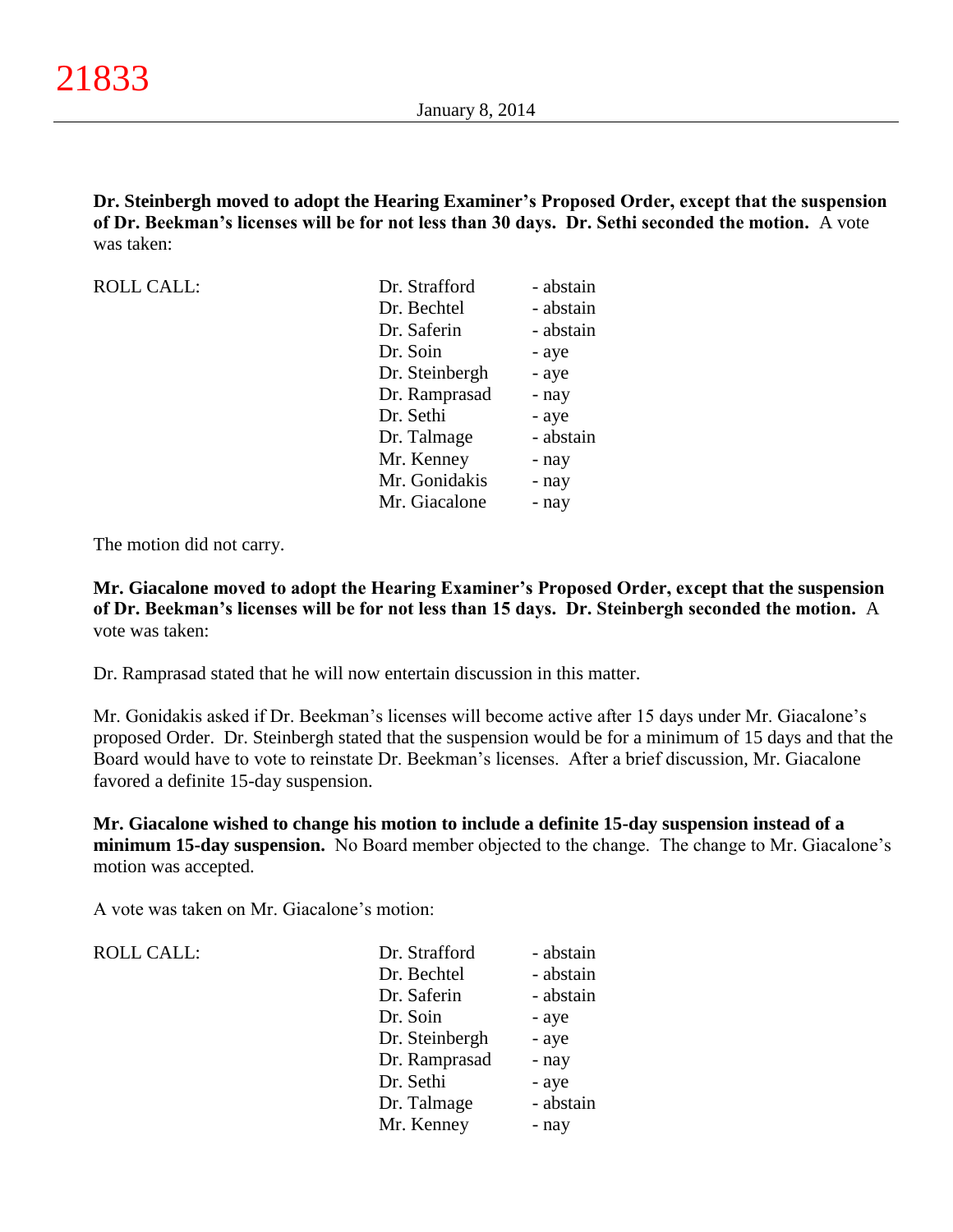| Mr. Gonidakis | - aye |
|---------------|-------|
| Mr. Giacalone | - aye |

The motion did not carry.

**Mr. Giacalone moved to adopt the Hearing Examiner's Proposed Order, except that the suspension of Dr. Beekman's licenses will be for a definite period of 15 days. Mr. Giacalone further moved to accept the Hearing Examiner's Findings of Facts and Conclusions of Law. Dr. Steinbergh seconded the motion.** A vote was taken:

| <b>ROLL CALL:</b> | Dr. Strafford  | - abstain |
|-------------------|----------------|-----------|
|                   | Dr. Bechtel    | - abstain |
|                   | Dr. Saferin    | - abstain |
|                   | Dr. Soin       | - aye     |
|                   | Dr. Steinbergh | - aye     |
|                   | Dr. Ramprasad  | - aye     |
|                   | Dr. Sethi      | - aye     |
|                   | Dr. Talmage    | - abstain |
|                   | Mr. Kenney     | - aye     |
|                   | Mr. Gonidakis  | - aye     |
|                   | Mr. Giacalone  | - aye     |
|                   |                |           |

The motion carried.

The Board took a brief recess at 2:50 p.m. and returned at 3:10 p.m.

### CITATIONS, PROPOSED DENIALS, DISMISSALS, ORDERS OF SUMMARY SUSPENSION & NOTICES OF IMMEDIATE SUSPENSION

### STEVEN FRANCIS BREZNY, M.D. – CITATION LETTER

At this time the Board read and considered the proposed Citation Letter in the above matter, a copy of which shall be maintained in the exhibits section of this Journal.

### **Dr. Soin moved to send the Citation Letter to Dr. Brezny. Mr. Kenney seconded the motion.**

Dr. Ramprasad stated that he will now entertain discussion in this matter.

Dr. Saferin noted that the Board recently issued an Order to this practitioner indicating that his license to practice medicine will not be reinstated until he has, among other things, complied with the Board's subpoena for medical records. This citation is being proposed because the practitioner has applied for reinstatement, but he has not yet fully complied with the subpoena. Dr. Saferin asked for clarification on this matter.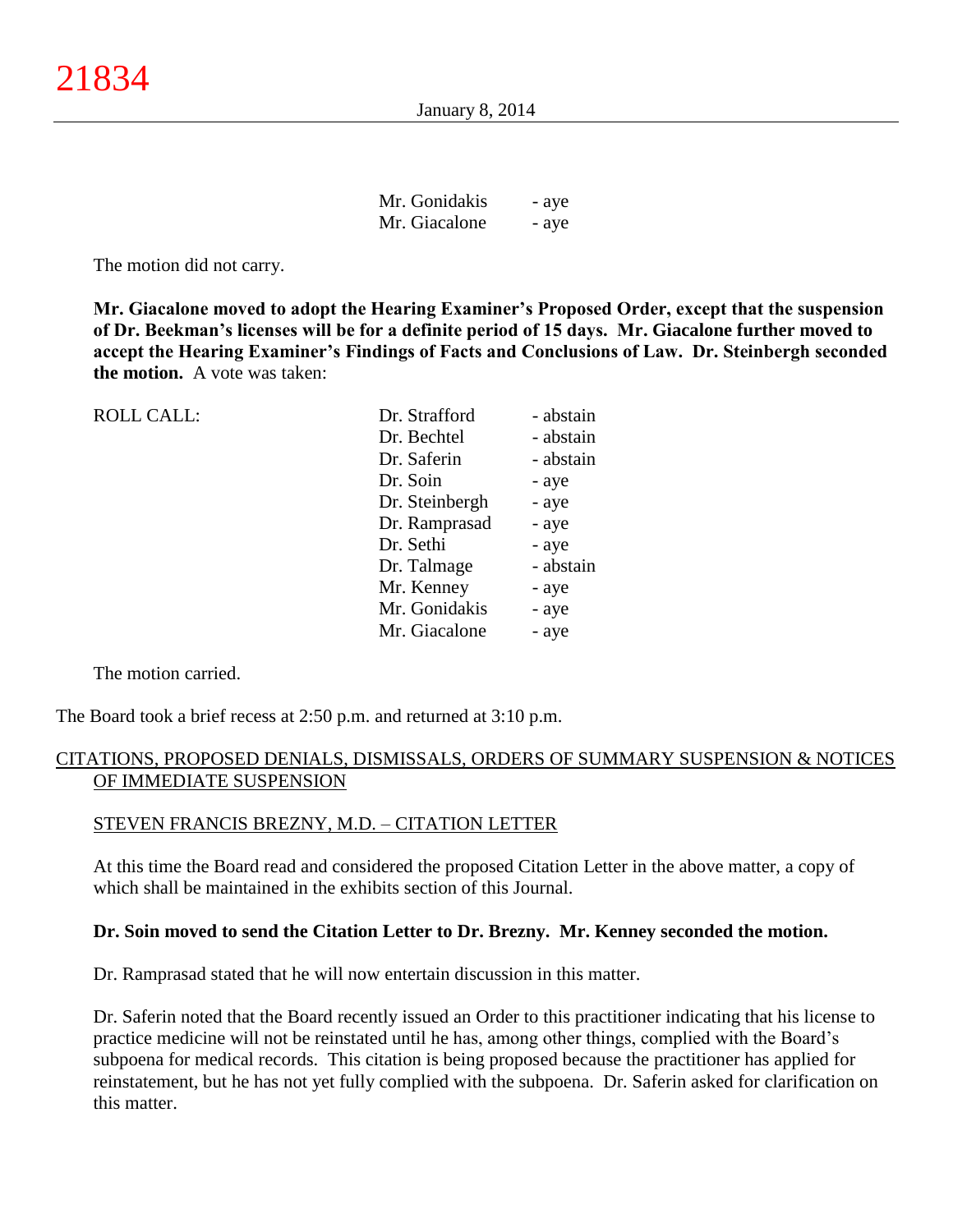Ms. Marshall briefly explained that the practitioner still has not complied with 100% of the subpoena, but he has submitted an application for reinstatement of his medical license. Describing the process in general, Ms. Marshall stated that when a practitioner requests reinstatement but has not completely fulfilled the conditions for reinstatement as defined by the Board, the Secretary and Supervising Member may determine that the respondent has substantially complied and allow the process to move forward in the form of a citation. Ms. Marshall stated that if an applicant feels that they have complied with the Board's Order to the best of their ability, then they may be cited so that a hearing can take place. Following the hearing, the Board can decided if there has been substantial compliance with the Board Order, and then grant or deny the application as the Board sees fit. The Board may also choose to grant reinstatement, but include a suspension or probationary terms for the license.

Ms. Marshall stated that, though this practitioner still has not completely complied with the Board's subpoena, he has provided some new information and has made a new request for reinstatement. This process will allow the Board to determine whether the practitioner has substantially complied with the Board's Order.

A vote was taken on Dr. Soin's motion to send:

| <b>ROLL CALL:</b> | Dr. Strafford  | - abstain |
|-------------------|----------------|-----------|
|                   | Dr. Bechtel    | - abstain |
|                   | Dr. Saferin    | - aye     |
|                   | Dr. Soin       | - aye     |
|                   | Dr. Steinbergh | - abstain |
|                   | Dr. Ramprasad  | - aye     |
|                   | Dr. Sethi      | - aye     |
|                   | Dr. Talmage    | - abstain |
|                   | Mr. Kenney     | - aye     |
|                   | Mr. Gonidakis  | - aye     |
|                   | Mr. Giacalone  | - aye     |
|                   |                |           |

The motion to send carried.

## JESSOP MARK MCDONNELL, M.D. – CITATION LETTER

At this time the Board read and considered the proposed Citation Letter in the above matter, a copy of which shall be maintained in the exhibits section of this Journal.

**Dr. Steinbergh moved to send the Citation Letter to Dr. McDonnell. Dr. Soin seconded the motion.** A vote was taken:

| ROLL CALL: | Dr. Strafford | - abstain |
|------------|---------------|-----------|
|            | Dr. Bechtel   | - abstain |
|            | Dr. Saferin   | - ave     |
|            | Dr. Soin      | - aye     |
|            |               |           |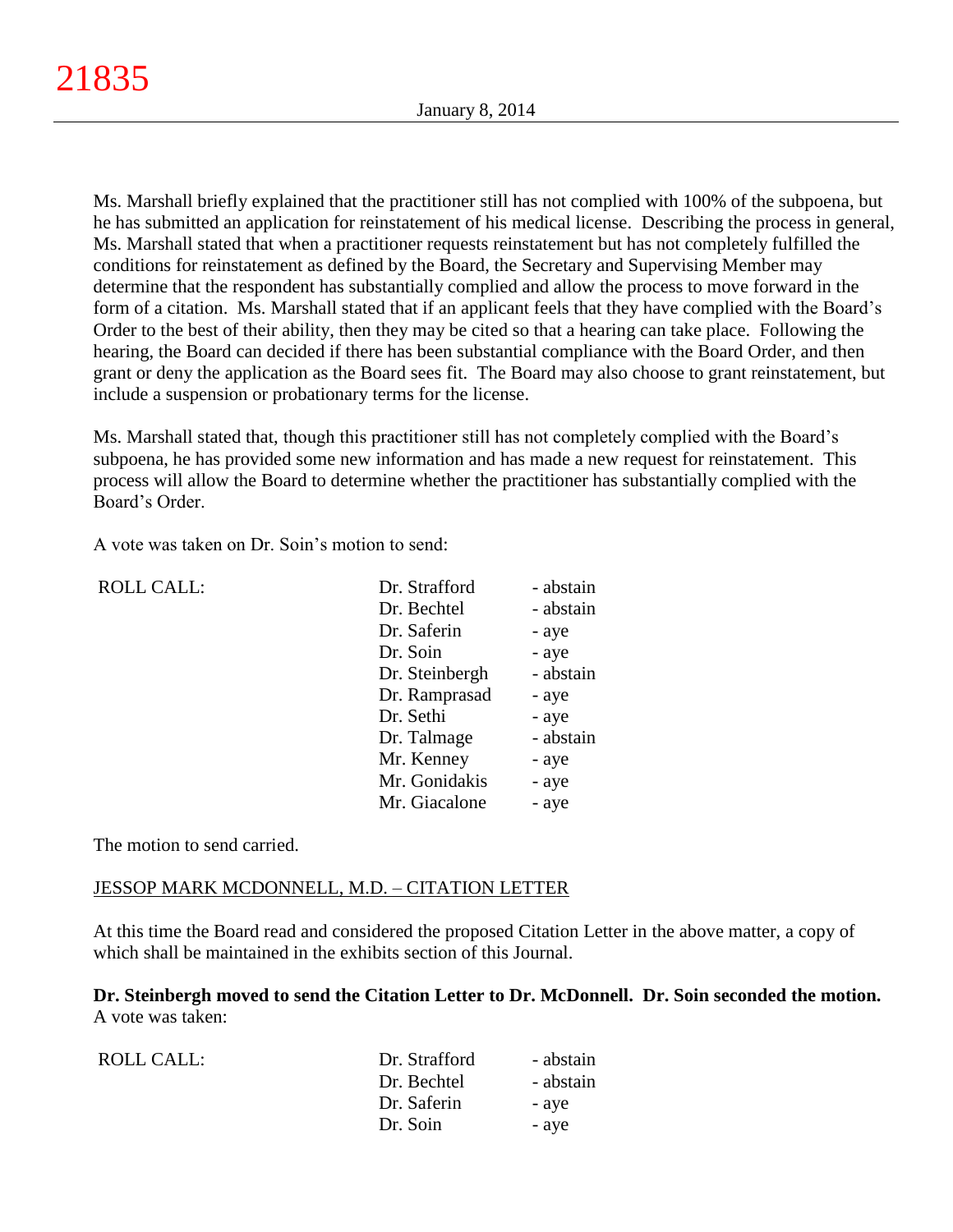| Dr. Steinbergh | - aye     |
|----------------|-----------|
| Dr. Ramprasad  | - aye     |
| Dr. Sethi      | - aye     |
| Dr. Talmage    | - abstain |
| Mr. Kenney     | - aye     |
| Mr. Gonidakis  | - aye     |
| Mr. Giacalone  | - aye     |

### LYDIA CAROLINE NICHOLS, M.D. – CITATION LETTER

At this time the Board read and considered the proposed Citation Letter in the above matter, a copy of which shall be maintained in the exhibits section of this Journal.

**Dr. Steinbergh moved to send the Citation Letter to Dr. Nichols. Dr. Soin seconded the motion.** A vote was taken:

| <b>ROLL CALL:</b> | Dr. Strafford  | - abstain |
|-------------------|----------------|-----------|
|                   | Dr. Bechtel    | - abstain |
|                   | Dr. Saferin    | - aye     |
|                   | Dr. Soin       | - aye     |
|                   | Dr. Steinbergh | - aye     |
|                   | Dr. Ramprasad  | - aye     |
|                   | Dr. Sethi      | - aye     |
|                   | Dr. Talmage    | - aye     |
|                   | Mr. Kenney     | - aye     |
|                   | Mr. Gonidakis  | - aye     |
|                   | Mr. Giacalone  | - aye     |
|                   |                |           |

The motion to send carried.

### SUDHIR SITARAM POLISETTY, M.D. – CITATION LETTER

At this time the Board read and considered the proposed Citation Letter in the above matter, a copy of which shall be maintained in the exhibits section of this Journal.

**Dr. Steinbergh moved to send the Citation Letter to Dr. Polisetty. Dr. Soin seconded the motion.** A vote was taken:

| ROLL CALL: | Dr. Strafford | - abstain |
|------------|---------------|-----------|
|            | Dr. Bechtel   | - abstain |
|            | Dr. Saferin   | - aye     |
|            | Dr. Soin      | - aye     |
|            |               |           |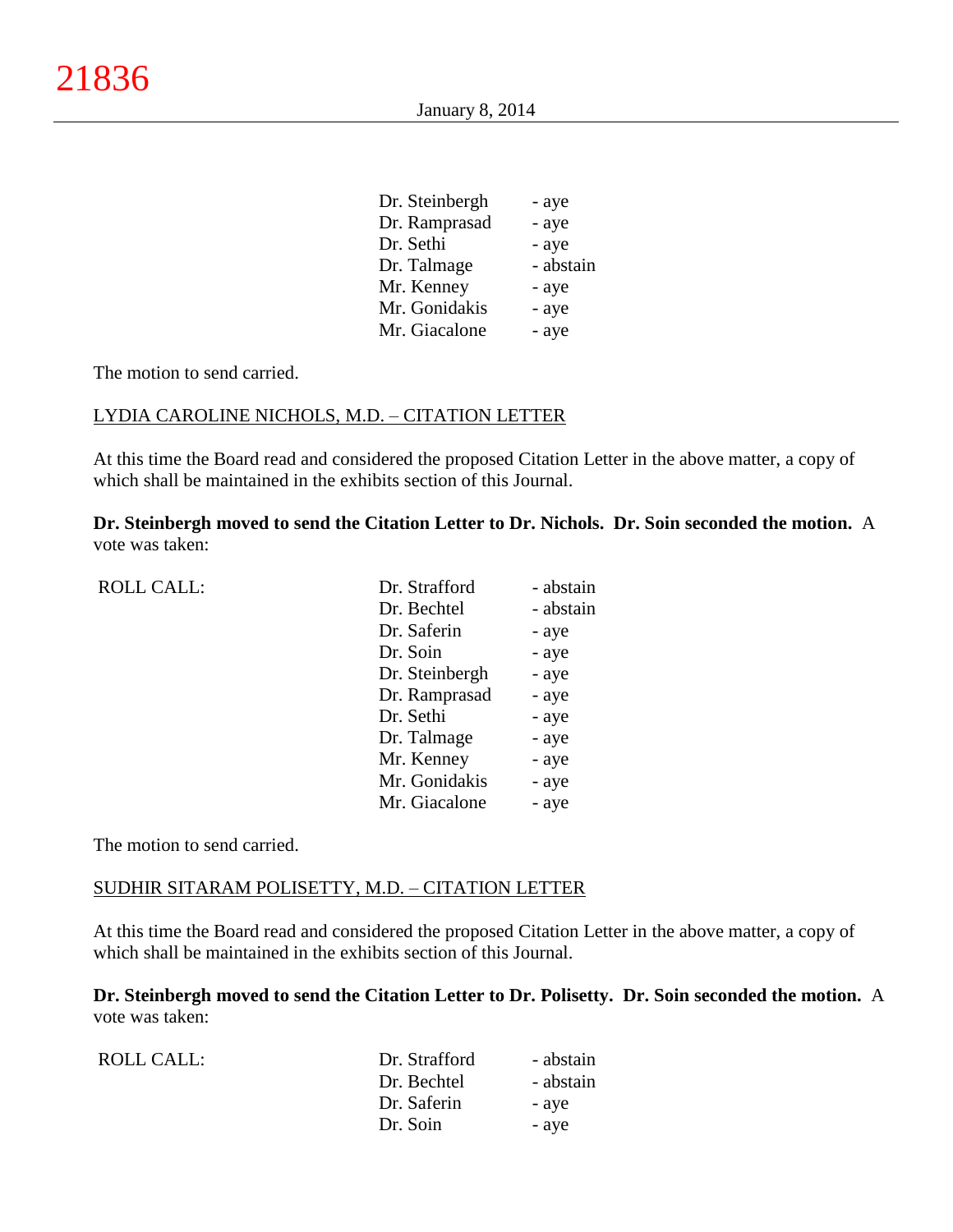| Dr. Steinbergh | - aye     |
|----------------|-----------|
| Dr. Ramprasad  | - aye     |
| Dr. Sethi      | - aye     |
| Dr. Talmage    | - abstain |
| Mr. Kenney     | - aye     |
| Mr. Gonidakis  | - aye     |
| Mr. Giacalone  | - aye     |

### BIKRAMJIT SINGH, M.D. – CITATION LETTER

At this time the Board read and considered the proposed Citation Letter in the above matter, a copy of which shall be maintained in the exhibits section of this Journal.

**Dr. Steinbergh moved to send the Citation Letter to Dr. Singh. Dr. Soin seconded the motion.** A vote was taken:

| <b>ROLL CALL:</b> | Dr. Strafford  | - abstain |
|-------------------|----------------|-----------|
|                   | Dr. Bechtel    | - abstain |
|                   | Dr. Saferin    | - aye     |
|                   | Dr. Soin       | - aye     |
|                   | Dr. Steinbergh | - aye     |
|                   | Dr. Ramprasad  | - aye     |
|                   | Dr. Sethi      | - aye     |
|                   | Dr. Talmage    | - aye     |
|                   | Mr. Kenney     | - aye     |
|                   | Mr. Gonidakis  | - aye     |
|                   | Mr. Giacalone  | - aye     |
|                   |                |           |

The motion to send carried.

### WILLIE FRED STEWART, M.D. – CITATION LETTER

At this time the Board read and considered the proposed Citation Letter in the above matter, a copy of which shall be maintained in the exhibits section of this Journal.

**Dr. Steinbergh moved to send the Citation Letter to Dr. Stewart. Dr. Soin seconded the motion.** A vote was taken:

| ROLL CALL: | Dr. Strafford | - abstain |
|------------|---------------|-----------|
|            | Dr. Bechtel   | - abstain |
|            | Dr. Saferin   | - aye     |
|            | Dr. Soin      | - aye     |
|            |               |           |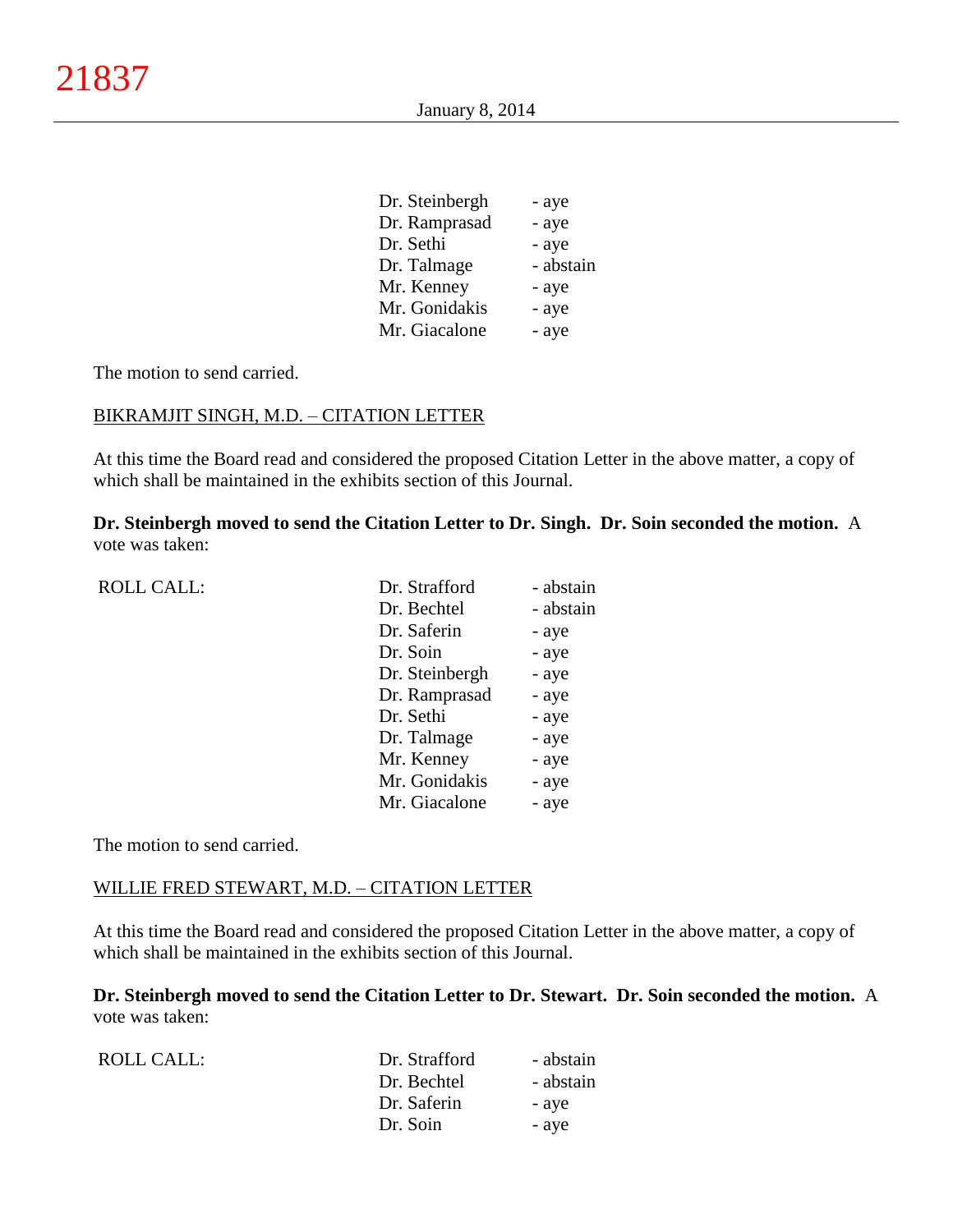| Dr. Steinbergh | - aye |
|----------------|-------|
| Dr. Ramprasad  | - aye |
| Dr. Sethi      | - aye |
| Dr. Talmage    | - aye |
| Mr. Kenney     | - aye |
| Mr. Gonidakis  | - aye |
| Mr. Giacalone  | - aye |
|                |       |

### STEVEN E. TIMOTEO – CITATION LETTER

At this time the Board read and considered the proposed Notice of Automatic Suspension and Opportunity for Hearing in the above matter, a copy of which shall be maintained in the exhibits section of this Journal.

**Dr. Steinbergh moved to send the Citation Letter to Mr. Timoteo. Dr. Soin seconded the motion.** A vote was taken:

| <b>ROLL CALL:</b> | Dr. Strafford  | - abstain |
|-------------------|----------------|-----------|
|                   | Dr. Bechtel    | - abstain |
|                   | Dr. Saferin    | - aye     |
|                   | Dr. Soin       | - aye     |
|                   | Dr. Steinbergh | - aye     |
|                   | Dr. Ramprasad  | - aye     |
|                   | Dr. Sethi      | - aye     |
|                   | Dr. Talmage    | - aye     |
|                   | Mr. Kenney     | - aye     |
|                   | Mr. Gonidakis  | - aye     |
|                   | Mr. Giacalone  | - aye     |
|                   |                |           |

The motion to send carried.

### ZBIGNIEW TROJANOWSKI, M.D. – CITATION LETTER

At this time the Board read and considered the proposed Citation Letter in the above matter, a copy of which shall be maintained in the exhibits section of this Journal.

**Dr. Steinbergh moved to send the Citation Letter to Dr. Trojanowski. Dr. Soin seconded the motion.** A vote was taken:

| ROLL CALL: | Dr. Strafford | - abstain |
|------------|---------------|-----------|
|            | Dr. Bechtel   | - abstain |
|            | Dr. Saferin   | - aye     |
|            | Dr. Soin      | - aye     |
|            |               |           |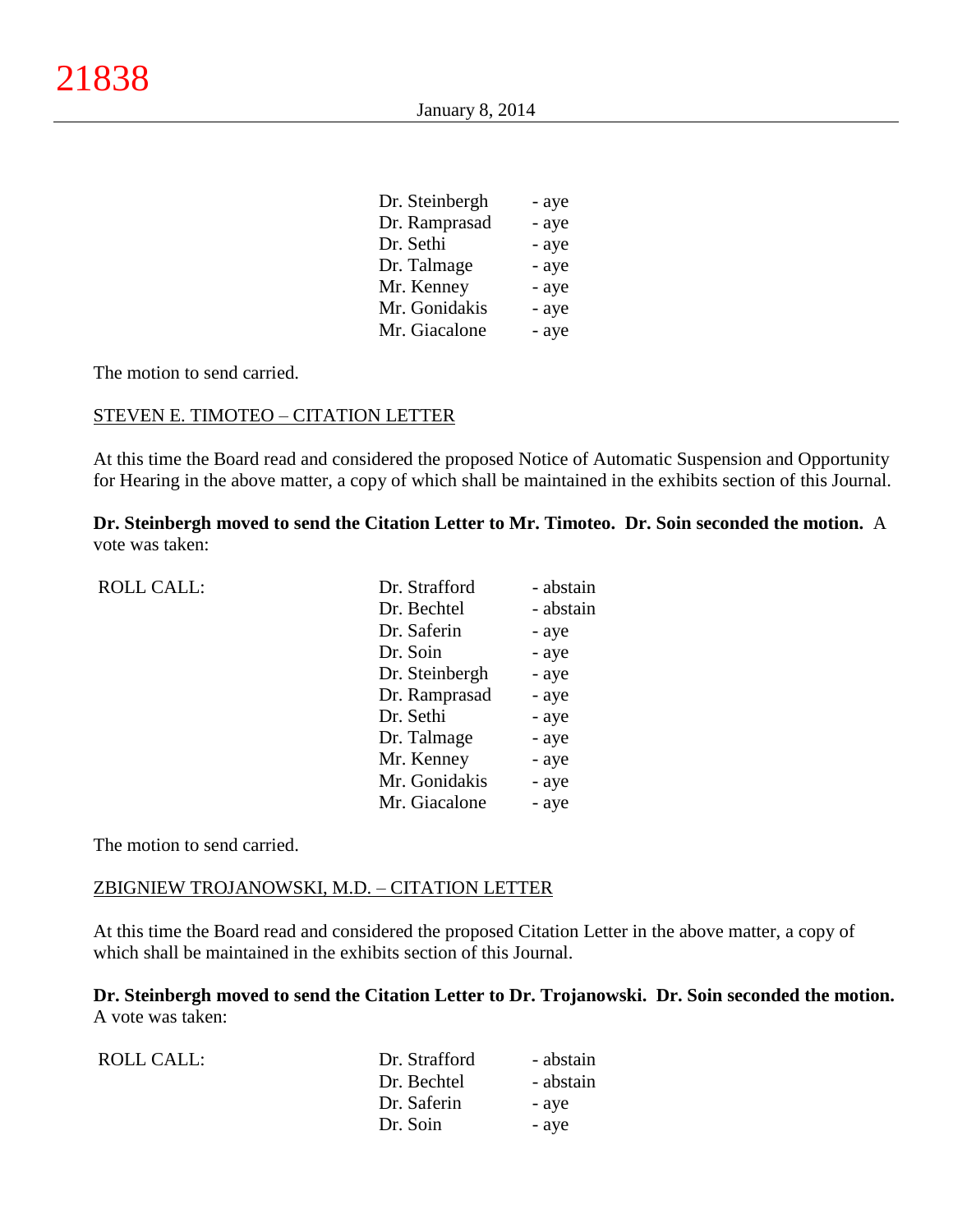| Dr. Steinbergh | - aye |
|----------------|-------|
| Dr. Ramprasad  | - aye |
| Dr. Sethi      | - aye |
| Dr. Talmage    | - aye |
| Mr. Kenney     | - aye |
| Mr. Gonidakis  | - aye |
| Mr. Giacalone  | - aye |

#### RATIFICATION OF SETTLEMENT AGREEMENTS

# JAMES EARL LASSITER, M.D. – PERMANENT SURRENDER OF CERTIFICATE TO PRACTICE MEDICINE AND SURGERY

**Dr. Steinbergh moved to ratify the Proposed Permanent Surrender of Certificate with Dr. Lassiter. Dr. Saferin seconded the motion.** A vote was taken:

| <b>ROLL CALL:</b> | Dr. Strafford  | - abstain |
|-------------------|----------------|-----------|
|                   | Dr. Bechtel    | - abstain |
|                   | Dr. Saferin    | - aye     |
|                   | Dr. Soin       | - aye     |
|                   | Dr. Steinbergh | - aye     |
|                   | Dr. Ramprasad  | - aye     |
|                   | Dr. Sethi      | - aye     |
|                   | Dr. Talmage    | - abstain |
|                   | Mr. Kenney     | - aye     |
|                   | Mr. Gonidakis  | - aye     |
|                   | Mr. Giacalone  | - aye     |
|                   |                |           |

The motion to ratify carried.

### JOSEPH M. WEST – STEP I CONSENT AGREEMENT

**Dr. Steinbergh moved to ratify the Proposed Step I Consent Agreement with Mr. West. Dr. Saferin seconded the motion.** A vote was taken:

| <b>ROLL CALL:</b> | Dr. Strafford  | - abstain |
|-------------------|----------------|-----------|
|                   | Dr. Bechtel    | - abstain |
|                   | Dr. Saferin    | - aye     |
|                   | Dr. Soin       | - aye     |
|                   | Dr. Steinbergh | - aye     |
|                   | Dr. Ramprasad  | - aye     |
|                   | Dr. Sethi      | - aye     |
|                   |                |           |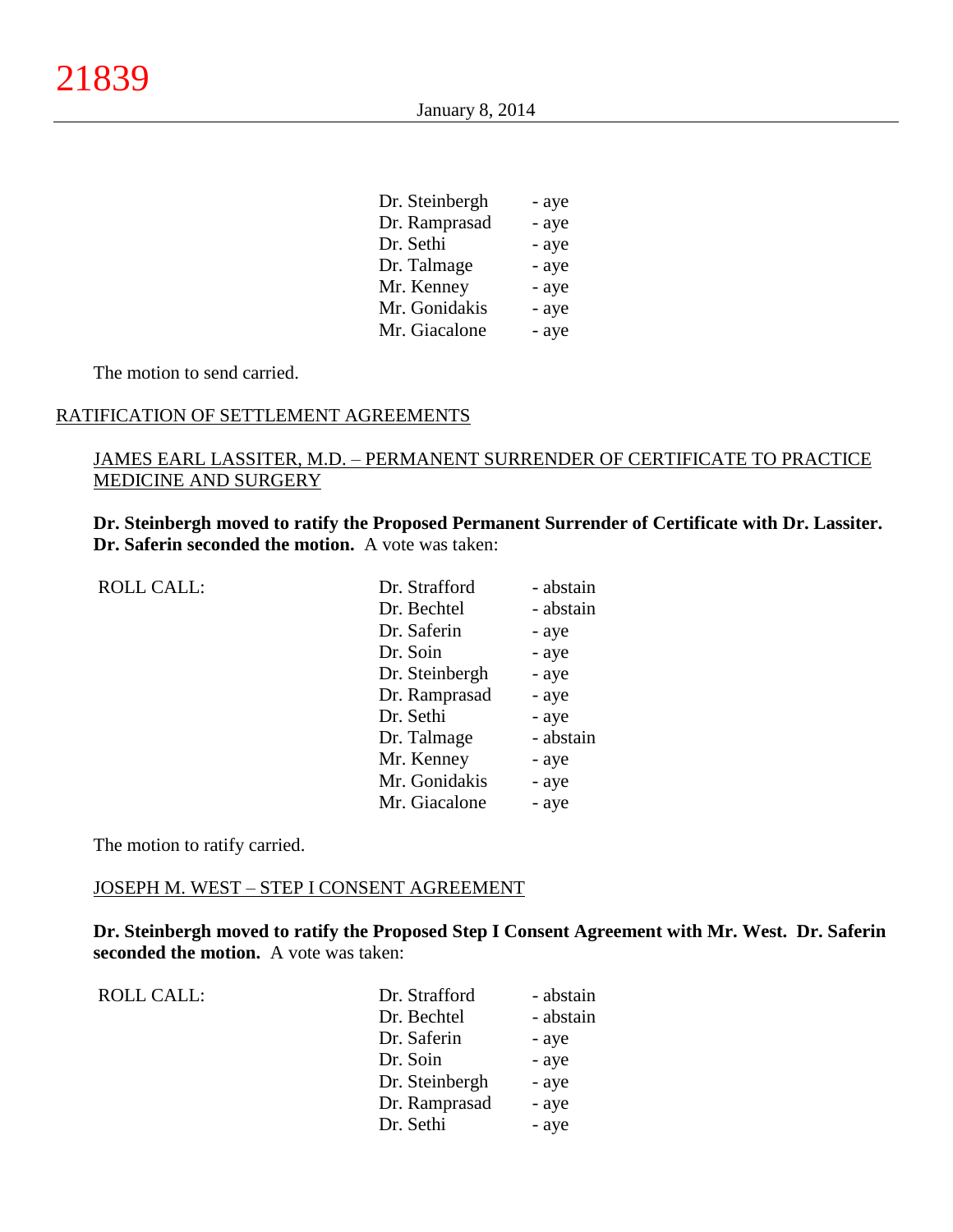| Dr. Talmage   | - aye |
|---------------|-------|
| Mr. Kenney    | - aye |
| Mr. Gonidakis | - aye |
| Mr. Giacalone | - aye |

The motion to ratify carried.

# I. PRAVEEN KUMAR, M.D. – CONSENT AGREEMENT

**Dr. Steinbergh moved to ratify the Proposed Consent Agreement with Dr. Kumar. Dr. Saferin seconded the motion.** A vote was taken:

| <b>ROLL CALL:</b> | Dr. Strafford  | - abstain |
|-------------------|----------------|-----------|
|                   | Dr. Bechtel    | - abstain |
|                   | Dr. Saferin    | - aye     |
|                   | Dr. Soin       | - aye     |
|                   | Dr. Steinbergh | - aye     |
|                   | Dr. Ramprasad  | - aye     |
|                   | Dr. Sethi      | - aye     |
|                   | Dr. Talmage    | - abstain |
|                   | Mr. Kenney     | - aye     |
|                   | Mr. Gonidakis  | - aye     |
|                   | Mr. Giacalone  | - aye     |
|                   |                |           |

The motion to ratify carried.

# SHAHIDA AZIZ KHAN, M.D. – PERMANENT SURRENDER OF CERTIFICATE TO PRACTICE MEDICINE AND SURGERY

**Dr. Steinbergh moved to ratify the Proposed Permanent Surrender with Dr. Khan. Dr. Saferin seconded the motion.** A vote was taken:

ROLL CALL:

| Dr. Strafford  | - abstain |
|----------------|-----------|
| Dr. Bechtel    | - abstain |
| Dr. Saferin    | - aye     |
| Dr. Soin       | - aye     |
| Dr. Steinbergh | - aye     |
| Dr. Ramprasad  | - aye     |
| Dr. Sethi      | - aye     |
| Dr. Talmage    | - aye     |
| Mr. Kenney     | - aye     |
| Mr. Gonidakis  | - aye     |
| Mr. Giacalone  | - aye     |
|                |           |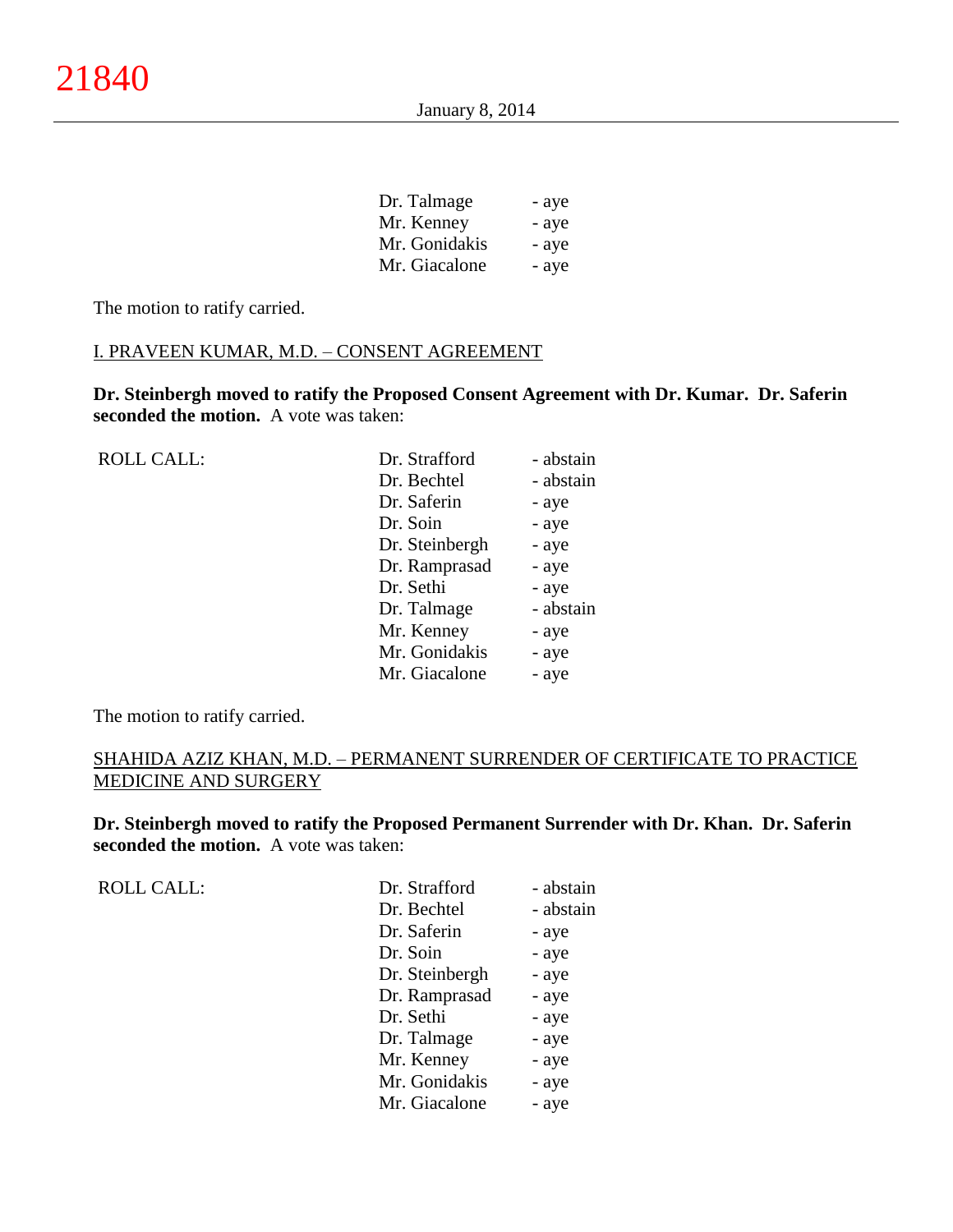The motion to ratify carried.

Dr. Ramprasad expressed a general sense of concern regarding permanent surrender of licenses and struggled with why a practitioner would agree to a permanent surrender. Ms. Marshall appreciated Dr. Ramprasad's concerns and opined that the concern is at least partially due to the fact that little information on permanent surrenders is provided to the Board.

Ms. Marshall briefly explained that, generally speaking, permanent surrenders tend to fall into one of two categories. In one instance, the practitioner may not be capable of practicing due to an illness such as dementia or Parkinson's disease. In these cases, very little information may be provided in order to protect the practitioner's privacy and in recognition of the fact that the practitioner has not done anything wrong.

In the other instance, the practitioner may have committed an act so heinous that they know that they would have no hope of retaining their license in a hearing. In these instances, the practitioner may ask that very little information be provided and, in exchange, the Board is able to quickly and permanently remove the practitioner from practice without a protracted fight through a hearing.

Ms. Marshall further noted that in most permanent surrenders, the practitioner is represented by an attorney. Ms. Marshall stated that in some cases, like dementia, the Enforcement Section will not accept a permanent surrender and will insist that the practitioner get an attorney to represent his or her interests. Ms. Marshall stated that the Enforcement Section works closely with the Secretary and Supervising Member in negotiating permanent surrenders. Mr. Haslam stated that even after the practitioner has signed the permanent surrender, he or she may change their mind as long as the Board has not yet ratified it.

# RICHARD N. MCCARTY, D.O. – PERMANENT SURRENDER OF CERTIFICATE TO PRACTICE OSTEOPATHIC MEDICINE AND SURGERY

**Dr. Steinbergh moved to ratify the Proposed Permanent Surrender with Dr. McCarty. Dr. Saferin seconded the motion.** A vote was taken:

ROLL CALL: Dr. Strafford - abstain

| ы. эйшли       | - аозіані |
|----------------|-----------|
| Dr. Bechtel    | - abstain |
| Dr. Saferin    | - aye     |
| Dr. Soin       | - aye     |
| Dr. Steinbergh | - aye     |
| Dr. Ramprasad  | - aye     |
| Dr. Sethi      | - aye     |
| Dr. Talmage    | - abstain |
| Mr. Kenney     | - aye     |
| Mr. Gonidakis  | - aye     |
| Mr. Giacalone  | - aye     |
|                |           |

The motion to ratify carried.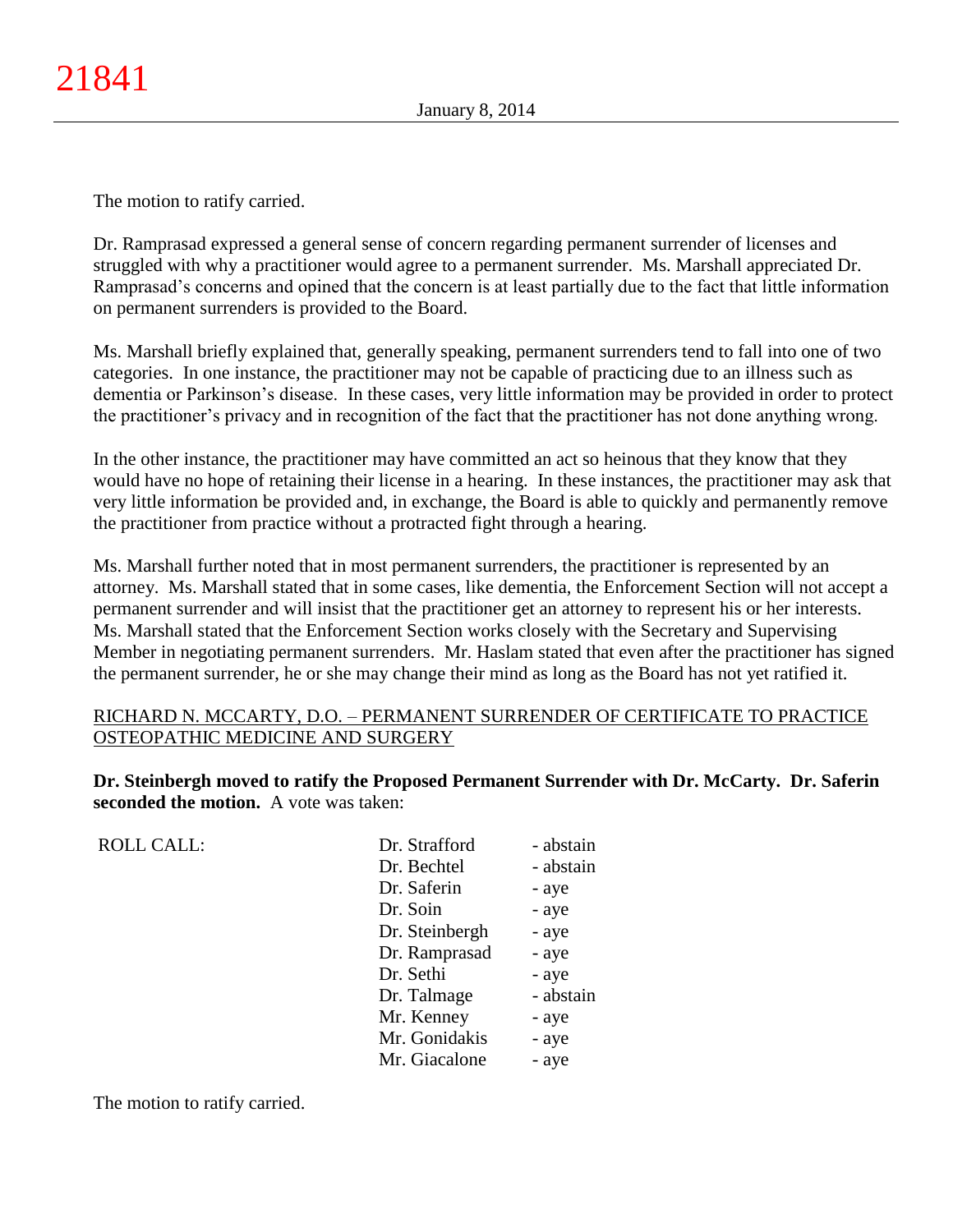### PROBATIONARY APPEARANCES

## CAROLYN A. CHAMBERS, M.D.

Dr. Chambers was appearing before the Board pursuant to her request for release from the terms of her January 12, 2011 Consent Agreement. Ms. Bickers reviewed Dr. Chambers' history with the Board.

Dr. Steinbergh asked if Dr. Chambers' practice is going well. Dr. Chambers replied that her practice is going well.

Dr. Steinbergh asked Dr. Chambers to describe her recovery and if she is planning any changes to her recovery after being released from her Consent Agreement. Dr. Chambers responded that, other than not having to call the lab every day for urine monitoring, she is not planning any changes to her recovery program. Dr. Chambers stated that she is well-established in an Alcoholics Anonymous (AA) program in Mansfield and most of her social life revolves around AA. Dr. Chambers also stated that she works in a federally-funded health care clinic and loves her job.

Dr. Steinbergh asked if Dr. Chambers socializes with colleagues who are not in AA. Dr. Chambers replied that she does not and that there are no other physicians in her community who are in AA. Dr. Chambers stated that her colleagues are aware that she is in recovery.

Dr. Steinbergh asked if Dr. Chambers is involved with caduceus. Dr. Chambers answered that there is not a caduceus meeting in Mansfield. Dr. Chambers stated that she had been attending caduceus in Columbus, but it was a long trip. Dr. Steinbergh asked if Dr. Chambers is continuing with any other kind of outpatient care. Dr. Chambers replied that she had been in an aftercare program for a year-and-a-half at Cornerstone for Recovery, but was released from the program when she completed the therapy. Dr. Chambers stated that no one has told her that she needs to see a psychiatrist or psychologist. Dr. Chambers found her AA meetings to be sufficient.

Dr. Ramprasad asked what is different today from when Dr. Chambers was charged with Driving Under the Influence and how much her treatment programs have helped her. Dr. Chambers replied that when she was drinking, she was not engaging well with her practice. Dr. Chambers felt that being a sober physician has made her a better physician. Dr. Chambers stated that she enjoys her work and feels more engaged with her practice and with life in general.

Dr. Ramprasad asked if there were any triggers that had caused Dr. Chambers to drink. Dr. Chambers stated that she has no family history of alcoholism that she is aware of, nor can she blame the stress of being an obstetrician and gynecologist (OB/GYN) since she began drinking before entering that field. Dr. Chambers stated that she drank in order to change the way that she felt. Dr. Chambers stated that she now realizes that she can handle anything with support from AA or her family.

Responding to a question from Dr. Steinbergh, Dr. Chambers stated that she began drinking in medical school. Dr. Steinbergh asked if anyone during medical school or post-graduate training had been concerned about Dr. Chambers' drinking. Dr. Chambers replied that in medical school she began to have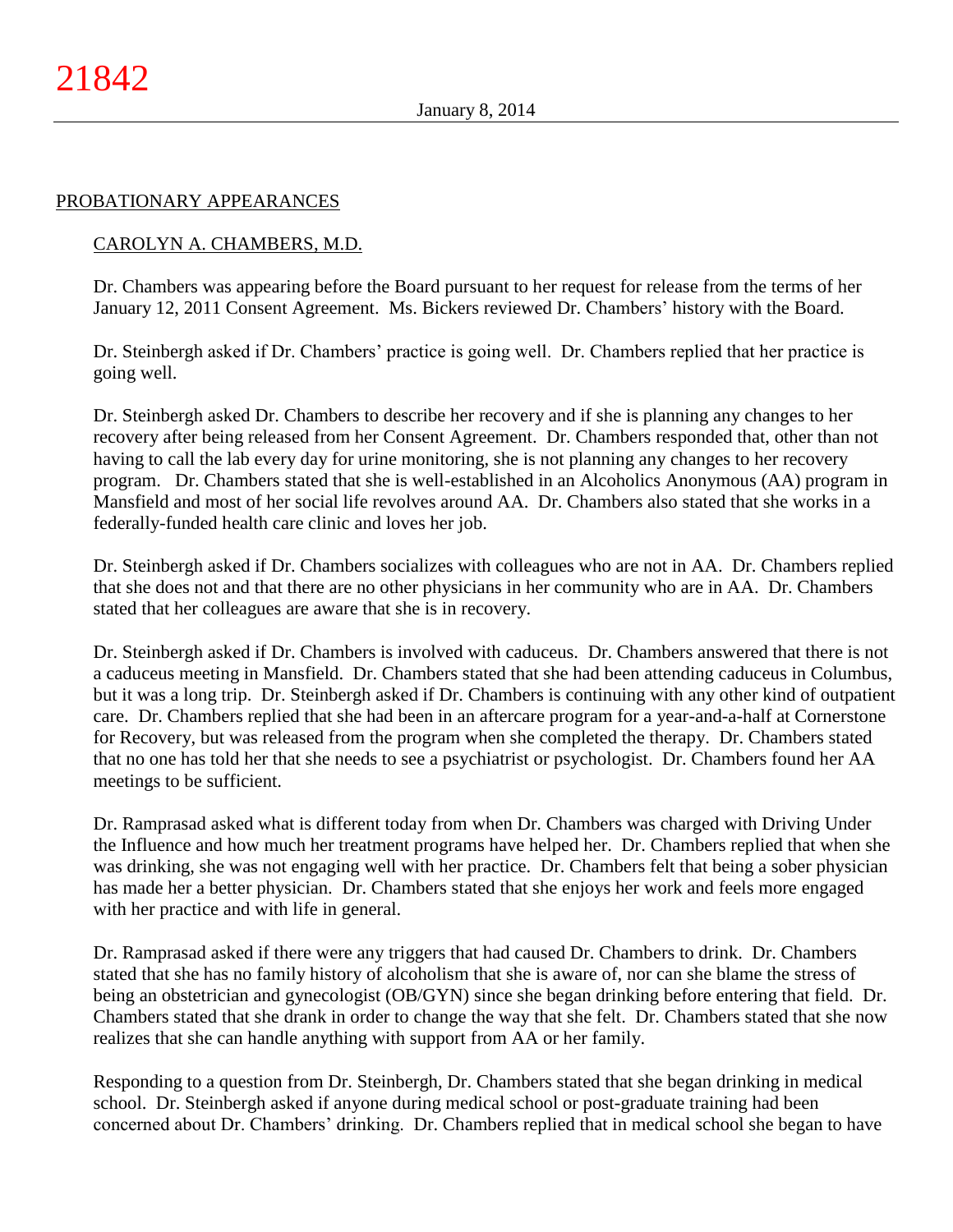problems with getting to class on time and studying adequately. During residency, Dr. Chambers developed a pattern in which all she was doing was working and drinking because she did not have time or energy for anything else. Dr. Chambers stated that she does not know how she got so far into practice without anyone disciplining her or saying anything to her about her drinking. Dr. Steinbergh observed that Dr. Chambers seems to carry on a similar pattern today, replacing working and drinking with working and attending AA, and still does not socialize with her colleagues. Dr. Steinbergh added that her observation is not a criticism, only an aide in understanding Dr. Chambers' current situation.

Dr. Sethi asked if Dr. Chambers has anyone observing her work at this time. Dr. Chambers replied that a senior partner in her practice is currently monitoring her work. Dr. Sethi asked if there are other OB/GYN's at Dr. Chambers' practice. Dr. Chambers answered that there is one other physician in her practice, but not an OB/GYN. Dr. Sethi asked how Dr. Chambers hopes to prevent herself from drinking again. Dr. Chambers responded that she has a strong recovery program, a good sponsor, and good support from her family. Dr. Chambers hoped that the chances of her drinking again were minimal, but stated that no one can say that for sure.

**Dr. Steinbergh moved to release Dr. Chambers from the terms of her January 12, 2011 Consent Agreement, effective January 12, 2014. Dr. Saferin seconded the motion.** All members voted aye. The motion carried.

# ELIZABETH J. (MARTIN) GROSS, P.A.

Ms. Gross was appearing before the Board pursuant to her request for release from the terms of her September 8, 2010 Consent Agreement. Ms. Bickers reviewed Ms. Gross' history with the Board.

Dr. Steinbergh asked Ms. Gross to describe her practice. Ms. Gross replied that she currently works in a family practice in Dublin, Ohio, with one supervising physician, along with another physician assistant and a nurse practitioner. Ms. Gross has two small children, so she only works part-time four mornings per week. Dr. Steinbergh asked if Ms. Gross finds her current practice to be fulfilling. Ms. Gross replied that she finds her work fulfilling.

Dr. Steinbergh asked Ms. Gross to describe her recovery and if she anticipates any changes as she is released from her Consent Agreement. Ms. Gross answered that both she and her husband are in recovery and they attend many meetings together. In addition, most of the people Ms. Gross socializes with are in recovery, though she does have some friends who are not in recovery. Ms. Gross stated that her whole life revolves around recovery, including reading books and having conversations on the topic.

Dr. Steinbergh asked how Ms. Gross deals with having friends not in recovery who may have a drink during a social event. Ms. Gross responded that she will often have sparkling water in a wine glass and people do not seem to notice. Ms. Gross stated that her husband is often with her and does the same thing. Ms. Gross stated that her close friends are aware of her addiction.

Dr. Ramprasad noted that Ms. Gross seemed to have struggled through recovery, having gone through three programs within a short time period. Ms. Gross stated that she spent almost a year in and out of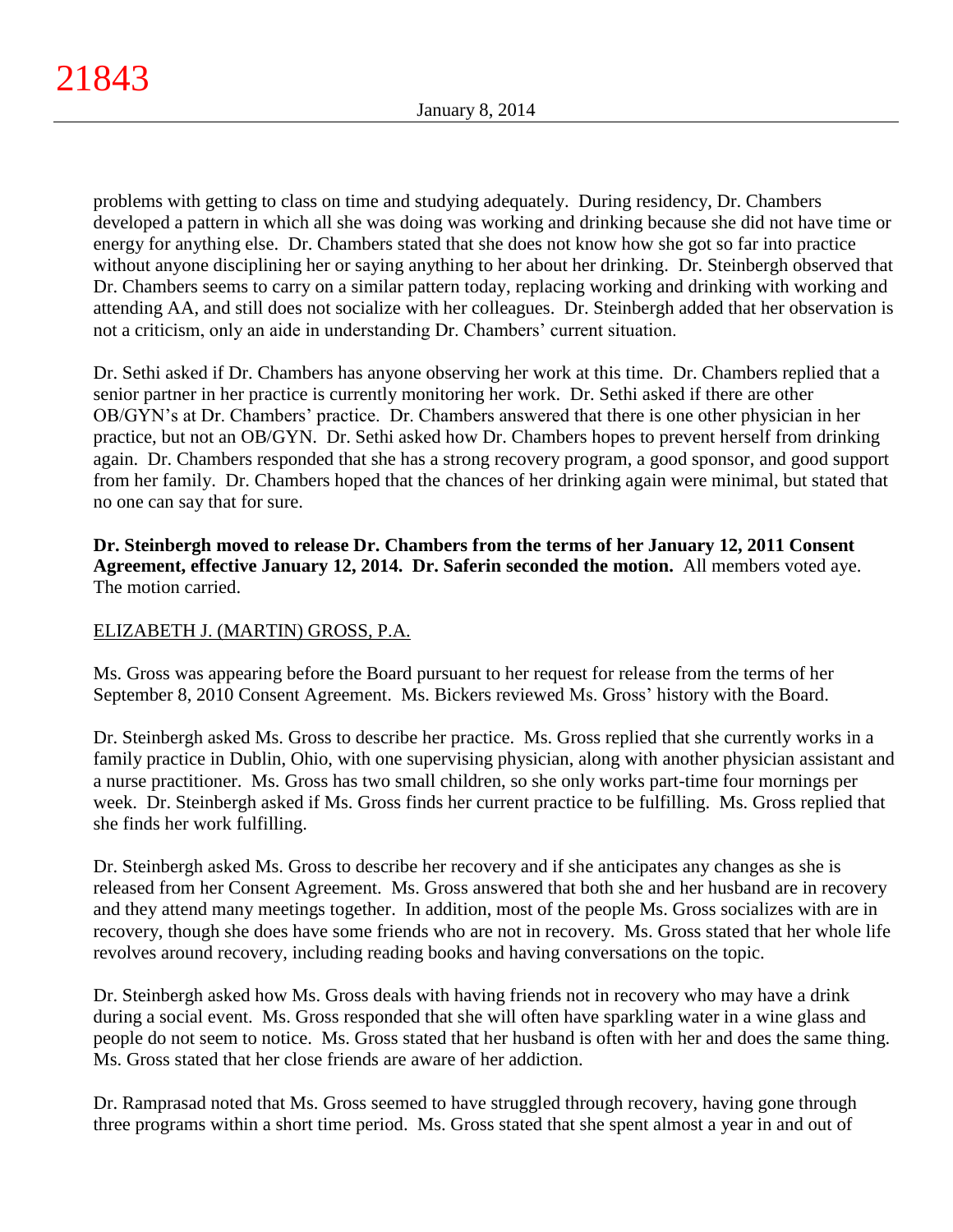treatment programs. Ms. Gross stated that she would get out of treatment, relapse, be sent back by her family, get out again, and repeat that cycle. Ms. Gross stated that it took her that long to realize that she is an alcoholic and cannot safely use any substances.

Dr. Ramprasad asked if Ms. Gross is still taking Paxil for depression. Ms. Gross answered that she has switched to Cymbalta. Dr. Ramprasad asked if Cymbalta is helpful in Ms. Gross' recovery. Ms. Gross replied that it is helpful. Ms. Gross stated that when she was drinking, the alcohol would not let her antidepressant work, resulting in increased anxiety. Since Ms. Gross has stopped drinking, her anxiety has been almost zero.

Dr. Steinbergh commented that Ms. Gross' husband and two children are good reasons for her to stay healthy. Ms. Gross stated that her children were born in sobriety and she would never do anything to harm them or their relationship.

**Dr. Steinbergh moved to release Ms. Gross from the terms of her September 8, 2010 Consent Agreement, effective January 15, 2014. Dr. Soin seconded the motion.** All members voted aye. The motion carried.

# WILLIAM B. KEREK, M.D.

Dr. Kerek was appearing before the Board pursuant to his request for release from the terms of the Board's Order of January 13, 2010. Ms. Bickers reviewed Dr. Kerek's history with the Board.

Dr. Soin asked Dr. Kerek to describe his current practice environment. Dr. Kerek stated that he is a nursing home physician, sometimes called a "sniffist," for Skilled Nursing Facility (SNF). Dr. Soin asked if Dr. Kerek treats patients with chronic pain. Dr. Kerek replied that some of his patients have chronic pain. Dr. Kerek stated that virtually 100% of his patients enter the nursing home on a regimen that has already been established by other physicians. Dr. Kerek stated that he basically continues the patients' regimens and is occasionally able to decrease their medication over time.

Dr. Soin noted that one of Dr. Kerek's issues with the Board regarded his documentation. Dr. Soin asked Dr. Kerek to describe his current documentation style and if he uses electronic medical records (EMR). Dr. Kerek answered that his documentation style is similar to what he had done before. Dr. Kerek stated that he sees each patient monthly and makes a progress note at that time, with the nursing staff doing about 95% of the documentation. Dr. Kerek stated that currently, all of his charting is in paper form. Dr. Steinbergh asked if the medical record-keeping course had helped Dr. Kerek. Dr. Kerek replied that the course helped him, though it is geared more toward private practice. Dr. Kerek stated that he would highly recommend the course, especially to younger physicians.

Dr. Soin asked if Dr. Kerek conducts pain assessments on patients who are on chronic pain medications. Dr. Kerek answered that he does conduct pain assessments. Dr. Kerek stated that he also gets a lot of feedback from the nursing home staff on how patients are doing on their medications.

Dr. Steinbergh asked if Dr. Kerek is seeking specialty certification as a nursing home specialist. Dr. Kerek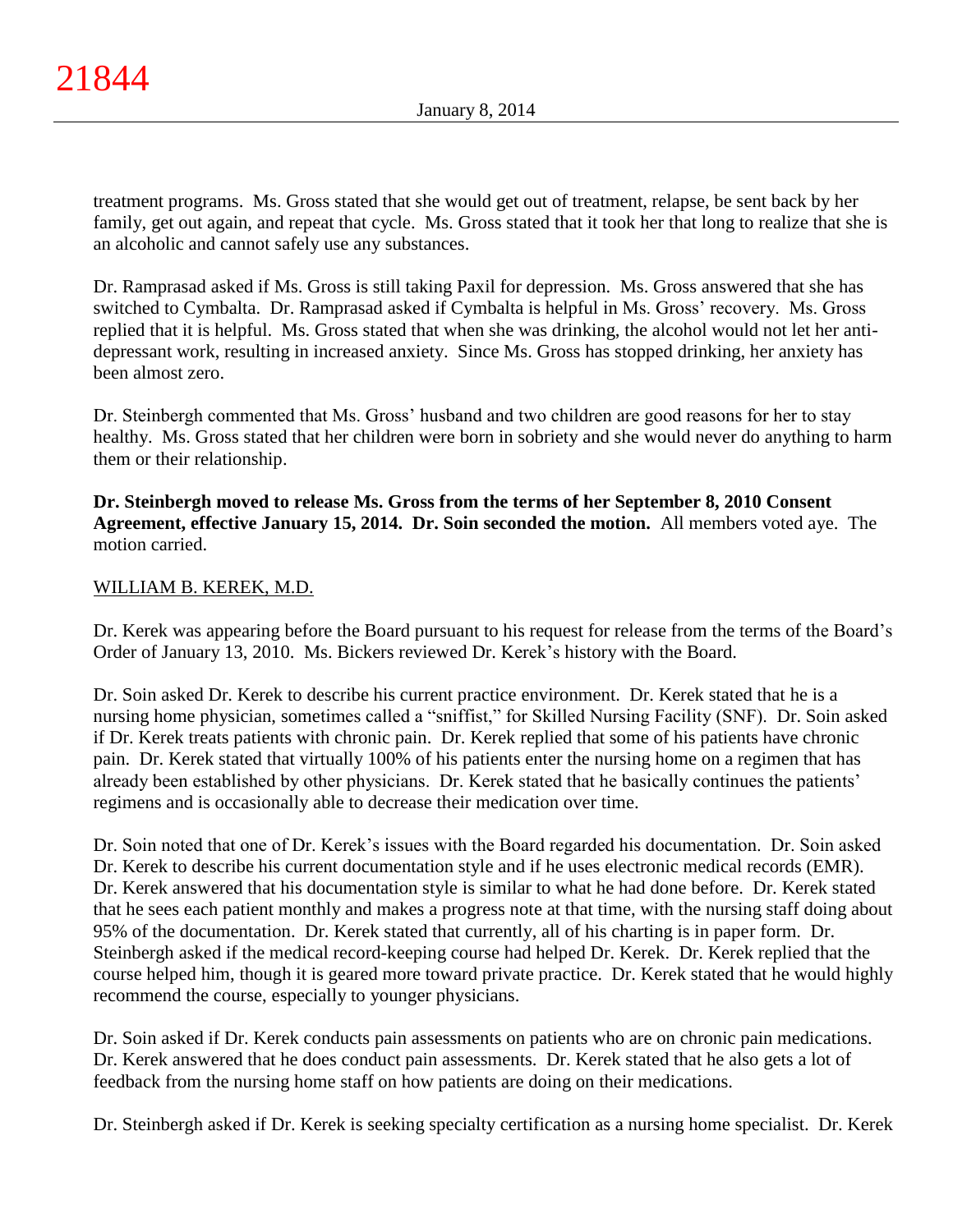replied that he was not aware that such a specialty certification existed. Dr. Steinbergh encouraged Dr. Kerek to explore that possibility.

Mr. Giacalone listed some of the allegations the Board had made against Dr. Kerek when he was disciplined:

- Inappropriately made no changes in treatment or monitoring of Patient 10, despite early evidence of  $\bullet$ refill requests, a psychologist's recommendation for treatment for alcohol and drug abuse, and multiple presentations of Patient 10 to the emergency department seeking pain medications
- Inappropriately prescribed MSContin to Patient 11 and inappropriately made no changes in the  $\bullet$ treatment and monitoring of Patient 11, despite evidence that Patient 11 was dismissed from pain clinics for trading narcotics and illegal substances, made early refill requests, and provided a drug screen that was positive for hydrocodone and marijuana
- Inappropriately made no change in treatment or monitoring of Patient 12, despite evidence of prior  $\bullet$ records identifying the potential for overuse or abuse of Patient 12's chronic medications, drug-seeking behaviors, psychiatric hospitalization for opioid-induced psychosis associated with Patient 12's admitted purchase of OxyContin and Percocet, and multiple drugs screens for marijuana.
- Inappropriately continued prescribing narcotic cough syrup for Patient 12 and failed to try and/or document the trial of escalating treatment for asthma

Mr. Giacalone asked why Dr. Kerek had thought that this prescribing pattern was appropriate at those times and what is going to change in Dr. Kerek's prescribing habits going forward. Dr. Kerek replied that most of the patients he sees now are on low doses of narcotics. Dr. Kerek further stated that his past prescribing was based on the global opinion of other physicians who have sent patients to nursing homes. Mr. Giacalone asked if Dr. Kerek intends to simply continue medication regimens for patients who are on large doses of medications. Dr. Kerek replied that for patients on more than a relatively low dose, he tends to get them involved with a pain management specialist.

Mr. Giacalone asked what Dr. Kerek will do differently so that he does not appear before the Board again. Dr. Kerek answered that he is now in a completely different kind of practice than he had been in before. Dr. Kerek stated that he sees virtually no patients similar to Patients 10, 11, or 12. Mr. Giacalone asked if the controlled substance prescribing course has sensitized Dr. Kerek to overprescribing practices. Dr. Kerek replied affirmatively. Dr. Kerek stated that if he were to return to office practice, which he has no intention of doing, he would not take on the same types of patients he had had before. In that circumstance, Dr. Kerek stated that he would refer any new pain patients to a pain management specialist.

Dr. Soin asked how often Dr. Kerek checks the Ohio Automated Rx Reporting System (OARRS) for new nursing home patients who are already on narcotics. Dr. Kerek answered that he does not check OARRS for such patients because in a nursing home, patients are regulated just as if they were in a hospital and only get the medications given them by the nurses. Dr. Soin asked if Dr. Kerek is registered with OARRS. Dr. Kerek responded that he is registered with OARRS.

Dr. Sethi asked if there is peer review of Dr. Kerek's work. Dr. Kerek answered that the medical director of the two nursing homes he goes to also functions as his monitoring physician for purposes of his Board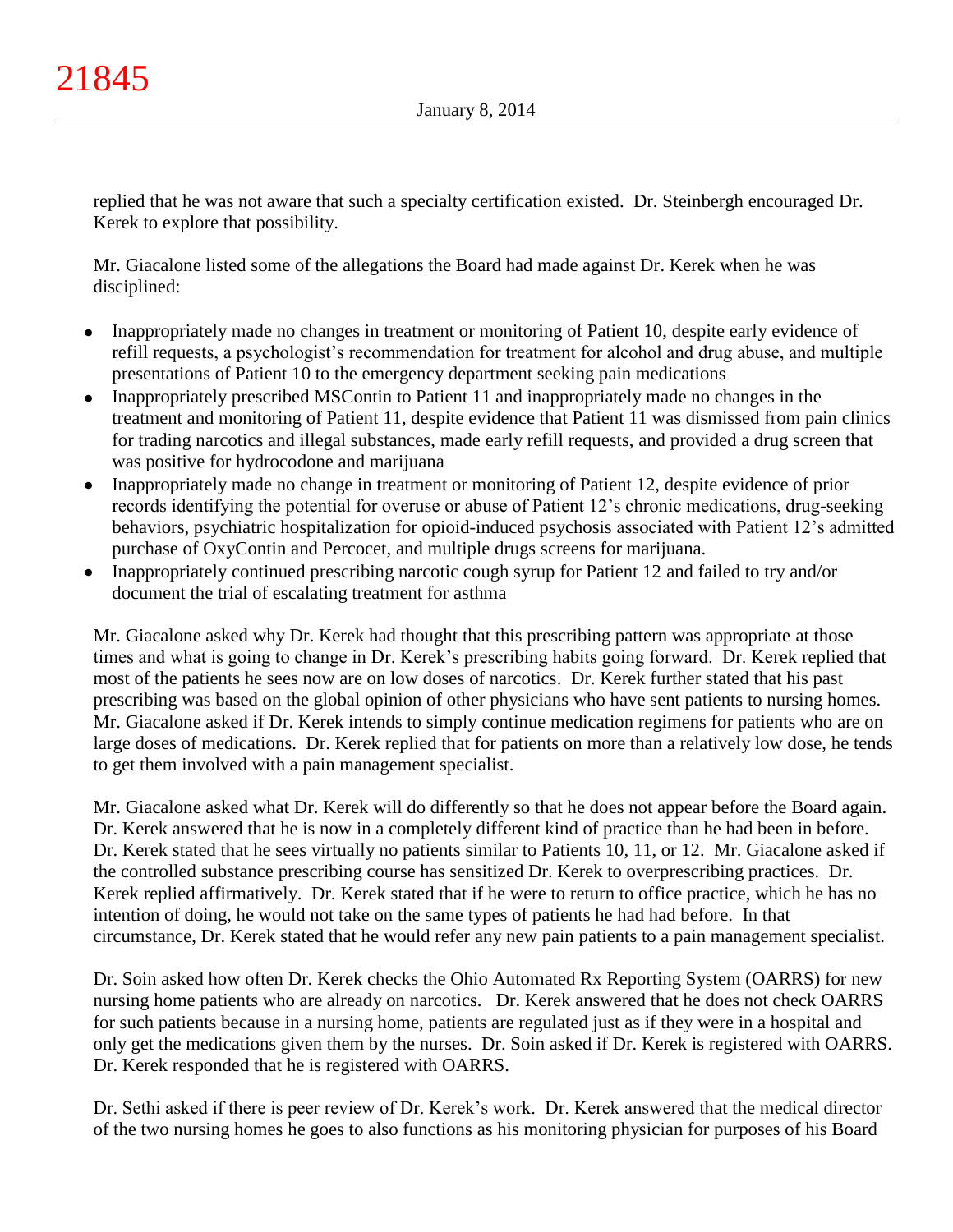Order. Dr. Sethi asked if Dr. Kerek ever reconciles patients' medications to check for possible interactions. Dr. Kerek stated that he tries to do that and noted that one benefit of a nursing home is that there is an overseeing pharmacy that checks for interactions.

**Dr. Steinbergh moved to release Dr. Kerek from the terms of the Board's Order of January 13, 2010, effective January 12, 2014. Dr. Saferin seconded the motion.** All members voted aye. The motion carried.

# STEPHEN T. MCCARREN, M.D.

Dr. McCarren was appearing before the Board pursuant to his request for release from the terms of his January 15, 2009 Consent Agreement. Ms. Bickers reviewed Dr. McCarren's history with the Board.

Dr. Ramprasad asked if Dr. McCarren has returned to the practice of anesthesiology. Dr. McCarren replied that he has always practiced anesthesiology. Dr. Ramprasad asked if alcohol had been the primary substance that Dr. McCarren had abused. Dr. McCarren replied that alcohol was the only substance that he had ever abused.

Dr. Ramprasad noted that Dr. McCarren appears to have struggled with recovery in different treatment centers. Dr. McCarren stated that he began using alcohol in medical school when his father died. After Dr. McCarren was charged with Driving Under the Influence, his medical school provided some help. Dr. McCarren stated that he would abstain for years at a time and then drink because he thought he had beaten the problem. Each time Dr. McCarren drank again, his life suffered. Dr. McCarren eventually realized that he is an alcoholic and his life has greatly improved since his last drink. Dr. McCarren stated that he is grateful for everything he has gone through because it has brought him to this point.

Dr. Soin asked Dr. McCarren to describe his current recovery network. Dr. McCarren answered that his recovery network is multi-faceted. Dr. McCarren stated that the biggest thing for him is to keep himself grounded daily, which he accomplishes by making gratitude lists, attending Alcoholic Anonymous (AA) meetings, and reflecting at the end of each day on what he did right and what he can improve upon.

Dr. Talmage asked when Dr. McCarren's depression was diagnosed. Dr. McCarren replied that his depression was diagnosed in April 2008, the last time he had sought help for his addiction. Dr. McCarren stated that his depression was treated with medication until early 2009 and he has not taken medication for depression since that time.

Dr. Ramprasad asked what will prevent Dr. McCarren from relapsing again. Dr. McCarren stated that he has seen what it is to be sober and what it is to see your life fade away. Dr. McCarren stated that he knows what it is like to not get enjoyment from watching his children at basketball games or not being able to coach the team due to his drinking. Dr. McCarren opined that turning himself in for relapsing was the best thing he had ever done. Dr. McCarren stated that seeing his children become teenagers and young men, interacting with people in AA, and caring for patients are incentives for staying sober. Dr. McCarren stated that he also works with patients who have chemical dependency and are concerned that having surgery will get them addicted to pain medication; Dr. McCarren helps these patients arrange for other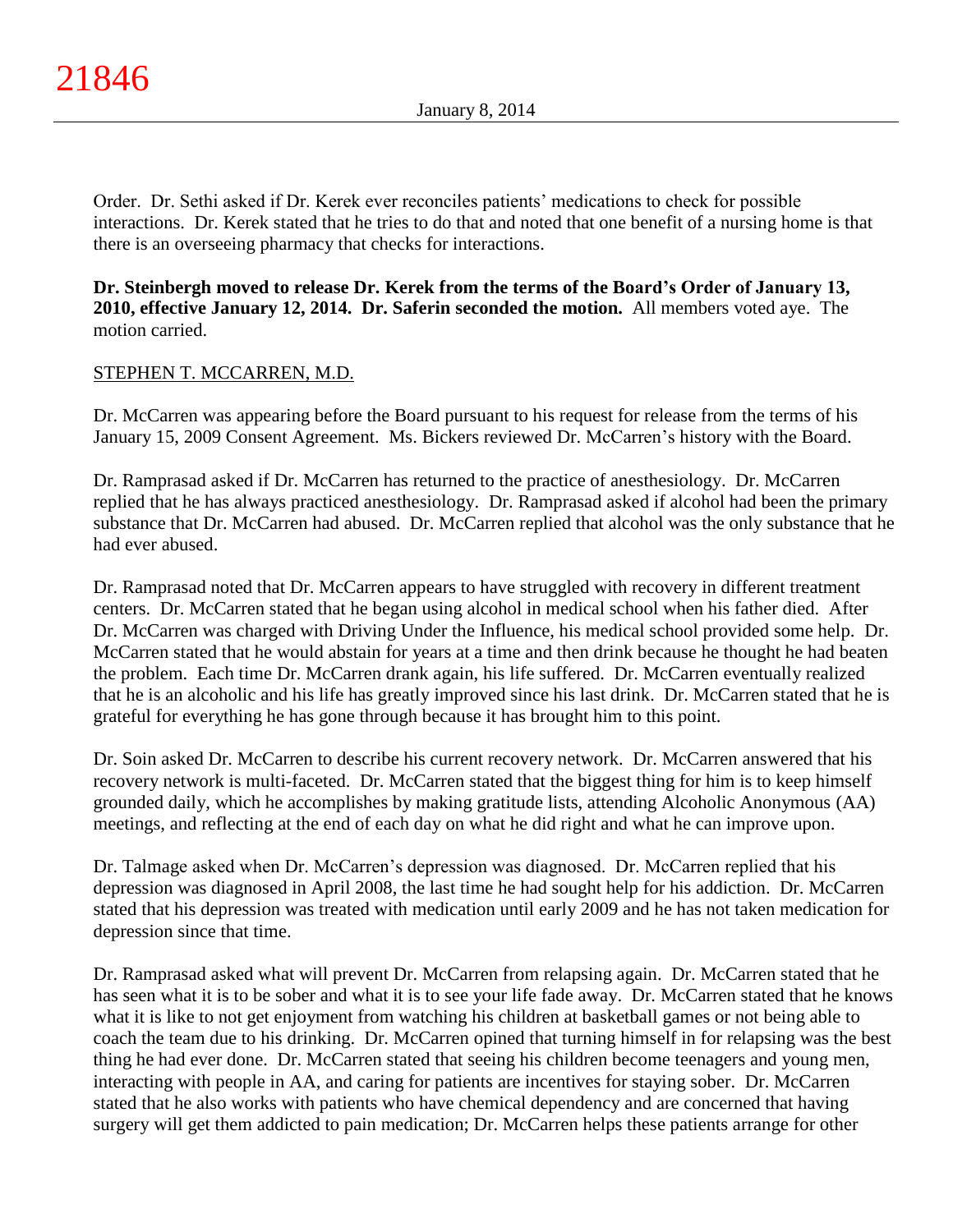people to control their post-surgical medication. Dr. McCarren stated that helping others is a big part of helping himself stay sober.

**Dr. Steinbergh moved to release Dr. McCarren from the terms of his January 15, 2009 Consent Agreement, effective January 15, 2014. Dr. Saferin seconded the motion.** All members voted aye. The motion carried.

# JOHANNA W. WASEN, L.M.T.

Ms. Bickers stated that Ms. Wasen is not present in the meeting.

## PROBATION AND REINSTATEMENT CONSENT AGENDA

Dr. Ramprasad advised that at this time he would like the Board to consider the probationary reports and probationary requests on today's consent agenda. Dr. Ramprasad asked if any Board member wished to discuss a probationary report or probationary request separately. No Board member wished to discuss a probationary report or probationary request separately.

**Dr. Steinbergh moved to accept the Compliance staff's Reports of Conferences on November 12 & 14, 2013, with: Paul P. Chu, M.D.; Dustin M. Clark, M.D.; William M. Cox, M.D.; Mary Jo Foote, P.A.; Peter Fragatos, M.D.; Deborah Lynne Frankowski, M.D.; Paul H. Goodman, D.O.; Wesley F. Hard, M.D.; Matthew R. Harris, D.O.; Roy W. Harris, D.O.; W. Andrew Highberger, M.D.; Emmart Y. Hoy, Jr., D.O.; James M. Kennen, D.O.; John R. Kerns, D.O.; Joseph Francis Lydon, Jr., M.D.; Michael C. Macatol, M.D.; Dominic J. Maga, D.O.; Patrick K. McGriff, D.O.; Barbara G. O'Keefe Murrell, M.D.; Siva Rao Murthy, M.D.; Gerald K. Perelman, D.P.M.; Sheila S. Reddy, M.D.; Charles W. Reyes, M.D.; Steven E. Schwartz, P.A.; Richard S. Skoblar, M.D.; and Paul Sresthadatta, D.O.**

**Dr. Steinbergh further moved to accept the Compliance staff's Reports of Conferences and the Secretary and Supervising Member's recommendations, as amended, as follows:**

- **To grant Mohammad A. Adas, M.D.'s request for approval of a modified practice plan;**  $\bullet$
- **To grant Kevin Gordon Baldie, M.D.'s request for approval of Gina D. Glenn Hutton, M.D., to**   $\bullet$ **serve as the treating psychiatrist;**
- **To grant Rebecca Ann Brauch, M.D.'s request for approval of Fawzia A. Toor, M.D., to serve as the treating psychiatrist;**
- **To grant Michael D. Cragel, D.P.M.'s request for reduction in appearances to every six months;**   $\bullet$ **reduction in drug and alcohol rehabilitation meetings to two per week with a minimum of 10 per month; and discontinuation of monthly chart review;**
- **To grant John P. Ellis, D.P.M.'s request for reduction in drug and alcohol rehabilitation**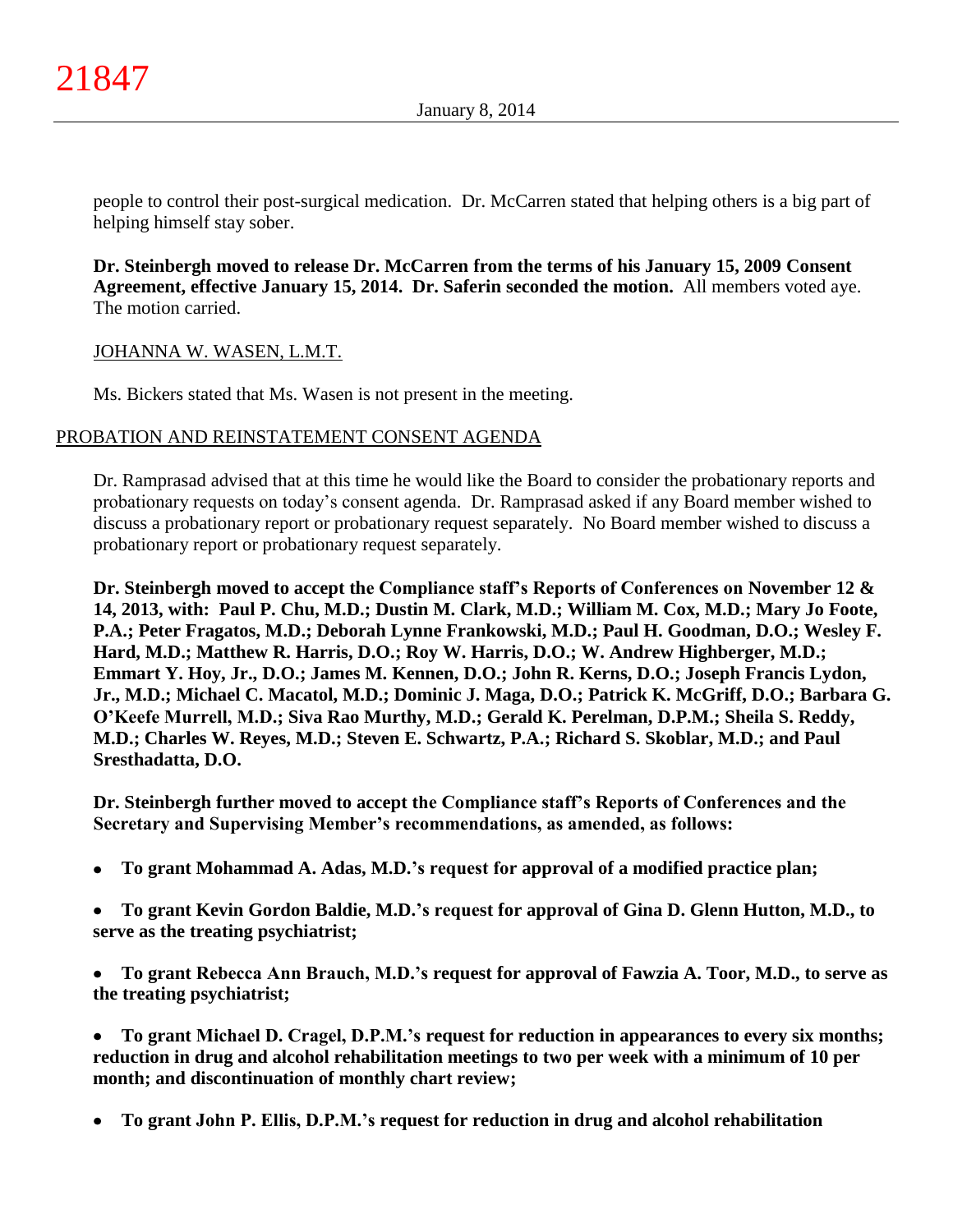**meetings to two per week with a minimum of 10 per month; and reduction in psychotherapy sessions to once every three months;**

**To grant Julian A. Gordon, M.D.'s request for discontinuance of psychotherapy sessions;**  $\bullet$ 

**To grant Brian D. Hesler, M.D.'s request for discontinuance of Naltrexone treatment; reduction**   $\bullet$ **in psychotherapy to every three months; reduction in alcohol and drug rehabilitation meetings to two per week with a minimum of 10 per month; and reduction in appearances to every six months;**

**To grant Josh U. Hill, P.A.'s request for reduction in psychiatric sessions to every six months;**  $\bullet$ 

**To grant Gregory Gene Johnson, M.D.'s request for approval of a modified practice plan; and**   $\bullet$ **approval of Alan Leslie Robbins, M.D., to serve as an additional monitoring physician;**

**To grant Mahendra K. Mahajan, M.D.'s request for reduction in drug and alcohol rehabilitation**   $\bullet$ **meetings to two per week with a minimum of 10 per month; reduction in psychotherapy treatment sessions to once per month; reduction in psychiatric treatment to every three months; and reduction in personal appearances to every six months;**

**To grant Patrick E. Muffley, D.O.'s request for approval of a course tailored specifically for the**   $\bullet$ **doctor by Stephen Levine, M.D., to fulfill the physician/patient boundaries course requirement;**

**To grant Robert J. Rosenstein, D.P.M.'s request for approval of** *Medical Ethics, Boundaries &*   $\bullet$ *Professionalism***, administered by Case Western Reserve University, to fulfill the personal/professional ethics course required for reinstatement;**

**To grant James H. Silverblatt, M.D.'s request for approval of** *the PBI Prescribing Course:*   $\bullet$ *Opioids, Pain Management and Addiction***, administered by Professional Boundaries, Inc., to fulfill the controlled substances prescribing course requirement;**

**To grant Rick Skibicki, M.D.'s request for reduction in psychiatric treatment sessions to every**   $\bullet$ **six months; and**

 $\bullet$ **To grant Erik J. Kraenzler, M.D.'s request for approval of Jason M. Jerry, M.D., to serve as the treating psychiatrist; approval of Michael G. Licina, M.D., to serve as the monitoring physician; and determination of the frequency and number of charts to be reviewed at 10 charts per month.**

**Dr. Soin seconded the motion.** A vote was taken:

| ROLL CALL: | Dr. Strafford  | - abstain |
|------------|----------------|-----------|
|            | Dr. Bechtel    | - abstain |
|            | Dr. Saferin    | - aye     |
|            | Dr. Soin       | - aye     |
|            | Dr. Steinbergh | - aye     |
|            | Dr. Ramprasad  | - aye     |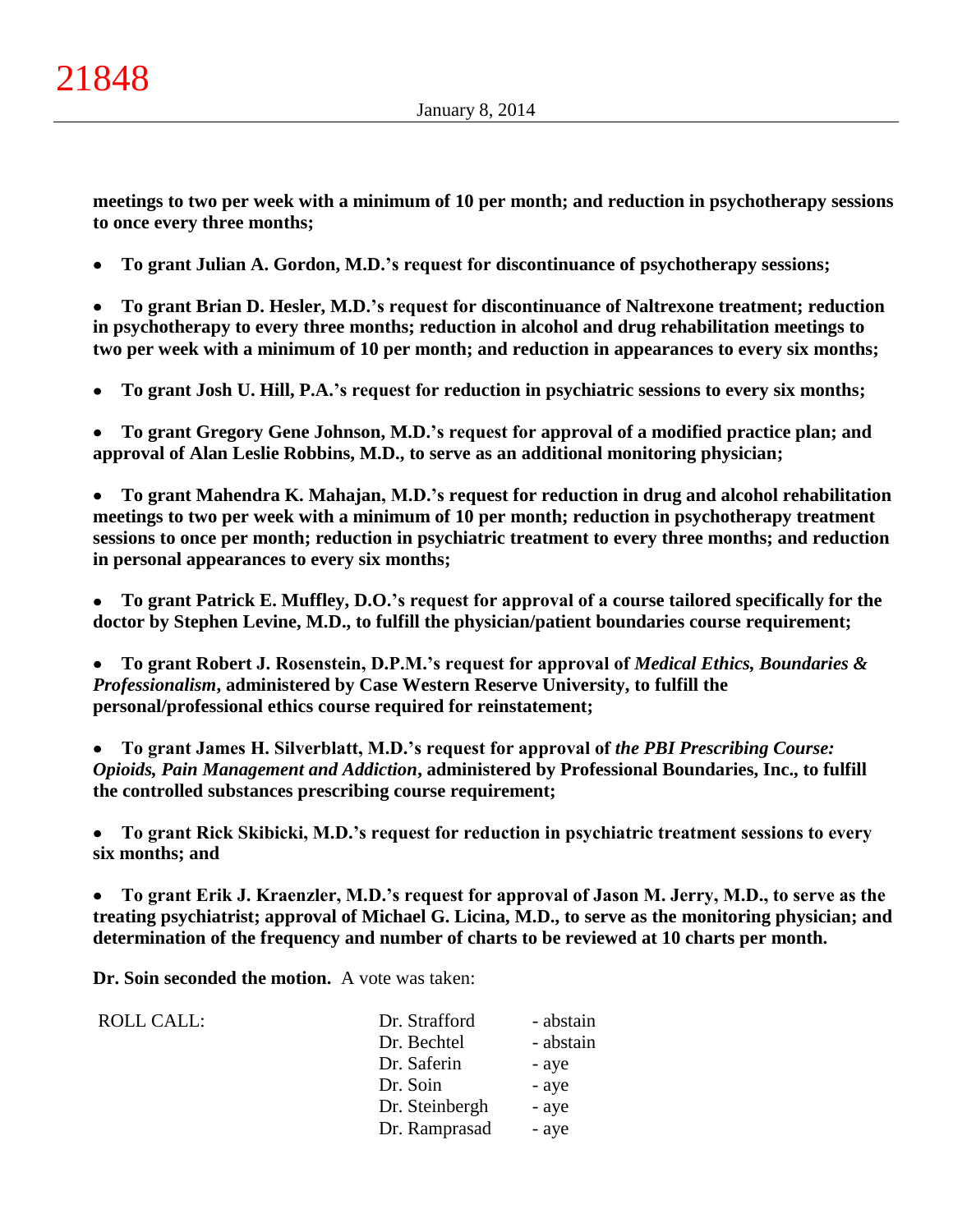January 8, 2014

| Dr. Sethi     | - aye |
|---------------|-------|
| Dr. Talmage   | - aye |
| Mr. Kenney    | - aye |
| Mr. Gonidakis | - aye |
| Mr. Giacalone | - aye |

The motion carried.

Thereupon, at 4:10 p.m., the January 8, 2014 session of the State Medical Board of Ohio was adjourned by Dr. Ramprasad.

We hereby attest that these are the true and accurate approved minutes of the State Medical Board of Ohio meeting on January 8, 2014, as approved on February 12, 2014.

 $\mu_{\gamma}$   $\gamma_{\gamma}$   $\mu_{\gamma}$ Krishnamurthi Ramprasad, M.D., President

 $\frac{1}{2}$  and since  $\frac{1}{2}$ 

J. Craig Strafford, M.D., M.P.H., Secretary

(SEAL)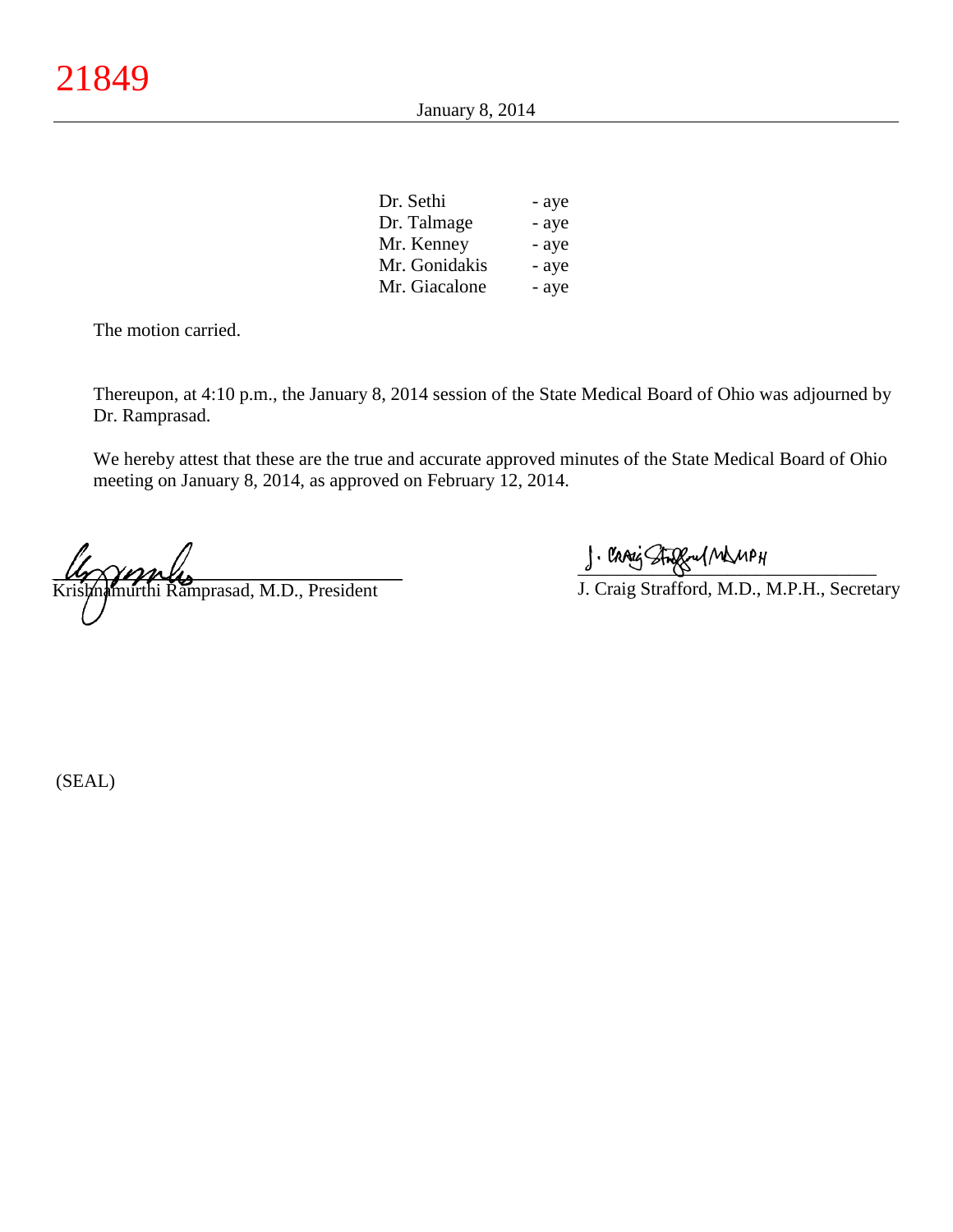### **MINUTES**

### **THE STATE MEDICAL BOARD OF OHIO**

#### **January 9, 2014**

Krishnamurthi Ramprasad, M.D., President, called the meeting to order at 8:05 a.m., in the Administrative Hearing Room, 3<sup>rd</sup> Floor, the James A. Rhodes Office Tower, 30 E. Broad Street, Columbus, Ohio 43215, with the following members present: Lance A. Talmage, M.D., Vice-President; Anita M. Steinbergh, D.O.; Donald R. Kenney, Sr.; Amol Soin, M.D.; Sushil M. Sethi, M.D.; Bruce R. Saferin, D.P.M.; and Robert P. Giacalone. The following member arrived at a later time: J. Craig Strafford, M.D., Secretary; Mark A. Bechtel, M.D., Supervising Member; and Michael L. Gonidakis.

Also present were: Aaron Haslam, Executive Director; Kimberly Anderson, Interim Executive Director; Susan Loe, Assistant Executive Director, Program Management and Operations; Michael Miller, Interim Assistant Executive Director, Licensure and Renewal; Sallie J. Debolt, General Counsel; David Katko, Assistant Legal Counsel; William Schmidt, Senior Counsel; Joan K. Wehrle, Education & Outreach Program Manager; Randy Beck, Interim Chief of Investigations; John Woolwine, Investigator Supervisor; Marcia Barnett, Investigator; Rebecca Marshall, Chief Enforcement Attorney; Jonithon LaCross, Public Policy & Governmental Affairs Program Administrator; Danielle Bickers, Compliance Supervisor; Kay Rieve, Administrative Officer; Barbara Jacobs, Senior Executive Staff Attorney; Vickie Oldham, Fiscal Officer; Cathy Hacker, Physician Assistant Program Administrator; and Benton Taylor, Executive Assistant to the Executive Director.

## PRESENTATION BY REPRESENTATIVES FROM EISAI AND VIVUS ON NEW WEIGHT-LOSS **MEDICATIONS**

Mr. Schmidt stated that he has been asked to provide a brief synopsis of the history of weight-loss medication regulation in Ohio. Mr. Schmidt stated that in the 1980's, Ohio was among the top five states for distribution of amphetamines. In response, the Board developed rules to outlaw the use of Schedule II amphetamines for weight-loss. However, as amphetamine use dropped, the use of other diet drugs became a bigger problem, primarily phentermine. Rules were drafted to limit the use of such drugs, based on a lack of research that demonstrated that these products had any long-term efficacy. The Board adopted rules limiting the use of such drugs to 12 weeks and required the physician to see the patient every 30 days.

Mr. Schmidt stated that the Board is currently reviewing the weight-loss rules because pharmacological and medical research has advanced. Two new medications have been approved by the U.S. Food and Drug Administration (FDA) for maintenance of weight, as opposed to short-term use. Mr. Schmidt stated that these new medications do not quite fit into the regulatory framework adopted by the Board, so representatives from the makers of the medications are here to provide information and answer questions.

Ms. Debolt introduced Lester Chow, representing Vivus, the makers of the medication Qsymia. Mr. Chow stated that he is a clinical pharmacist with 17 years of experience in healthcare. Mr. Chow currently serves as a medical liaison for Vivus.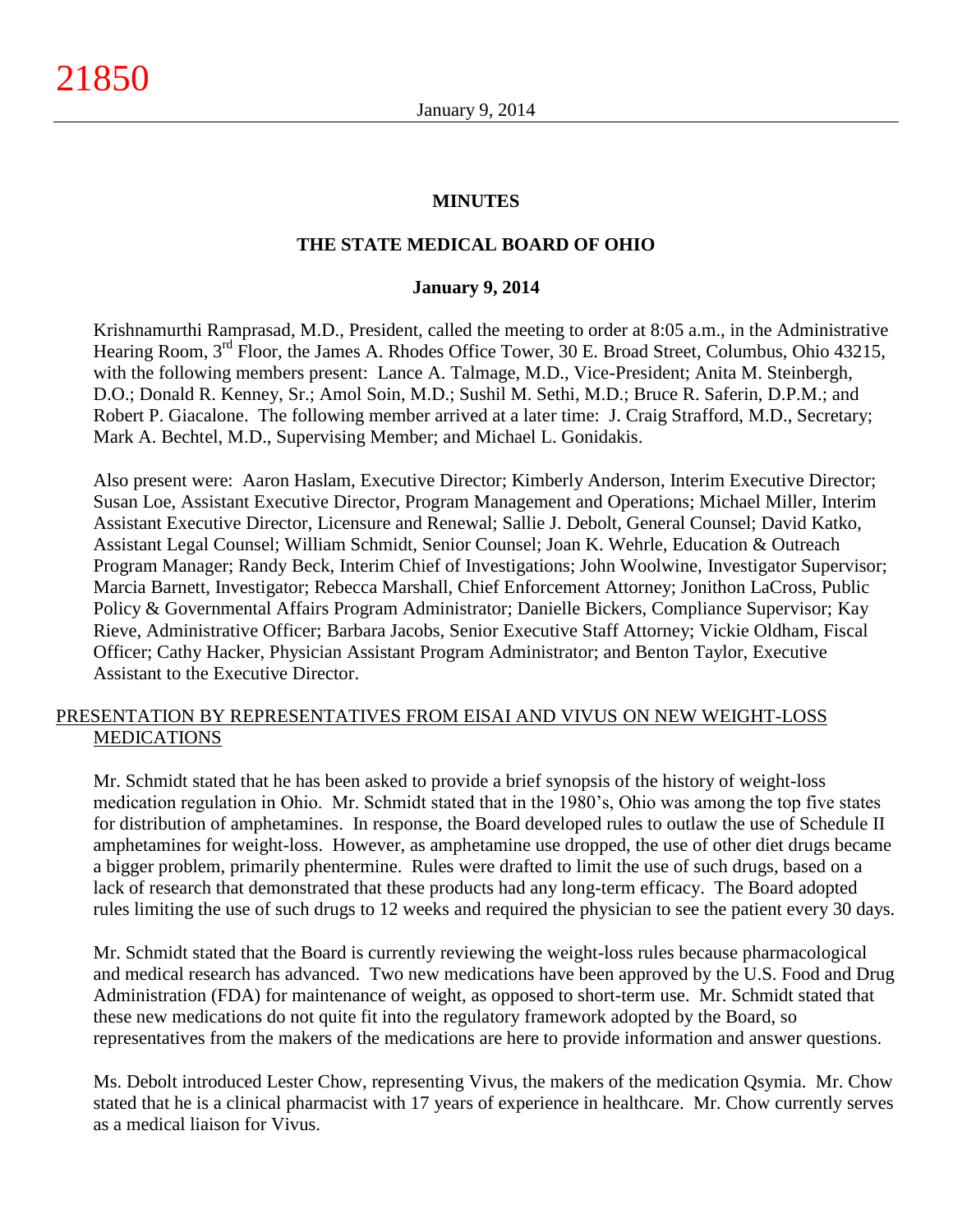Mr. Chow stated that it has been about 13 years since the FDA has approved a new mediation to treat obesity and it has now approved two medications for chronic use. Mr. Chow stated that Qsymia is the first combination product of immediate-release phentermine and extended-release topiramate. Qsymia is intended for patients with a Body Mass Index (BMI) of at least 30, or at least 27 with one co-morbidity such as hypertension, dyslipidemia, or diabetes. Mr. Chow noted trials which indicate a greater than 10% reduction in body weight at one year and maintained at two years.

Mr. Chow stated that one major concern regarding phentermine is the potential for abuse or addiction because it is related to the amphetamine class. However, Mr. Chow described studies that show a lack of dependency. Mr. Chow stated that he has provided documentation of the trials to the Board members.

Mr. Chow continued that one of the biggest changes in the newly-approved medications is that they are for long-term chronic therapy, as opposed to short-term therapy with older medications. Mr. Chow noted that organizations such as the American Medical Association and the American Academy of Clinical Endocrinology have recognized obesity as a disease, with the later organization incorporating the pharmacological agents as a therapeutic option to decrease progression of Type II diabetes. Mr. Chow stated that such recognition will help physicians pay more attention to this problem and begin to treat patients for being overweight or obese. Mr. Chow speculated that in time, these changes will lead to the development of new therapeutic approaches and will eventually lead insurers to pay for this treatment.

Regarding the State Medical Board of Ohio's weight-loss regulations, Mr. Chow asked the Board to reconsider the 12-week rule, which was initially intended to address treatment with short-term medications and provide safety against potential dependency and abuse. Mr. Chow reiterated that it has now been shown that use of phentermine does not lead to dependency. Mr. Chow also stated that there is confusion among pharmacists about applying the 12-week rule because Qsymia contains phentermine. Mr. Chow stated that pharmacists are not considering that medications like Qsymia are for chronic maintenance therapy, not short-term use. Mr. Chow respectfully asked the Board to provide Qsymia with an exclusion from the 12-week rule.

Mr. Chow continued that the rule requiring face-to-face monitoring by the physician every 30 days was intended to maximize patient safety and minimize the potential for abuse. Mr. Chow commented that Ohio has the strictest policies regarding monitoring of weight-loss medications, including the stipulation that physician assistants and nurse practitioners may not perform this monitoring as they do in other states. Mr. Chow stated that the 30-day rule adds an unnecessary burden to both patients and physicians and drives an increase in healthcare costs. Mr. Chow opined that for medications used for chronic conditions, the 30-day rule should not apply. Mr. Chow stated that confusion with this regulation has caused some pharmacists to refuse to fill prescriptions, causing an interruption in patient therapy and decreasing the benefit of the medication. Mr. Chow asked the Board to consider providing an exclusion from the 30-day rule for Qsymia and other chronic management medications.

Mr. Chow continued that the six-month rule states that physicians may not initiate weight-loss treatment if the patient has received a controlled substance for weight-loss within the last six months. Mr. Chow stated that the current clinical data on pharmacologic management and guidelines do not support such an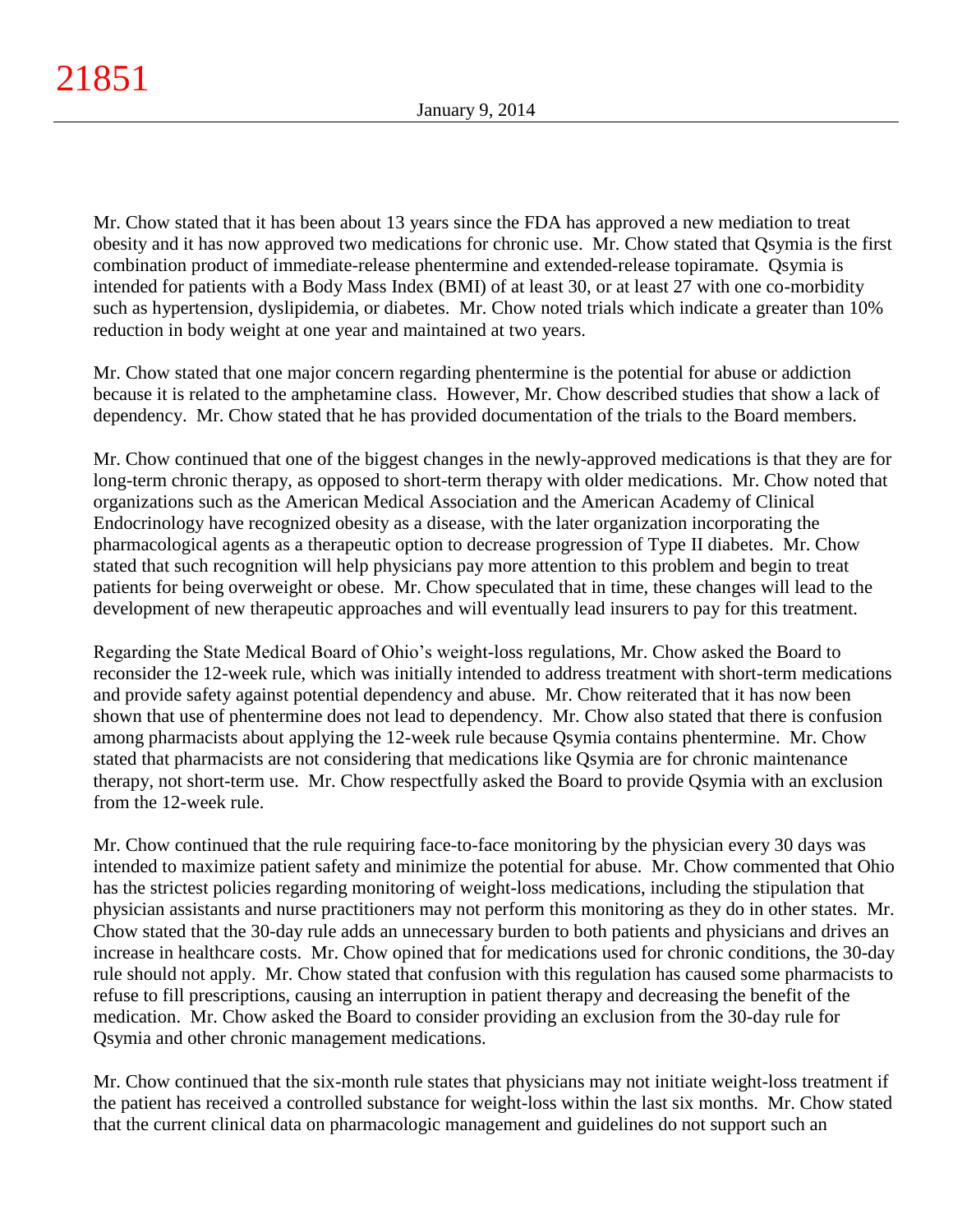interruption in therapy and does not give the patient the best possible chance to lose weight and potentially reduce cardiovascular risk factors. Mr. Chow asked the Board to consider providing an exclusion for Qsymia from the six-month rule.

Mr. Chow stated that the preceding issues were brought to the attention of Vivus by physicians, pharmacists, and patients in Ohio. Mr. Chow stated that the current regulations were meant to apply to short-term medications which have a potential for abuse, but have put unnecessary barriers and burdens on patients and prescribers in providing quality care. Mr. Chow stated that modifying the regulations will ultimately benefit patients in helping reduce weight, maintain weight-loss, and potentially improve the comorbid conditions.

Dr. Talmage stated that, as a clinician, he often asks patients to return to his office for a review of their medications to see if they are working. Dr. Talmage opined that asking the patient to return in 30 days would be cheaper than providing a three-month prescription for a medication that is later found to not work for the patient. Mr. Chow agreed that patients on Qsymia should be assessed within their first month on the medication to check on side-effects and efficacy. However, Mr. Chow stated that once the patient is stabilized and has entered the maintenance phase, a face-to-face visit every 30 days may be too frequent. Mr. Chow likened this to the typical treatment of dyslipidemia, in which patients are monitored at threemonth intervals, then six-month intervals, then one-year intervals.

Dr. Talmage asked about the price for a one-month supply of Qsymia. Mr. Chow replied that the cost would be roughly \$150.00 per month. Mr. Chow stated that there are commercial programs to help patients with this cost, as well as patient savings plans for the initial three months of therapy.

Dr. Sethi opined that physician monitoring of patients on these medications is critical. Dr. Sethi stated that weight-loss at 30 days could be due to a placebo effect or other factors rather than the medication. Dr. Sethi also disagreed that obesity is a disease, opining that it is a habit and that very few people are obese due to a disease. Dr. Sethi opined that Vivus is pushing a drug for no reason when many people can lose weight by proper counseling. Dr. Sethi asked what part of the brain Qsymia works on. Mr. Chow replied that the phentermine component works on the norepinephrine portion of the brain to decrease appetite. Mr. Chow stated that the part of the brain that the topiramate works on is not clearly elucidated, but it seems to modulate certain receptors and also decreases appetite.

Mr. Chow stated that Qsymia is not for cosmetic use. Rather, Qsymia is for patients who are obese and have other co-morbidities such as diabetes or hypertension. Mr. Chow stated that patients are brought into the doctor's office for management of all their co-morbidities, including obesity. Mr. Chow agreed that Qsymia and similar drugs are not a magic pill and must be used in conjunction with lifestyle changes, increased physical activity, and patient counseling. Mr. Chow indicated that some Vivus studies have shown that weight reduction can decrease the need for medications to treat hypertension or maintain A1C levels.

Dr. Sethi asked if any double-blind studies have been done on these medications. Mr. Chow replied that all of Vivus' studies have been double-blind and described some of the studies conducted.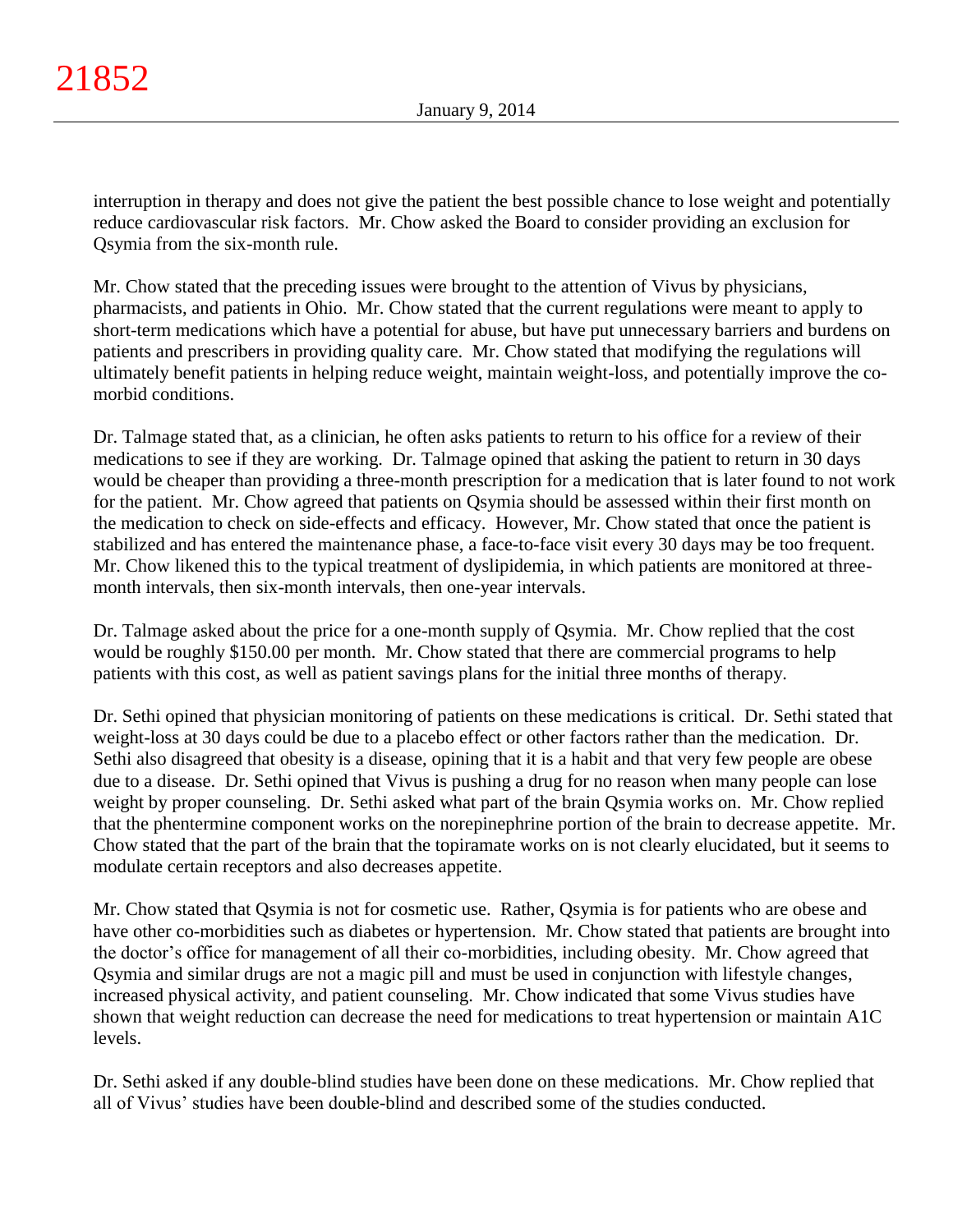Dr. Steinbergh expressed concerns about both phentermine and topiramate going into the body, particularly considering the risks of renal disease or fetal abnormalities in pregnant women. Dr. Steinbergh opined that these medications need more monitoring by physicians, not less. Dr. Steinbergh stated that extending the period between monitoring could result in the physician missing the peak effects of the medication on liver function tests, for example. Dr. Steinbergh stated that young physicians are facing more and more pressure to see more patients in less time and she worried about adding new medications while reducing monitoring.

Mr. Chow stated that Vivus has data from clinical studies that shows the Qsymia is safe in patients who are taking anti-depressants and it does not increase the risk of depression or suicidality. Mr. Chow also commented that in the majority of trials, the majority of weight-loss occurred within eight to twelve weeks, so the physician would have indication by that time that the medication is working. Mr. Chow agreed that patients should be monitored as their weight loss continues, but opined that once the patient plateaus at the weight at which they will be maintained, monitoring every 30 days may not be necessary.

Dr. Steinbergh asked if Qsymia and similar medications will be used principally by weight-loss management specialists. Mr. Chow replied that most of the physicians prescribing Qsymia are related to a weight-loss environment. Mr. Chow agreed that these medications should be used by specialists who understand these types of drugs. However, Mr. Chow stated that adequate education should be provided to everyone so that the best decisions can be made.

Dr. Strafford stated that the 12-week, 30-day, and six-month rules exist in order to protect patients. Dr. Strafford stated that the information he has been provided show studies with a total of 1,128 participants. Dr. Strafford acknowledged that there may be more studies, but stated that there does not seem to be enough participants to draw the generalizations that have been made. Dr. Strafford stated that the changes Vivus is requesting would be reasonable if Qsymia is as safe as they are speculating, but opined that that is not yet certain. Mr. Chow stated that Vivus' Phase 3 trials included over 4,500 patients and met the goals defined by the FDA. Mr. Chow stated that 4,500 may not seem like a lot, but it included many different kinds of patients, such as diabetics, people with hypertension, and people who were almost candidates for surgical intervention.

Dr. Strafford noted that if the Board decides not to change the weight-loss rules, then medications like Qsymia can still be used with only the inconvenience of more frequent visits. Dr. Strafford commented that additional data would go further toward empowering the Board to change the rules. Mr. Chow stated that post-marking surveillance with all Qsymia prescriptions since the launch in September 2012 have shown no indications of adverse events. Mr. Chow stated that, in fact, the results of the surveillance have been very consistent with Vivus' studies. Mr. Chow stated that Vivus is embarking on a cardiovascular outcomes trial that will provide more information on a different population of patients. Mr. Chow hoped that the outcome of that trial will provide assurances of the safety of Qsymia on that population.

Dr. Ramprasad asked if the side-effects of Qsymia occurred early or late in Vivus' studies. Mr. Chow replied that side-effects usually occurred early. For instance, Mr. Chow stated that hyperkalemia happens within four to six weeks and then resolves.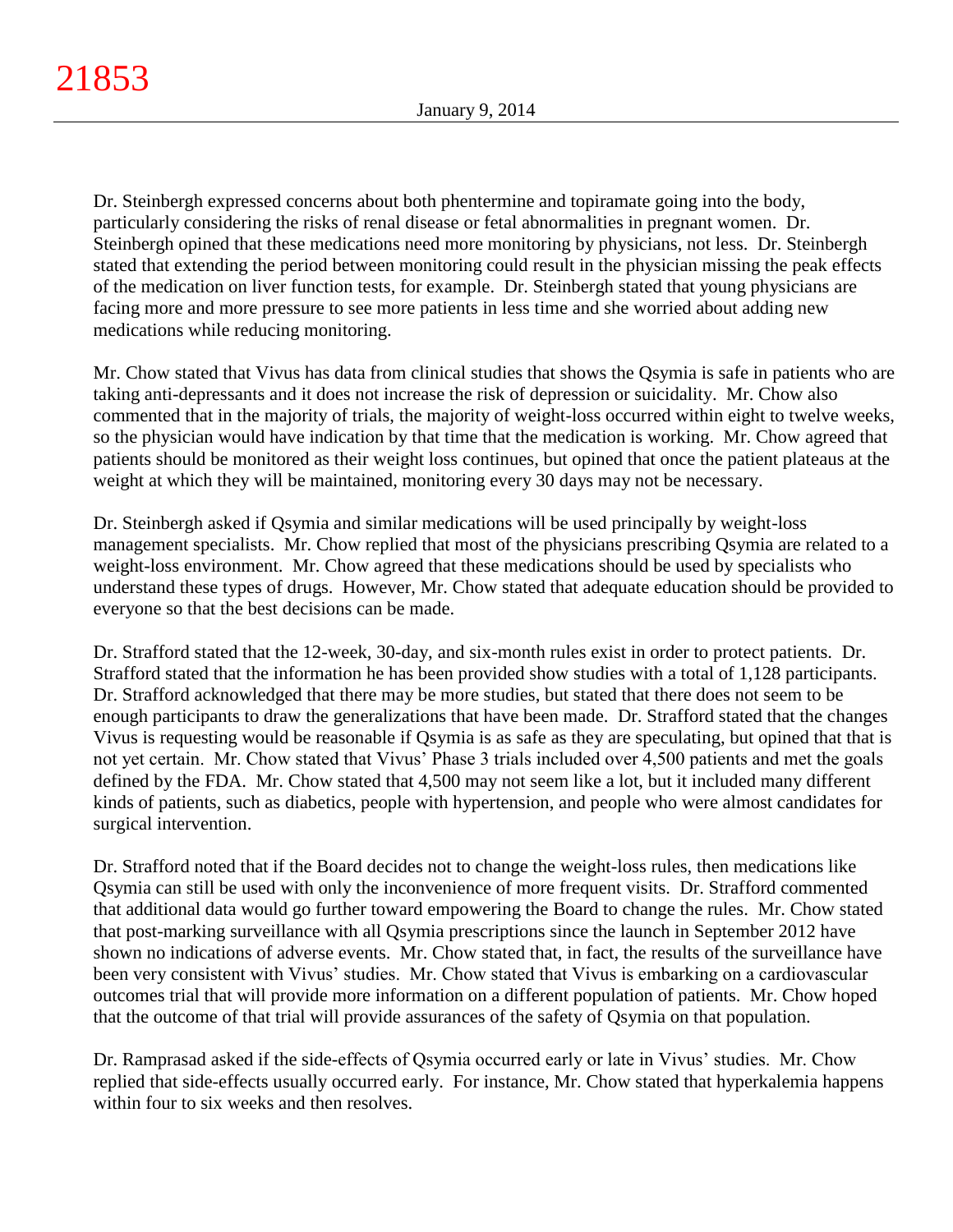Dr. Saferin asked if the Board's current rules prevents patients from continuing on Qsymia for a long period of time. Mr. Chow responded that physicians have been reporting to Vivus that their patients have been having problems getting prescriptions and having continuity of care due to confusion and inconsistent practice among pharmacists.

Mr. Giacalone asked when Qsymia was approved by the FDA. Mr. Chow replied that Qsymia was approved in April 2012 and was launched in September 2012. Mr. Giacalone noted that this was after the debacle with Fen-Phen, so the FDA was sensitized to the issues with amphetamine products. Mr. Giacalone asked if the FDA is requiring Vivus to perform a Phase IV post-approval study on Qsymia. Mr. Chow answered that the FDA's only stipulation was to conduct a cardiovascular outcomes trial, which will begin later this year.

Mr. Giacalone asked if there is any outer limit in chronic use of Qsymia. Mr. Chow stated that current data is only out to two years. Mr. Giacalone asked if a limit of two years is in Qsymia's approved labeling. Mr. Chow responded that the current labeling indicates one year because it did not include the subsequent trial, but that extension trial was later published. Mr. Giacalone noted that if approval is received from the FDA, the labeling will be changed to a two-year limit.

Dr. Ramprasad thanked Mr. Chow for his presentation.

Ms. Debolt introduced Tiffany Kung representing Eisai, the makers of Belviq.

Ms. Kung stated that she is a pharmacist by training and is an associate medical director for Eisai. Ms. Kung stated that she will provide a clinical overview of Belviq, and then her colleague Gary Riddle will discuss policy.

Ms. Kung stated that Belviq is indicated for chronic weight management and is similar to other medications for chronic weight management. Ms. Kung stated that Belviq is contraindicated in pregnant women because pregnant women should be gaining weight instead of losing it. Ms. Kung stated that Belviq, also known as lorcaserin, is a selective serotonin 2C receptor agonist. Because of this mechanism for action, there is a warning for serotonin syndrome.

Ms. Kung continued that, similar to guidance set forth by the FDA on the design of clinical trials for weight management, the primary endpoint of Eisai's Phase III program was 5% weight loss at the end of year one. Ms. Kung stated that about 47% of the patient population was able to achieve the 5% weight loss. Ms. Kung also reviewed the third Phase III trial, which was specific to patients with Type II diabetes. For this trial, 37% of patients were able to lose 5% of body weight at one year; a drop in fasting glucose was also recorded. Due to some concerns about valvular heart disease, virtually all participants in the Phase III program were required to have an EKG at baseline and every six months. However, the EKG's showed no statistical difference between the group taking Belviq and the group taking placebo. The most common side-effects were headache, dizziness, fatigue, and, in diabetic patients, hypoglycemia.

Mr. Riddle introduced himself as the state government affairs manager for the Greater Northeast Area. Mr. Riddle suggested that the 6-month rule should not apply to therapies that involve chronic weight loss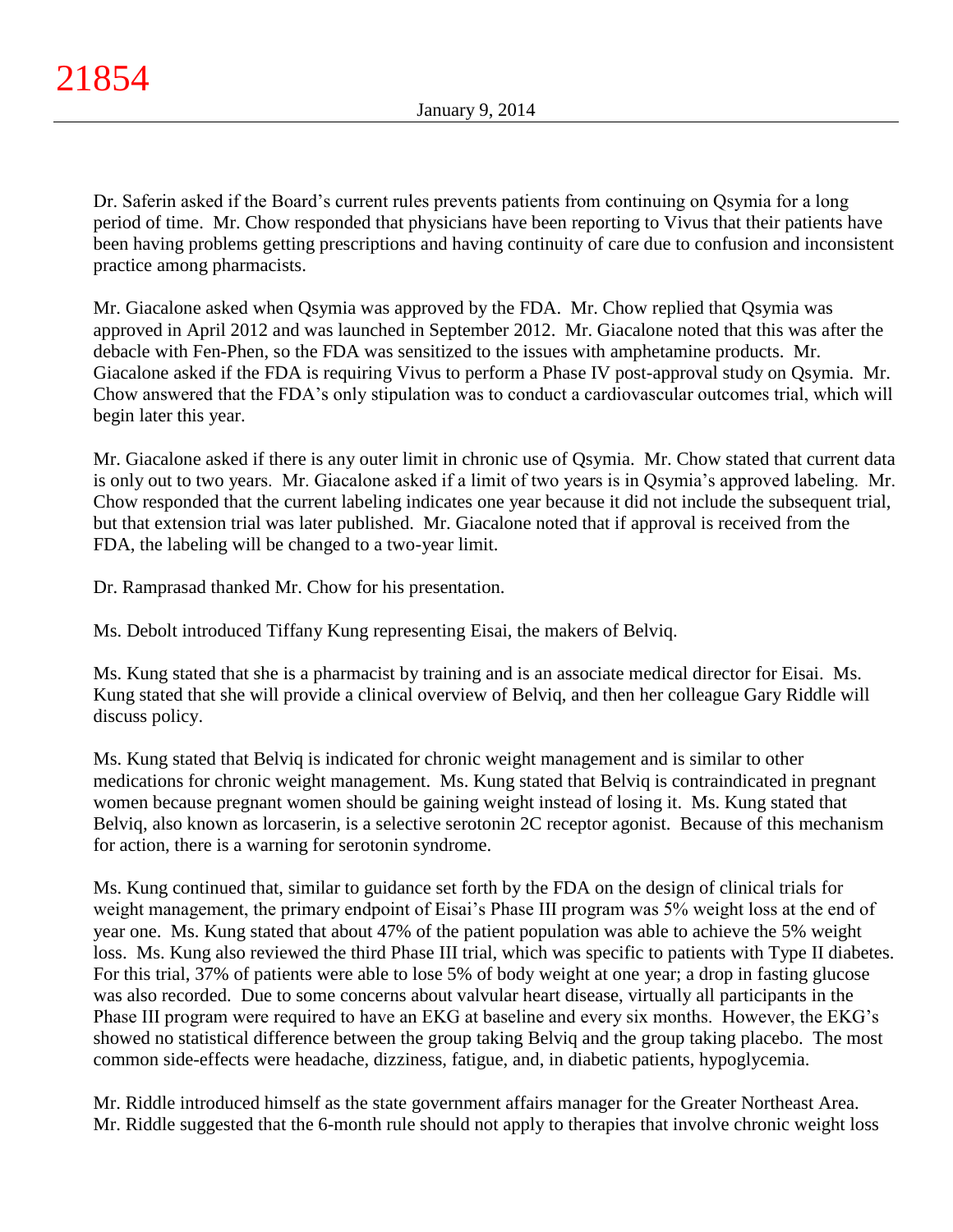management medications. The rationale for this suggestion is that the rule was meant to encourage a stepwise approach for those who have "fallen off the wagon" to begin again with diet and exercise. Mr. Riddle argued that once it has been established that a patient needs a prescription or pharmacotherapy, any lapse in therapy should not require a six-month period before returning to the therapy. Mr. Riddle compared this to the treatment of hypertension, arguing that a hypertensive patient whose drug regimen is interrupted would be immediately placed back on the medication and not be required to return to a low-sodium diet for six months.

Regarding the 30-day rule, Mr. Riddle asked the Board to relax this rule to be more consistent with prevailing peer-review guidelines and professional medical judgment. Mr. Riddle presented a slide showing some of the rules in other states surrounding Ohio and the Greater Northeast. Mr. Riddle noted that Ohio's rule is unique and could potentially be a hindrance to patients.

Mr. Giacalone asked if Belviq will go through a post-approval study. Ms. Kung stated that a cardiovascular outcomes trial has already begun and will run for five years. Ms. Kung stated that the outcomes trial can be found on the internet at clinicaltrials.gov. Mr. Giacalone asked how big the patient population will be for the outcomes trial. Ms. Kung responded that the goal is to have 16,000 participants and for 12,000 to complete the trial.

Dr. Ramprasad noted that in the initial trials for Belviq, the first year saw a 5% to 10% weight loss, but weight was gained in the second year, though it remained lower than the baseline. Dr. Ramprasad asked how Eisai would suggest that a patient continue on Belviq when they continue to gain weight in the second year. Ms. Kung stated that this is a pattern that is seen across the board with all weight-loss medications and it is a matter of human biology. Ms. Kung stated that some patients were discontinued from Belviq after the first year and put on placebo, meaning diet and exercise only. Ms. Kung stated that those on placebo gained weight much more rapidly that those who stayed on Belviq in the second year.

Dr. Ramprasad asked if any patients got ischemia of the bowel, which can happen with medications that act on serotonin receptors. Ms. Kung replied that no ischemia of the bowel was detected and noted that Belviq is a very selective agonist for the 2C serotonin receptor, whereas ischemia of the bowel is associated with other serotonin receptors.

Dr. Ramprasad asked if Eisai is suggesting that patients on selective serotonin reuptake inhibitor (SSRI) not use Belviq. Ms. Kung answered that it is not a recommendation, but it is a warning for caution. Ms. Kung stated that the trials did not result in any instances of serotonin syndrome, though there were some cases of serotonin excess, possibly in relation to taking medicines such as Mucinex DM. Ms. Kung stated that part of Eisai's education on Belviq is about the signs and symptoms of serotonin syndrome, as a precaution. Ms. Kung stated that some providers in the field have used Belviq with patients who are also on SSRI for depression and there have been no problems.

Dr. Ramprasad asked if the side-effects occurred early or late in the trial. Ms. Kung replied that the sideeffects were usually early, within the first two weeks.

Dr. Soin commented that he appreciates the notion that patients on these chronic medications for a very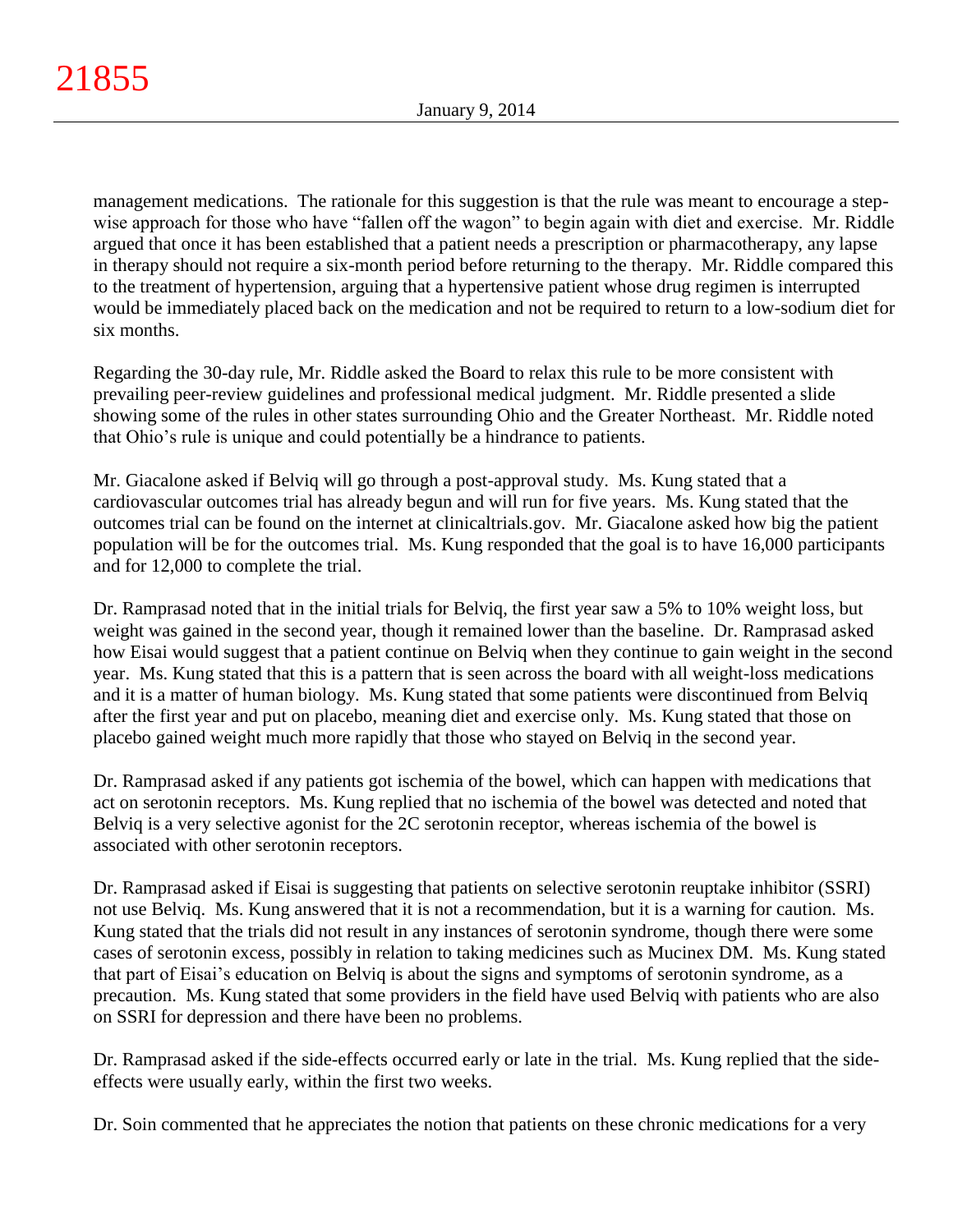long time are stable and that perhaps the 30-day requirement would be overly-restrictive.

Dr. Steinbergh expressed concern that physicians may prescribe these products without fully understanding them, due to the pressure to see patients more quickly and not having time to consider the effects of multiple medications. Dr. Steinbergh speculated that the Medical Board's rules could be coordinated with Pharmacy Board's rules so that physicians can be alerted to possible interactions and potential serious sideeffects. Mr. Giacalone agreed.

Dr. Steinbergh also commented that if these medications are being marketed as the answer to all the patients' problems, then the companies are doing a disservice. Ms. Kung agreed and stated that Belviq is not a cure-all. Ms. Kung stated that most people are looking for more than 5% weight-loss and that Eisai encourages people to focus on overall health and well-being, not just weight-loss. Ms. Kung noted a disclaimer that if the patient has not lost 5% of body weight within 12 weeks, the therapy should be discontinued. Also, physicians are encouraged to select patients who are ready to make lifestyle changes that include diet and exercise.

Dr. Strafford asked if work is being done with genetic markers to determine who most benefits from the medication. Ms. Kung answered that work is being done, but no conclusion has yet been reached. Mr. Giacalone asked if portions of the trial population are based upon race or other factors. Ms. Kung replied that so far no statistically significant differences have been found between ethnicities or gender.

Responding to further questions from Mr. Giacalone, Ms. Kung stated that the medication is intended for chronic use, which she interpreted as possible life-long therapy by the FDA's standards. Ms. Kung stated that only two-year data is available and, based on known patterns for weight-loss medications, it seems unlikely that the same medication will work for the course of the patient's life. Ms. Kung felt that a more common scenario would be patients taking these medications for a few years and then needing another form of therapy.

Dr. Ramprasad thanked Mr. Chow, Ms. Kung, Mr. Riddle, and other representatives of Vivus and Eisai for providing this information for the Board's consideration.

# ADMINISTRATIVE REPORT

**Meetings:** Mr. Haslam stated that there were fewer meetings with outside groups in December due to endof-the-year activities. Mr. Haslam noted that Mr. Miller participated in a meeting at the Governor's office regarding the Veterans Executive Order. Mr. Miller stated that last week, the Governor issued a report on what different state agencies are doing with regard to the Veterans Executive Order, such as recognizing education equivalencies or the changes the Medical Board made to physician assistant licensing. The Governor's office is encouraging agencies to help expedite the licensure process for veterans, such as providing a place on the licensure application form to indicate veteran status and moving those applications to the front of the line. Mr. Haslam stated that he will provide a copy of the Executive Report to Board members.

**Education and Outreach Activities:** Mr. Haslam stated that on December 20, 2013, he attended a town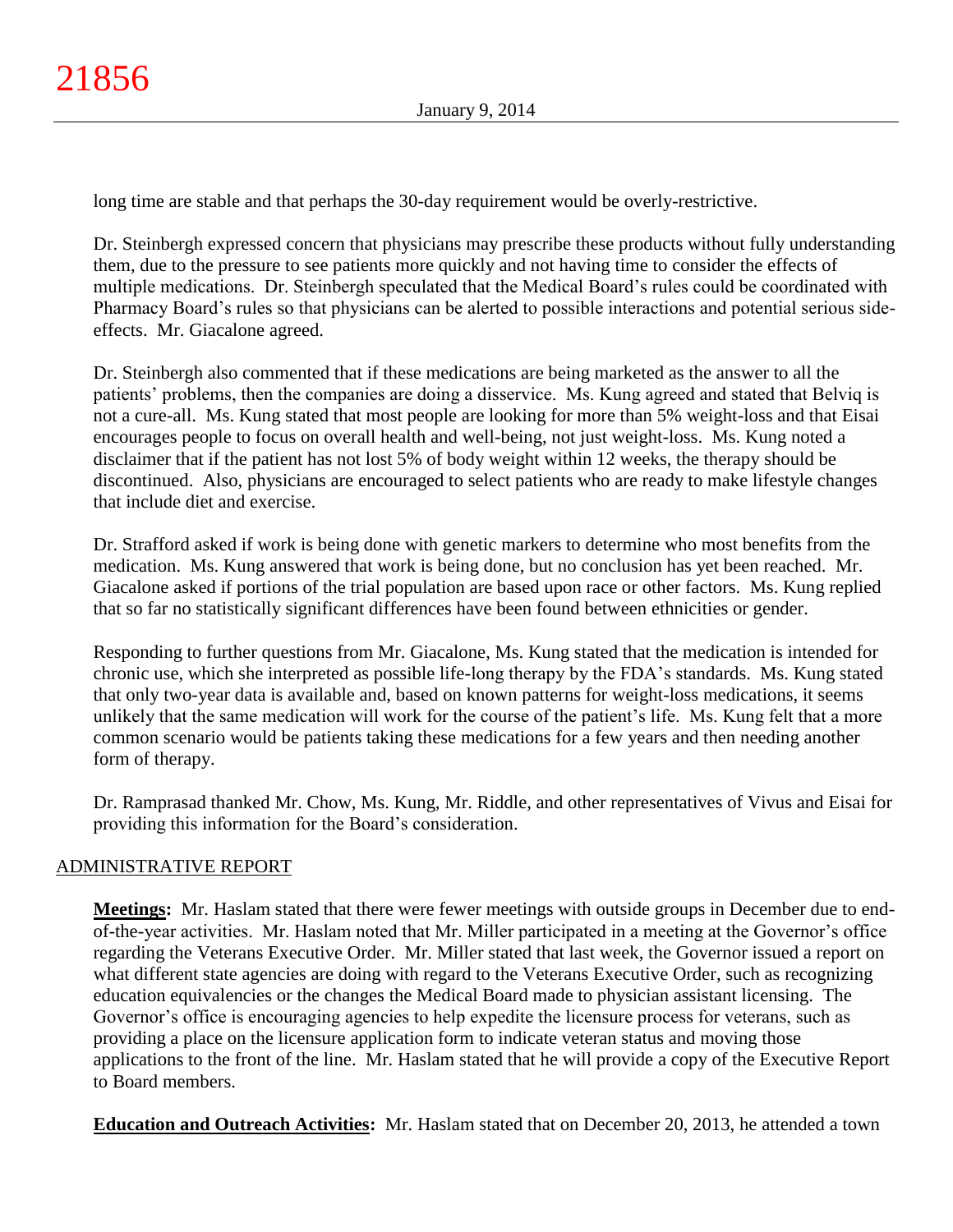hall meeting at Blanchard Valley Health Center in Findlay, Ohio, hosted by Representative Sprague. The purpose of the town hall meeting was to discuss 11 pending bills in the House of Representatives.

Mr. Haslam noted that House Bill 314, concerning informed consent for prescribing narcotics to minors, was reported out of committee yesterday. Mr. Haslam stated that the current bill grants the Medical Board the authority to fine a practitioner up to \$20,000.00 for violation of this provision, though Mr. Haslam understood that there is an exception if the physician thinks it is in the safety interest of the child to not disclose the prescription to the patient. Dr. Strafford commented that Medical Board staff investigating possible violations will check for documentation of such safety concerns in the medical record. Mr. Haslam stated that this bill will set a precedent that can lead to obtaining fining authority in a more general sense. Mr. LaCross commented that there may be difficulty getting House Bill 314 through the Senate, particularly with a maximum fine of \$20,000.00.

Mr. Haslam stated that the physician assistant legislation has not been finalized, but it is expected to be completed soon. Mr. Haslam stated that members of the House Health Committee have expressed grave concerns about expanding prescribing authority to more individuals.

Mr. Kenney stated that he has received no information on what fines the Board is pursing through legislation or what the Board is trying to accomplish legislatively. Mr. Kenney stated that for members of the staff to be pushing for legislation before approval by the Board is inappropriate. Mr. LaCross stated that the Board's proposed legislation is currently being drafted. Mr. Kenney stated that members of the Board need to be part of the drafting process. Dr. Ramprasad stated that with the committee reorganization beginning next month, Mr. Kenney will be on the new Finance Committee and will receive that information in a few days.

Mr. Kenney commented that he has been told he would receive information on several occasions, without results. Mr. Kenney stated that the Board needs to have a coherent message and stated that there needs to be an agenda for the meeting with Representative Gonzales later this month. Mr. Kenney stated that without an agenda, it would be better not to attend the meeting and waste political capital. Mr. Gonidakis agreed, noting that the December 2013 meeting minutes indicate that a list of legislative goals would be sent to Board members, but no such list was received. Mr. Kenney stated that the Board needs communication in order to figure out what it wants.

**Fiscal Report:** Mr. Haslam stated that the Board currently has a small surplus so far this fiscal year, though expenditures outpaced revenue for the month of November 2013.

Mr. Haslam noted that statistics on completion of licensure applications for November 2013 and December 2013 have increased to more than 100 days. However, Mr. Haslam stated that if a few outliers are removed, the number reduces to about 90. Mr. Haslam stated that the figure of 90 is still too high and work will be done to reduce that number.

Mr. Gonidakis asked if improvement has been seen that is a direct result of the LeanOhio process that the Board undertook. Mr. Haslam stated that there has been significant improvement in the complaint and enforcement processes, which were the focus of the LeanOhio event. The Board's licensure process will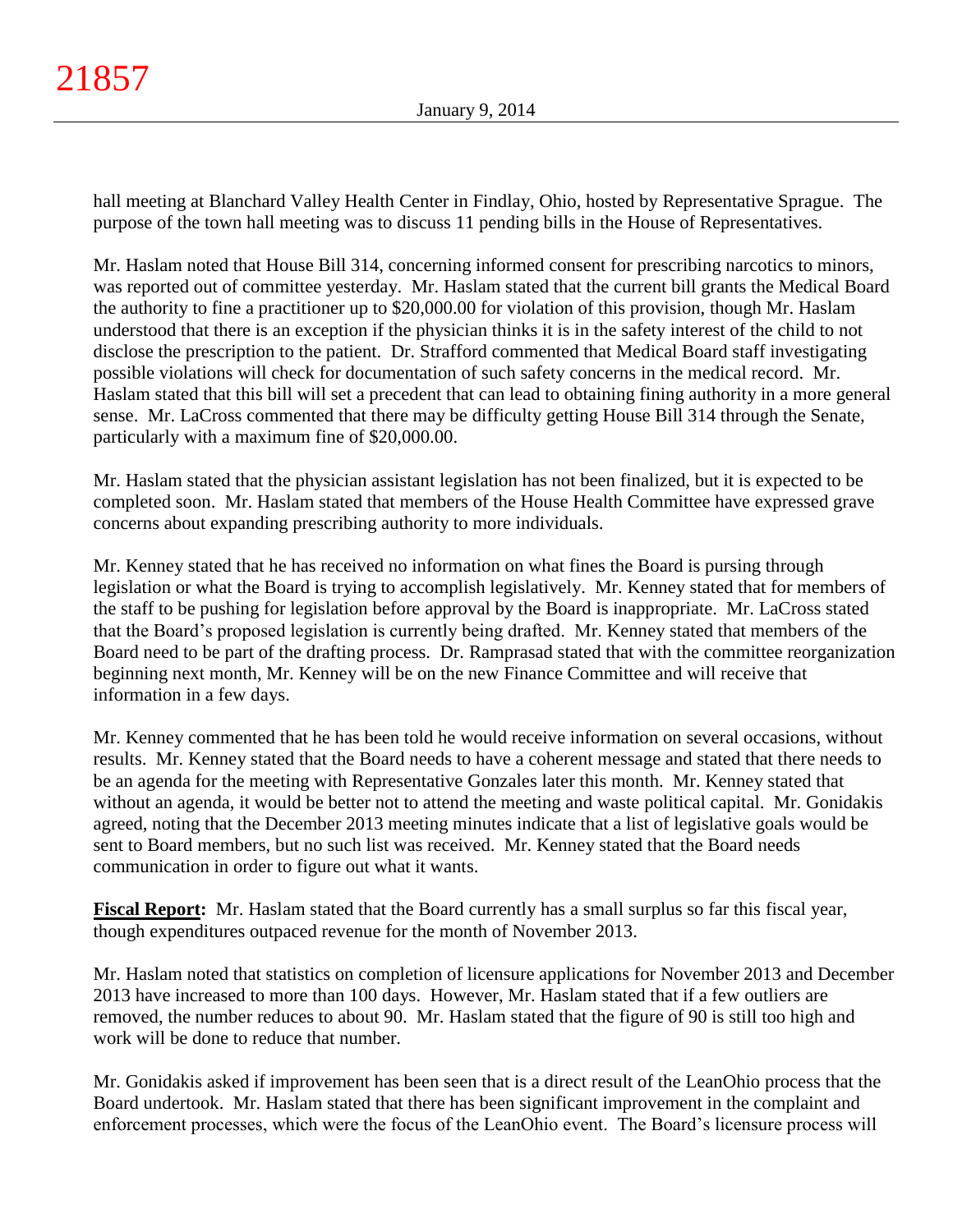also go through a similar process to improve, but that has been delayed. Mr. Haslam stated that the licensure process can be challenging because of various requirements that are outside the Board's control, such as background checks. Mr. Haslam stated that he is exploring the development of new statistics that will more accurately measure the staff performance regardless of outside delays.

Dr. Ramprasad stated that the Board will probably discontinue the Universal Application in a few months, which will speed the process. Also, the Federation Credentials Verification Service (FCVS) is piloting a project with Ohio State University to fill out information on medical students as they leave medical school, which should also improve efficiency.

Mr. Kenney asked if getting background checks in a timely fashion is usually a problem. Mr. Miller answered that the process is slower in certain times of the year when other professionals are also having background checks. Mr. Kenney asked if there is only one source for background checks. Mr. Miller replied that the Board is required to use the Ohio Bureau of Criminal Identification and Investigation (BCII) and the Federal Bureau of Investigation (FBI).

Mr. Kenney asked how long it can take to license an individual if all the required information is available. Mr. Miller stated that it cannot be less than approximately 30 days because the Board must vote to approve licensure at its monthly meetings.

**Public Record Requests:** Mr. Haslam stated that last year, 63,835 pages were provided as public record requests, which is slightly down from the previous year. Mr. Gonidakis asked how much the Board charges for public records requests. Ms. Debolt answered that the Board charges \$0.05 per page for anything over 100 pages which is mailed. Ms. Debolt stated that most public records requests are filled electronically.

The Board engaged in a brief discussion of credit card processing charges. Ms. Loe stated that these charges are negotiated in a statewide contract. Mr. Haslam stated that the Board loses \$12,000.00 per month on these processing charges. Mr. Kenney commented that government organizations are the only entities he knows of that do not charge a processing fee for using a credit card in order to cover that cost. Ms. Debolt commented that there would need to be a statutory change to allow the Board to collect a processing fee for using a credit card. Ms. Loe stated that processing paper checks is a much more expensive process.

**Statistics:** Mr. Haslam stated that the Medical Board now has 67,356 licensees. Mr. Haslam stated that the Board took 231 disciplinary actions in 2013, which is up from 2012. Mr. Haslam also noted that there has been a significant decrease in caution letters because it was felt that they were being over-utilized. Currently, more office conferences are being held in lieu of caution letters.

Mr. Gonidakis asked for an update on the backlog of work that has existed for the last several months. Ms. Anderson stated that significant progress has been made on the backlog, though there is more work to be done. Ms. Anderson credited processes that were developed with the help of LeanOhio for the reduction in the backlog. Ms. Anderson offered to provide the Board members with specific figures in this regard. Responding to Mr. Gonidakis, Ms. Anderson opined that it is realistic to anticipate a six-month window for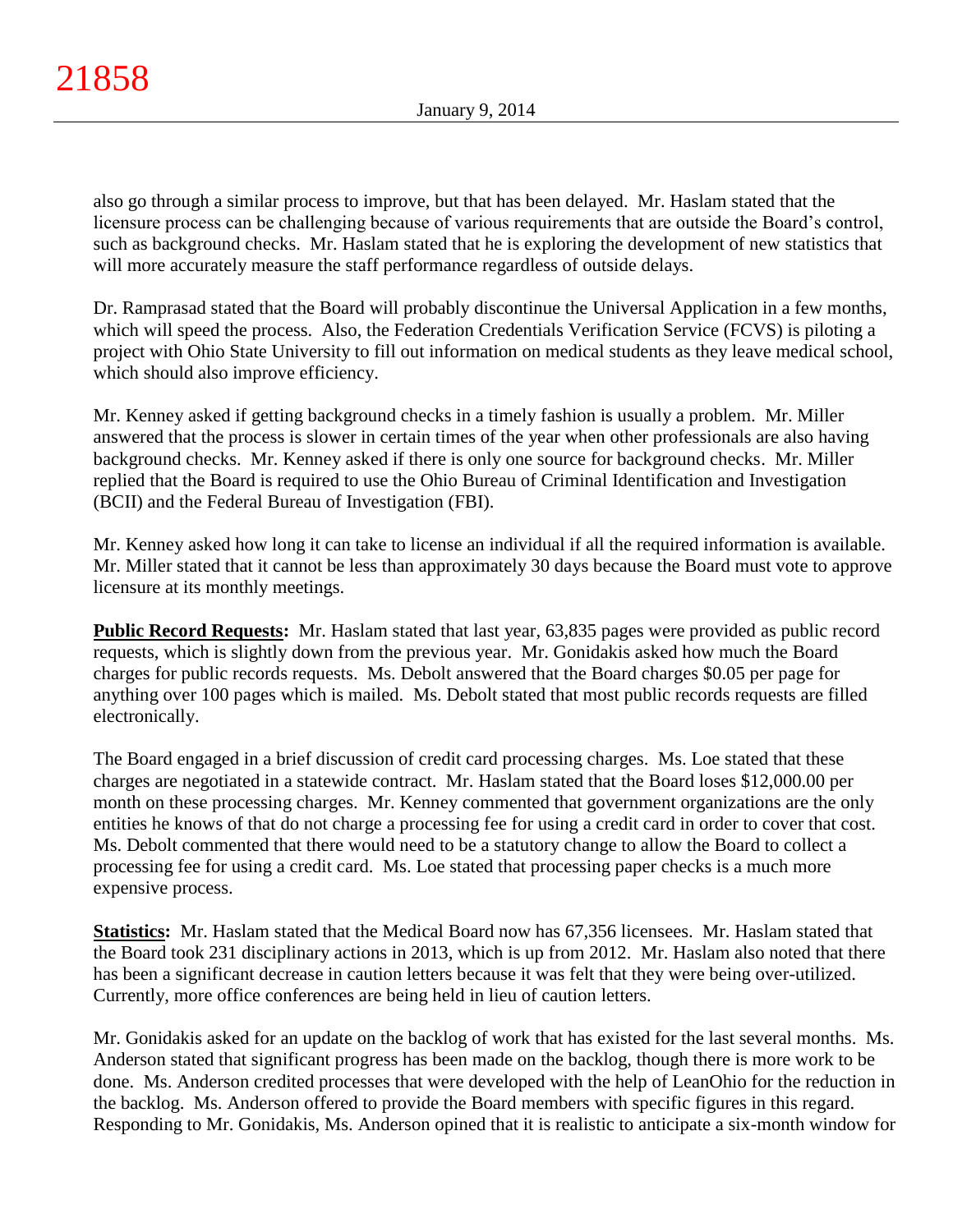eliminating the backlog.

Dr. Bechtel noted that the number of complaints closed in 2013 increased 66% from 2012. Dr. Strafford further noted that the 5,500 complaints were closed, but the number of new complaints doubled in September and October 2013. Ms. Jacobs stated that this spike in new complaints is a result of working through a backlog of "yes" answers for some questions on renewal applications that had not been entered as complaints as they should have been. Ms. Jacobs stated that legally, the Board cannot deny relicensure solely based on a "yes" answer, but the staff can act more quickly in filing complaints on them.

# REPORTS BY ASSIGNED COMMITTEES

# EXECUTIVE COMMITTEE

# FEDERATION OF STATE MEDICAL BOARDS 2014 ANNUAL MEETING

Dr. Ramprasad stated that the Executive Committee discussed the Annual Meeting of the Federation of State Medical Boards (FSMB) in April 2014. The Executive Committee recommends that Dr. Steinbergh be the State Medical Board of Ohio's voting member and Mr. Haslam will attend the meeting as the Board's Executive Director; Dr. Steinbergh and Mr. Haslam will use FSMB scholarship funding to cover travel expenses. Mr. Giacalone will also attend and has received a Public Member Scholarship from the FSMB to cover travel expenses. In addition, Dr. Strafford, Dr. Bechtel, and Dr. Sethi will also potentially attend the meeting.

Mr. Gonidakis exited the meeting at this time.

**Dr. Steinbergh moved that the Board pay the travel expenses and** *per diem* **of any Board members who are interested in attending the 2014 Annual Meeting of the Federation of State Medical Boards, and not supported by an FSMB scholarship. Dr. Steinbergh further moved to recognize that Board members' attendance at the meeting is connected to their duties and responsibilities as members of the State Medical Board of Ohio. Dr. Strafford seconded the motion.**

Dr. Ramprasad stated that he will now entertain discussion in the above matter.

Dr. Ramprasad asked if there should be a maximum number of Board members attending the meeting. Dr. Steinbergh opined that six or eight members should be the most to attend. Dr. Steinbergh stated that attendance at the meeting is important for the growth of Board members and to know what is happening nationally in the field of medical regulation. Dr. Steinbergh stated that Ohio has always been recognized as a leader among the large medical boards. Dr. Steinbergh also commented that this is a real working meeting and constitutes continuing education for the Board. Dr. Bechtel stated that he has attended one FSMB Annual Meeting and found it to be very beneficial from an educational standpoint, especially the ability to interact with other states regarding various issues.

Dr. Strafford stated that continuing medical education (CME) credits will be available for those attending the meeting, but members must pay for those credits themselves.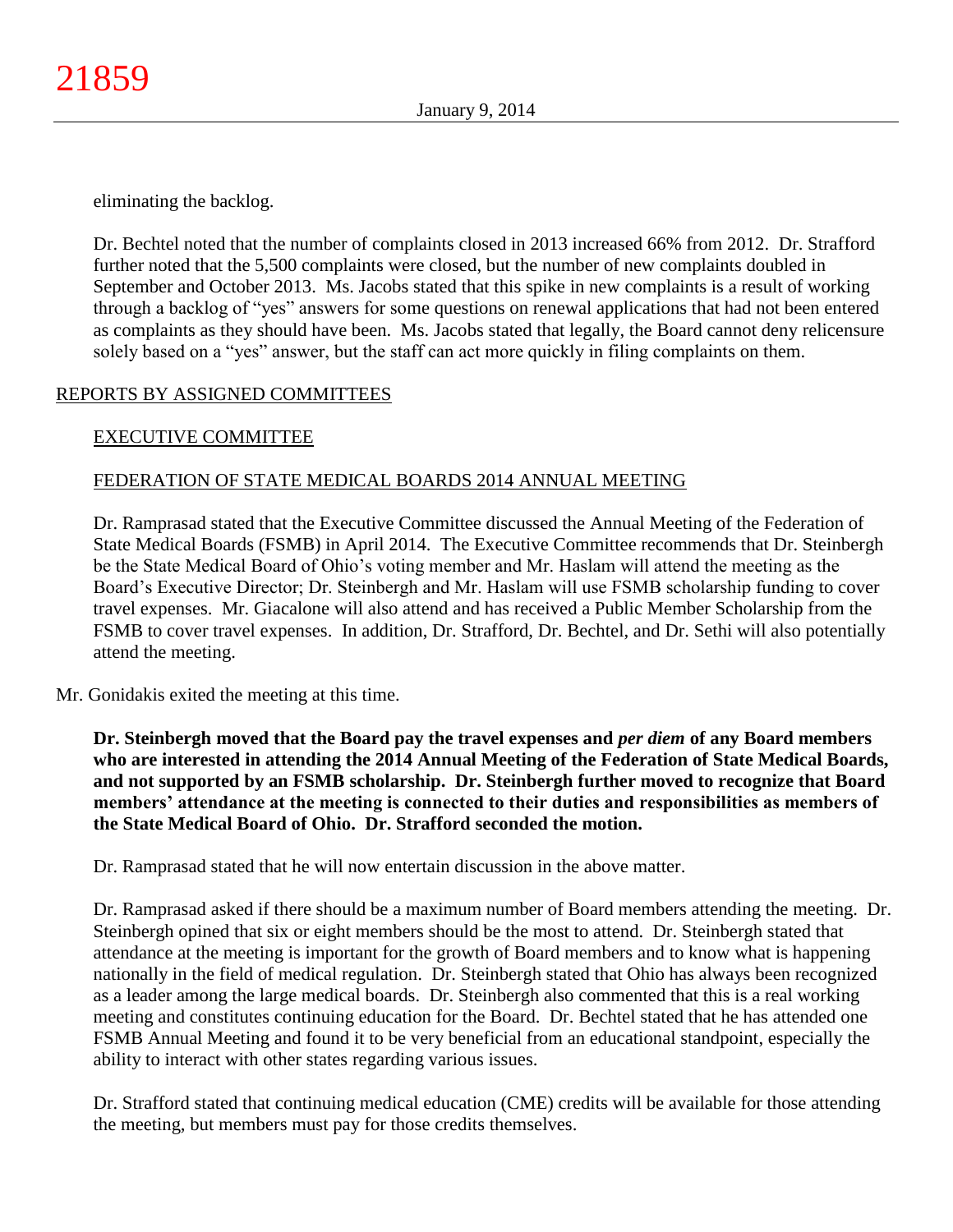**A vote was taken on Dr. Steinbergh's motion.** All members voted aye, except Dr. Bechtel, who abstained. The motion passed.

Mr. Gonidakis returned to the meeting at this time.

**Dr. Strafford moved that Dr. Steinbergh serve as the voting delegate to the Annual Meeting of the State Medical Board, in connection with her responsibilities and related to her position on the Board. Dr. Strafford further moved that Mr. Haslam attend the meeting as the Board's Executive Director, in connection with his responsibilities and related to his position with the Board. Dr. Saferin seconded the motion.** All members voted aye. The motion carried.

### GROUP 1 COMMITTEE

### LICENSURE APPLICATION REVIEW

### KEITH KESSLER, M.D.

Dr. Ramprasad stated that Dr. Kessler has 12 months of post-graduate education in the United States. Dr. Kessler is requesting that his experience as a practicing physician in Kentucky be deemed equivalent to the 24 months of graduate medical education required for licensure. The Group 1 Committee recommends granting Dr. Kessler's request.

**Dr. Soin moved to deem Dr. Kessler's 31 years as a practicing physician in Kentucky to be equivalent to 24 months of graduate medical education through the second-year level of GME so that he may be granted a license. Dr. Saferin seconded the motion.** A vote was taken:

| <b>ROLL CALL:</b> |  |
|-------------------|--|
|-------------------|--|

| <b>ROLL CALL:</b> | Dr. Strafford  | - aye |
|-------------------|----------------|-------|
|                   | Dr. Bechtel    | - aye |
|                   | Dr. Saferin    | - aye |
|                   | Dr. Soin       | - aye |
|                   | Dr. Steinbergh | - aye |
|                   | Dr. Ramprasad  | - aye |
|                   | Dr. Sethi      | - aye |
|                   | Dr. Talmage    | - aye |
|                   | Mr. Kenney     | - aye |
|                   | Mr. Gonidakis  | - aye |
|                   | Mr. Giacalone  | - aye |
|                   |                |       |

### The motion carried.

## JAYANT PRATAP, M.D.

Dr. Ramprasad stated that Dr. Pratap, a graduate of the University of Cambridge, has worked in Cincinnati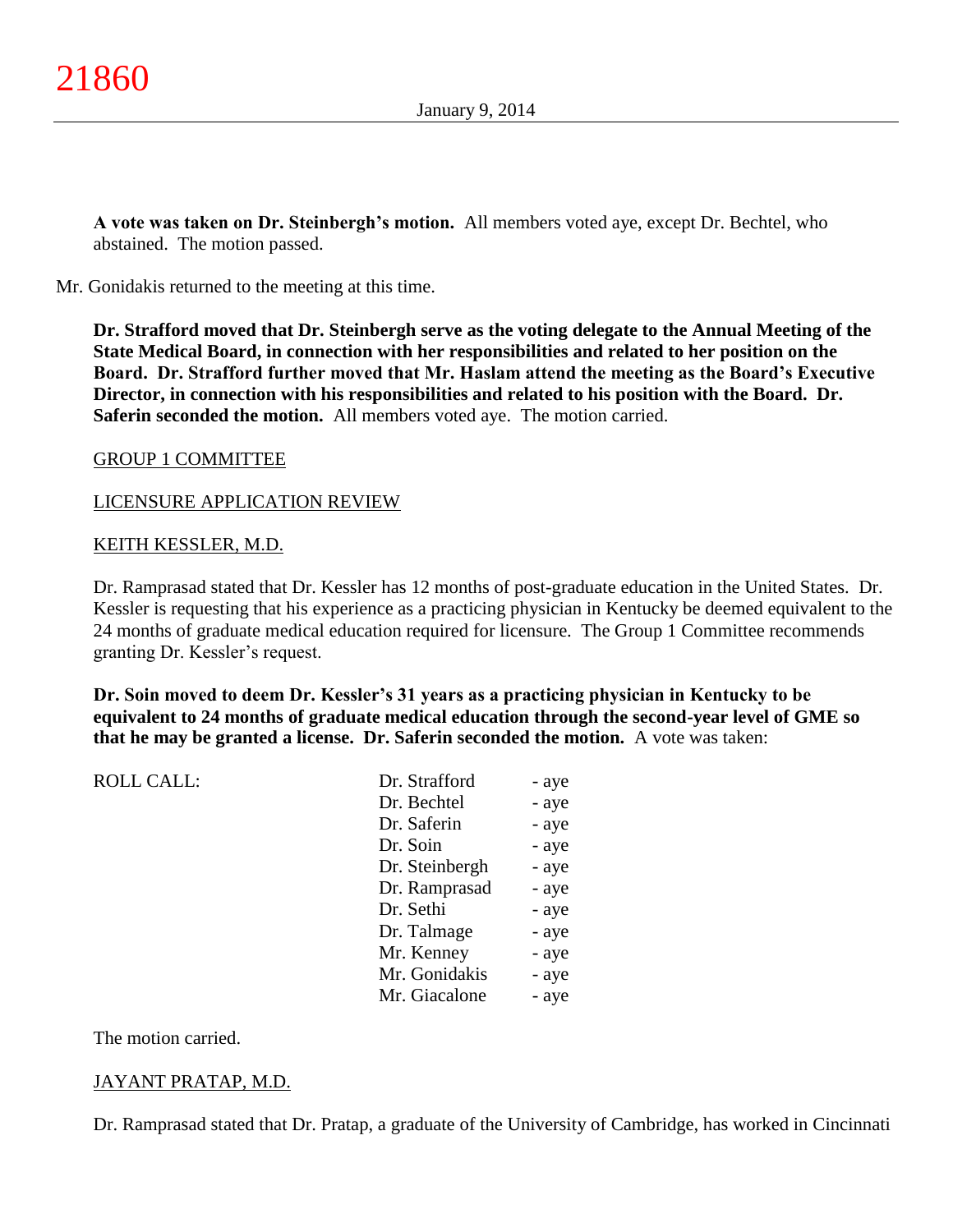under a Visiting Faculty Certificate since April 2011. Dr. Pratap is seeking licensure and is requesting that his training and experience in the United Kingdom and his experience as Visiting Faculty in the United States be deemed equivalent to 24 months of graduate education. The Group 1 Committee recommends granting Dr. Pratap's request.

**Dr. Saferin moved to deem Dr. Pratap's training and experience in the United Kingdom and his experience as Visiting Faculty in the United States to be equivalent to 24 months of graduate education through the second year level of GME so that he may be granted a license. Dr. Bechtel seconded the motion.** A vote was taken:

| <b>ROLL CALL:</b> | Dr. Strafford  | - aye |
|-------------------|----------------|-------|
|                   | Dr. Bechtel    | - aye |
|                   | Dr. Saferin    | - aye |
|                   | Dr. Soin       | - aye |
|                   | Dr. Steinbergh | - aye |
|                   | Dr. Ramprasad  | - aye |
|                   | Dr. Sethi      | - aye |
|                   | Dr. Talmage    | - aye |
|                   | Mr. Kenney     | - aye |
|                   | Mr. Gonidakis  | - aye |
|                   | Mr. Giacalone  | - aye |
|                   |                |       |

The motion carried.

## DISCUSSION OF ONE-BITE RULE

Dr. Ramprasad stated that the Group 1 Committee had a long discussion on the interpretation of the Board's One-Bite rule, specifically regarding loopholes and inconsistent implementation. Mr. Haslam, Ms. Bickers, Ms. Marshall, and other staff will work on this issue can bring it back to the Board for discussion next month.

## PHYSICIAN ASSISTANT MATTERS

# STATEMENT REGARDING PRACTICE AT URGENT CARE CENTERS

Dr. Steinbergh stated that a proposed statement has been drafted on the laws and rules regarding the supervision and practice ability for physician assistants in urgent care centers. This is in response to the growing trend of using physician assistants at urgent care centers. The proposed statement is intended to serve as a guidance document for employers. Ms. Debolt stated that following the Group 2 Committee discussion, the document was amended to include retail clinics as well as urgent care centers.

Dr. Ramprasad asked if the term "retail clinic" is defined in the statement. Ms. Debolt replied that retail clinics are the small clinics one finds in pharmacies or supermarkets for treatment of routine ailments. Ms. Debolt stated that the term "retail clinic" is not defined in law or rule, but pointed out that "urgent care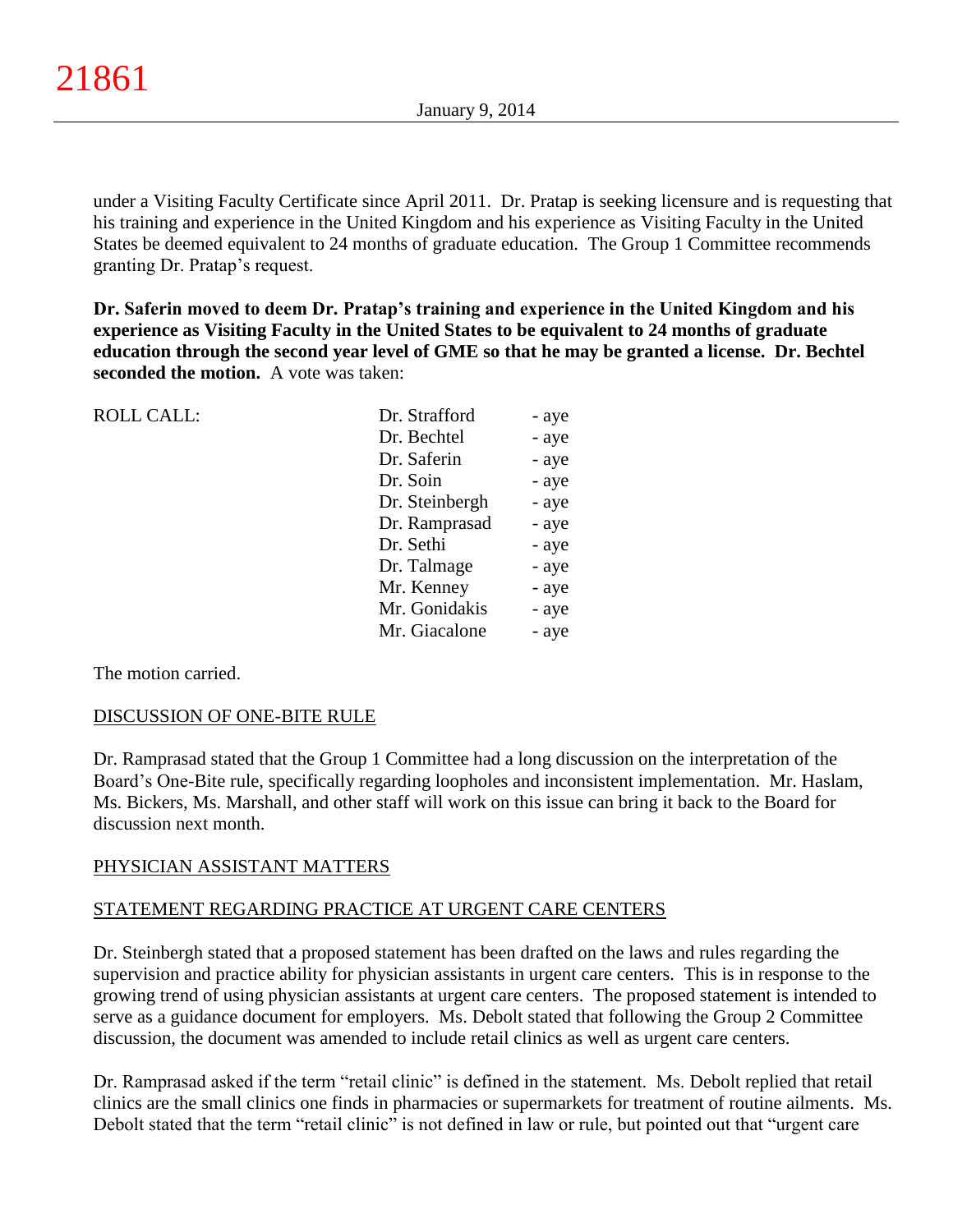center" is also not defined in law or rule. Ms. Debolt stated that the proposed statement can be amended to provide a definition for retail clinic.

Ms. Debolt stated that the concern of the Group 2 Committee is that there seems to be a separation between the supervising physician and the physician assistant. Ms. Debolt commented that urgent care centers in particular seem to be making decisions on a higher corporate level as to which physician assistant is to work in which urgent care center, further dissolving the relationship between the physician assistant and the supervising physician. The proposed statement explains the current law regarding physician assistant practice in an understandable way. Ms. Debolt stated that the only difference between physician assistant practice in urgent care centers and retail clinics is that physician assistants cannot prescribe Schedule II medications in a retail clinic, whereas they may be able to prescribe Schedule II medications in urgent care centers if the situation meets one of the requirements set out on page 2 of the proposed statement.

# **Dr. Bechtel moved to approve the proposed statement on physician assistant practice in urgent care centers and retail clinics. Dr. Saferin seconded the motion.**

Dr. Ramprasad stated that he will now entertain discussion in the above matter.

Dr. Ramprasad asked for clarification on the difference between an urgent care center and a retail clinic. Ms. Debolt replied that retail clinics are set up in some sort of commercial business and are intended to treat conditions that one would see a primary care physician for, such as a cold or a rash. Ms. Debolt continued that urgent care centers are an alternative to emergency departments and represent a somewhat higher level of treatment, though urgent care centers can also provide primary care. Dr. Steinbergh stated that urgent care centers will have physicians present, whereas a retail clinic may be staffed solely by physician assistants.

Mr. Kenney exited the meeting at this time.

**Dr. Bechtel wished to change his motion to include an addition to the statement defining urgent care center and retail clinic.** No Board members objected to the change. The change to the motion was accepted.

A vote was taken on Dr. Bechtel's motion. All members voted aye. The motion carried.

# URGENT CARE SUPERVISORY PLANS AND SUPERVISION AGREEMENTS

## TONI ROGERS, M.D.

Dr. Steinbergh stated that in November 2013, the Board approved an urgent care supervisory plan and supervision agreement for Jeffrey White, M.D. Dr. Rogers is in the same group with Dr. White. Dr. Steinbergh stated that the Group 2 Committee recommends approval of Dr. Roger's application, pending a letter identifying the sites in question. Dr. Steinbergh also suggested that under Patient Referral Requirements, that the statement, "The physician assistant will refer the patient to the supervising physician in any instance where a patient presents with a condition outside the scope of practice or level of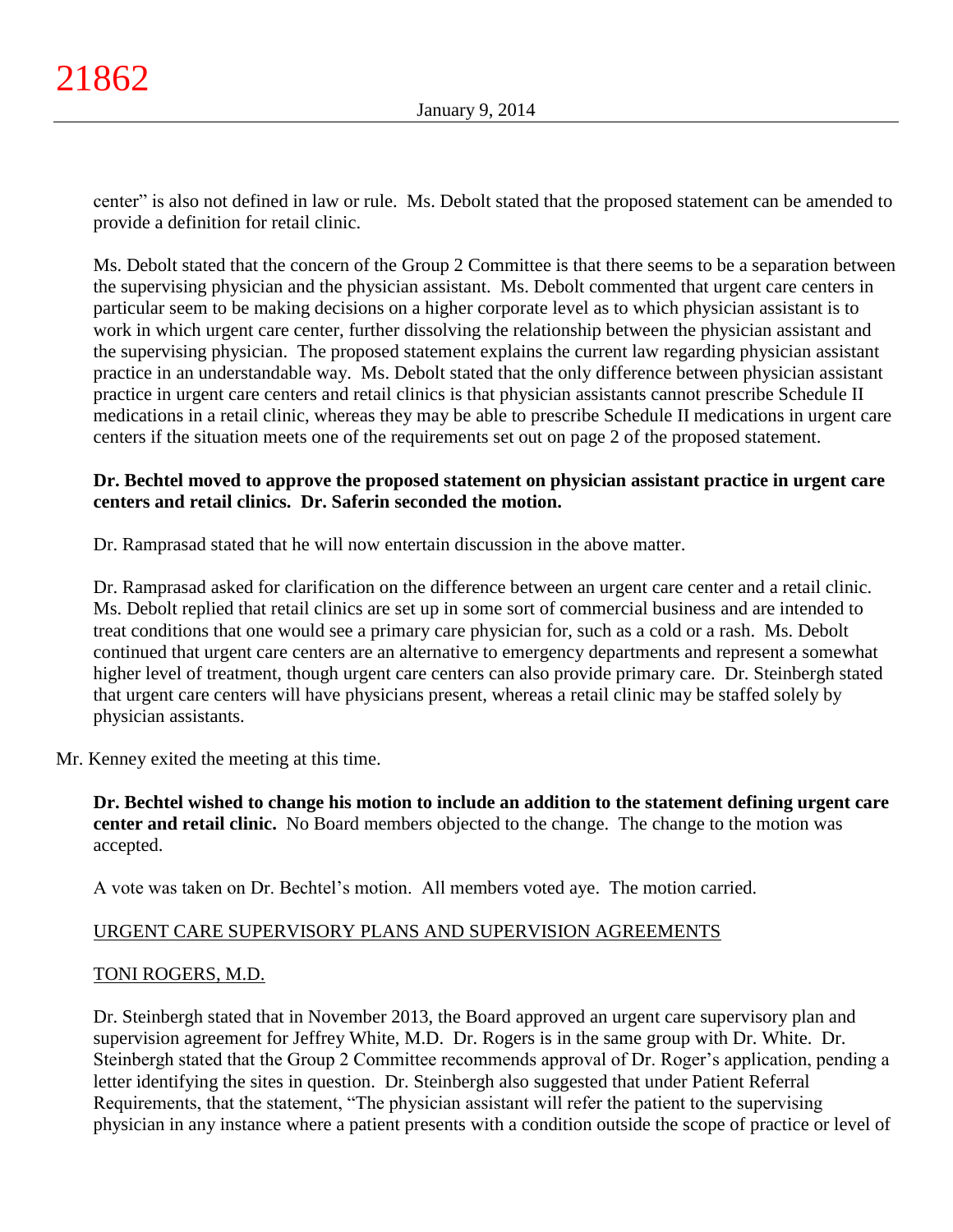comfort of the PA," also include the phrase "or at the patient's request." The Board engaged in a general discussion of situations in which a patient requests to be seen by a physician rather than a physician assistant.

Mr. Kenney returned to the meeting at this time.

**Dr. Saferin moved to approve the urgent care supervisory plan and supervision agreement of Dr. Rogers, pending a letter confirming that Dr. Rogers practices at all the locations. Dr. Soin seconded the motion.** A vote was taken:

| <b>ROLL CALL:</b> | Dr. Strafford  | - aye |
|-------------------|----------------|-------|
|                   | Dr. Bechtel    | - aye |
|                   | Dr. Saferin    | - aye |
|                   | Dr. Soin       | - aye |
|                   | Dr. Steinbergh | - aye |
|                   | Dr. Ramprasad  | - aye |
|                   | Dr. Sethi      | - aye |
|                   | Dr. Talmage    | - aye |
|                   | Mr. Kenney     | - aye |
|                   | Mr. Gonidakis  | - aye |
|                   | Mr. Giacalone  | - aye |
|                   |                |       |

The motion carried.

### NASRA AHMED, M.D.

Dr. Steinbergh stated that Dr. Ahmed's application is also secondary to the application from Dr. White which was approved by the Board in November 2013. The Group 1 Committee recommends approval of Dr. Ahmed's application.

**Dr. Saferin moved to approve the urgent care supervisory plan and supervision agreement of Dr. Ahmed. Dr. Soin seconded the motion.** A vote was taken:

| <b>ROLL CALL:</b> | Dr. Strafford  | - aye |
|-------------------|----------------|-------|
|                   | Dr. Bechtel    | - aye |
|                   | Dr. Saferin    | - aye |
|                   | Dr. Soin       | - aye |
|                   | Dr. Steinbergh | - aye |
|                   | Dr. Ramprasad  | - aye |
|                   | Dr. Sethi      | - aye |
|                   | Dr. Talmage    | - aye |
|                   | Mr. Kenney     | - aye |
|                   | Mr. Gonidakis  | - aye |
|                   | Mr. Giacalone  | - aye |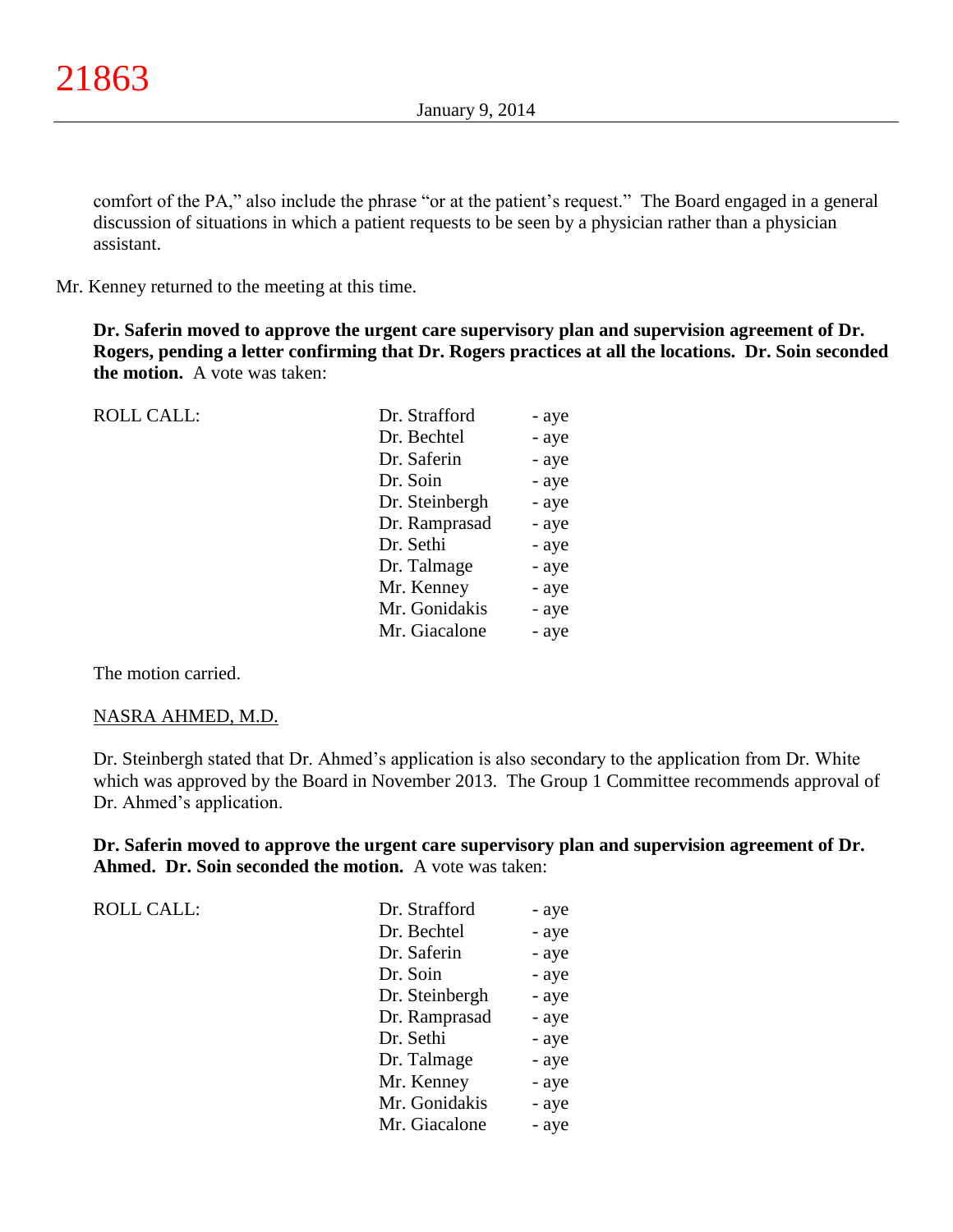The motion carried.

# MAZHAR HUSSAIN, M.D.

Dr. Steinbergh stated that this application is for approval for a physician assistant to deliver services at a walk-in urgent care center. The Group 2 Committee recommends denying Dr. Hussain's application due to concerns of inadequate supervision. Dr. Steinbergh stated that under this application, the physician assistant would not be working directly with Dr. Hussain. Although another physician would be available to assist the physician assistant, there is no application from the physician, so it is unclear how much supervision the physician assistant would have. Dr. Saferin noted that denial is also recommended due to the Board's distance rule for physician assistants and their supervising physician.

**Dr. Saferin moved to deny Dr. Hussain's application due to concerns of inadequate supervision and distance between the physician assistant and supervising physician. Dr. Soin seconded the motion.** A vote was taken:

| <b>ROLL CALL:</b> | Dr. Strafford  | - aye |
|-------------------|----------------|-------|
|                   | Dr. Bechtel    | - aye |
|                   | Dr. Saferin    | - aye |
|                   | Dr. Soin       | - aye |
|                   | Dr. Steinbergh | - aye |
|                   | Dr. Ramprasad  | - aye |
|                   | Dr. Sethi      | - aye |
|                   | Dr. Talmage    | - aye |
|                   | Mr. Kenney     | - aye |
|                   | Mr. Gonidakis  | - aye |
|                   | Mr. Giacalone  | - aye |
|                   |                |       |

The motion carried.

## FORMULARY DISCUSSION

Dr. Steinbergh stated that the Physician Assistant Policy Committee meeting was cancelled this month. However, some matters regarding the physician assistant formulary that were discussed last month were tabled pending input from Dr. Bechtel.

Dr. Bechtel stated that Mirvaso is a vasorestricting agent, very similar to Visine for eyes. The effect lasts for about 12 hours. Dr. Bechtel stated that concerns regarding side-effects are not indicated in the literature. Dr. Bechtel opined that Mirvaso is a safe medication. Dr. Sethi asked about the indications for use of Mirvaso. Dr. Bechtel replied that redness of the cheeks would be an indication for use of Mirvaso and it can be used every day.

## **Dr. Saferin moved to approve Mirvaso for the physician assistant formulary under the "CPT May**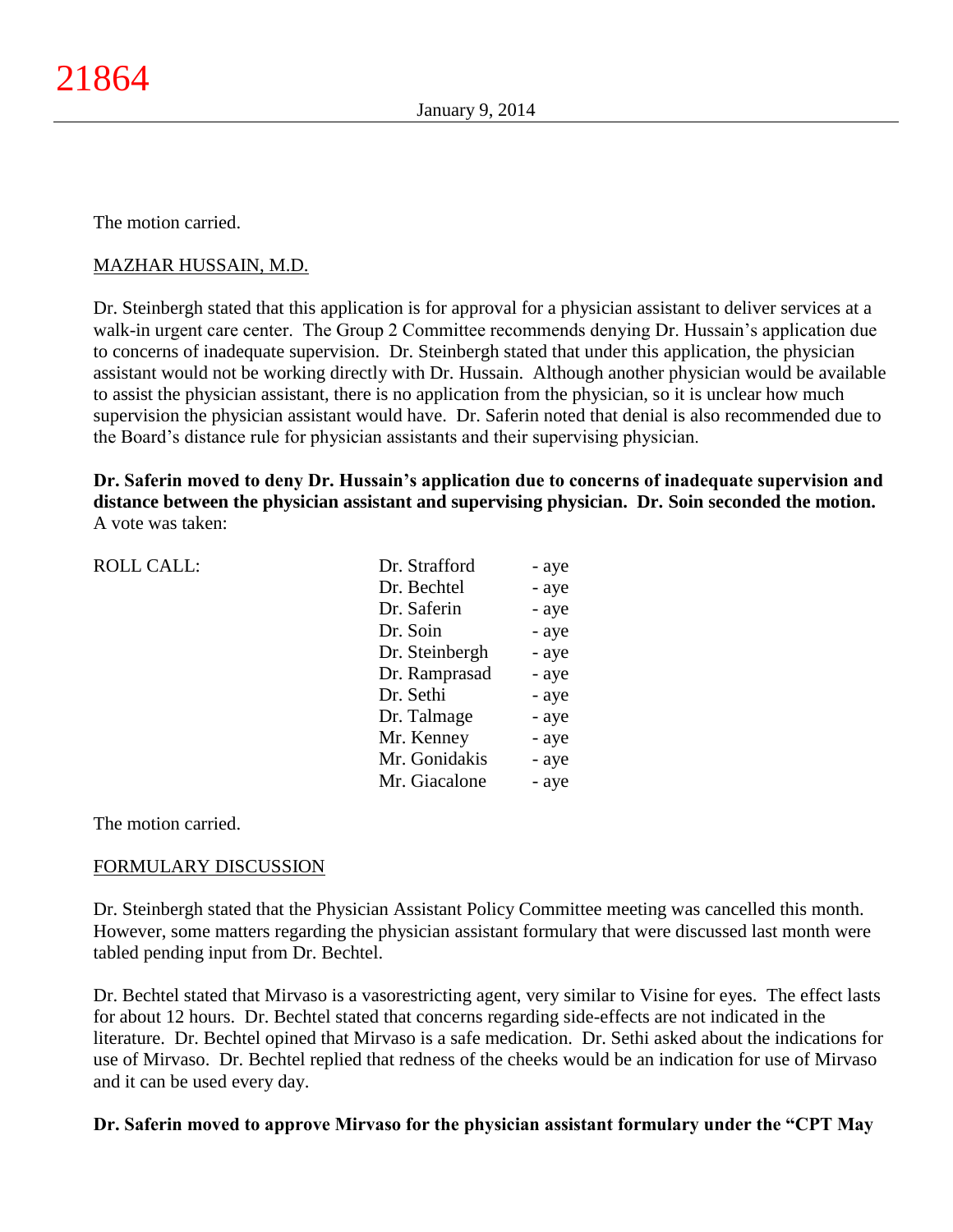# **Prescribe" category. Dr. Soin seconded the motion.** All members voted aye. The motion carried.

Dr. Bechtel stated that Levulan Kerastick is an agent used in photodynamic therapy for treatment of actinic keratosis, which is red scaly patches on the skin due to sun damage. Levulan Kerastick is a topical medication applied directly to the skin and is activated about an hour later by a blue light. Dr. Bechtel stated that use of Levulan Kerastick has become widespread in the United States and is now considered the standard of care in treating actinic keratosis. Levulan Kerastick is also approved by Medicare. Dr. Bechtel stated that one side-effect in 80% to 90% of patients is redness once the medication is applied and activated. However, the redness later subsides.

Dr. Steinbergh stated that the Group 2 Committee recommends approval of Levulan Kerastick as a physician-initiated prescription, and that the physician must activate the blue light. Dr. Bechtel explained that the physician must activate the blue light because it is a light-based therapy as defined in the Board's rules.

**Dr. Saferin moved to approve Levulan Kerastick for the physician assistant formulary as a physician-initiated medication. Dr. Saferin further moved to stipulate that the physician must apply the blue light for activation of the medication. Dr. Bechtel seconded the motion.** All members voted aye. The motion carried.

# INSPECTOR GENERAL'S REPORT ON DOUGLAS EDWARDS

Mr. Haslam stated that the Inspector General has issued a report on allegations that Douglas Edwards, former Chief of Investigations for the State Medical Board of Ohio, had solicited personal loans from subordinates. The Inspector General found several instances of wrongful acts in this regard. Mr. Haslam noted that each loan made to Mr. Edwards was paid back in full. The Inspector General's report makes no recommendations to the Board concerning this matter. The Inspector General's office has referred this matter to the Franklin County Prosecutor's Office and the Ohio Ethics Commission.

Dr. Steinbergh expressed concern about how to address this ethical matter within the agency, stating that there should never be a reason for a supervisor to ask a subordinate for money. Mr. Haslam stated that this matter can be highlighted in the Board's annual ethics training. Ms. Debolt stated that it can also be added to the Board's work policy. Mr. Haslam stated that this was a very rare circumstance and that the loan amounts were a few hundred dollars each. Mr. Haslam stated that Mr. Edwards did solicit two larger loans, one for \$5,000.00 and one for \$10,000.00, but those requests were declined.

Thereupon at 10:50 a.m. the January 9, 2014, meeting of the State Medical Board of Ohio was duly adjourned by Dr. Ramprasad.

We hereby attest that these are the true and accurate approved minutes of the State Medical Board of Ohio meeting on January 8-9, 2014, as approved on February 12, 2014.